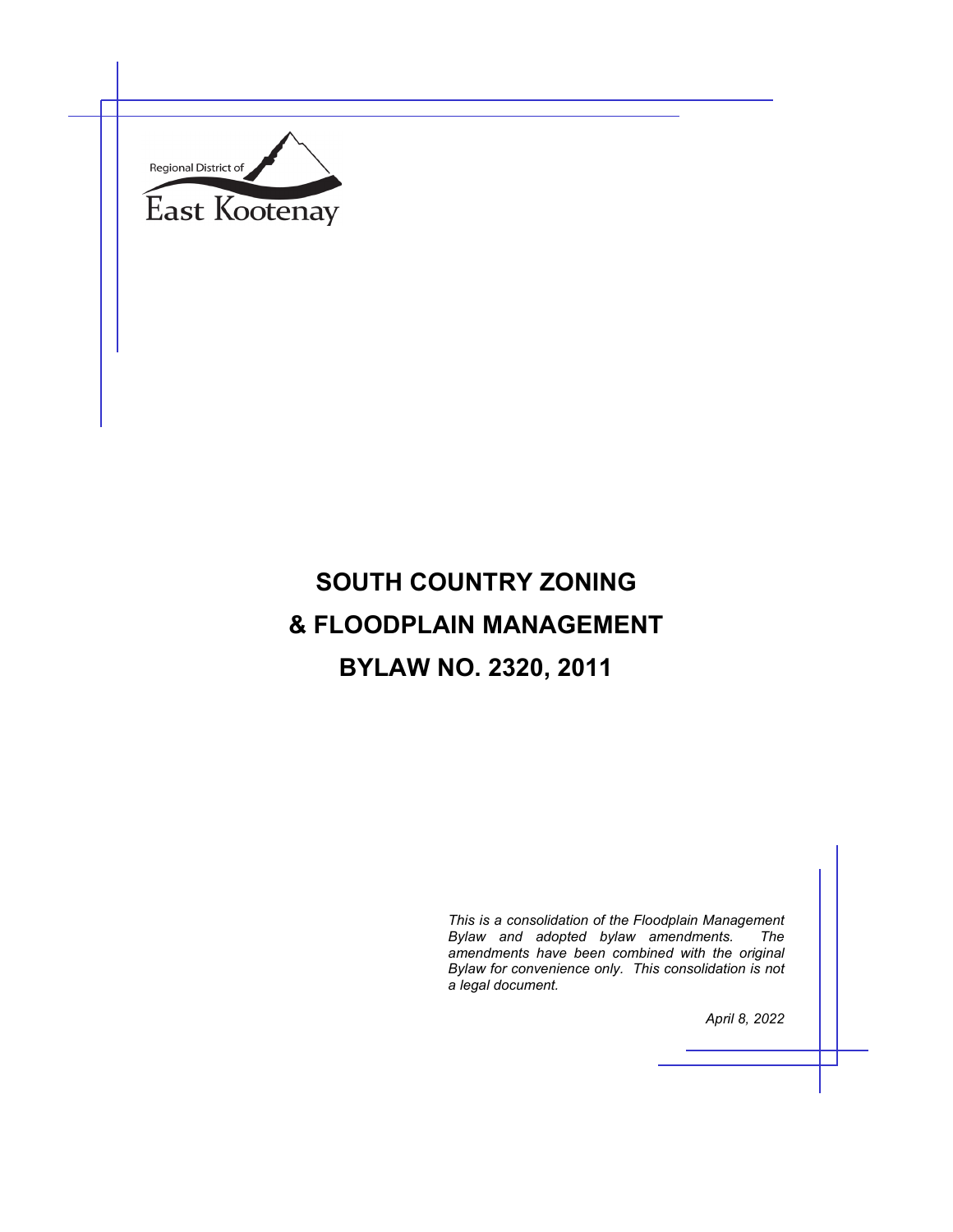| <b>BYLAW AMENDMENTS</b> |                     |                        |                                                           |                                                                                                                      |
|-------------------------|---------------------|------------------------|-----------------------------------------------------------|----------------------------------------------------------------------------------------------------------------------|
| <b>Bylaw</b><br>No.     | Amend.<br>No. / Yr. | <b>Adopted</b>         | <b>Short Citing</b>                                       | <b>Legal Description</b><br>Zoning                                                                                   |
| 2390                    | 1/12                | Nov. 2/12              | Palmer Road / Bergman &<br>Grymaloski                     | Lot 3 Block 17 DL 132 Plan 1181<br>RR-2 to RR-1                                                                      |
| 2410                    | 2/12                | Feb 1/13               | Campgrounds / RDEK                                        | <b>Text amendments</b>                                                                                               |
| 2433                    | 3/13                | April 5/13             | Lake Koocanusa / RDEK                                     | <b>Text amendments</b>                                                                                               |
| 2481                    | 4/13                | <b>NPW</b>             | Sharpe Road / Seaborn                                     | <b>NPW</b>                                                                                                           |
| 2495                    | 5/13                | Jan 10/14              | Chief David Road / Feigs                                  | Lot 10, Block 10, DL 132, Plan 1181<br>RR-2 to RR-1 and RS-4                                                         |
| 2524                    | 6/14                | Oct. 3/14              | Sharpe Road / Seaborn                                     | Lot A, DL 132, Plan 13924<br><b>RR-60 to RS-4</b>                                                                    |
| 2541                    | 7/14                | Nov. 7/14              | Medical Marihuana / RDEK                                  | <b>Text Amendment</b>                                                                                                |
| 2568                    | 8/14                | Dec. 4/15              | Miscellaneous / RDEK                                      | <b>Text Amendment</b>                                                                                                |
| 2622                    | 9/15                | Dec. 4/15              | Density Averaging / RDEK                                  | <b>Text Amendment</b>                                                                                                |
| 2765                    | 10/17               | April 7/17             | Palmer Rd. / Satink                                       | Lot 1, Block 17, DL 132, KD, Plan<br>1181<br>RR-2 to RR-1                                                            |
| 2772                    | 11/17               | Aug. 4/17              | Koocanusa West / Wentzell                                 | Designation of Part of Lot 1, DL<br>11493, Plan 16032<br>RR-16 to RES-1                                              |
| 2780                    | 12/17               | $\overline{J}$ un 9/17 | Baynes Lake / Crown                                       | <b>Text Amendment</b>                                                                                                |
| 2822                    | 13/17               | Feb. 9/18              | Saunders Rd. / Stout & Munro                              | Designation of Lot 2, Block 7, DL 132,<br><b>KD, Plan 1181</b><br>RR-2 to RR-1                                       |
| 2826                    | 14/17               | Feb. 9/18              | North Star Rd. / Gonnelly                                 | Designation of Lot 2, Block 28, DL<br>132, KD, Plan 1181<br>RR-2 to RR-1                                             |
| 2890                    | 15/18               | Mar. 9/18              | Grasmere / McLeay                                         | Designation of Lot 5, DL 489, KD,<br>Plan EPP1381<br>RR-2 to RR-1                                                    |
| 2894                    | 16/18               | Feb. 8/19              | Baynes Lake / Bevand                                      | Designation of Lot 5, Block 21, DL<br>132, KD, Plan 1181<br>RR-2 to RR-1                                             |
| 2900                    | 17/18               | May 3/19               | Grasmere / Holmes                                         | Designation of part of Subot 9, DL<br>360, KD, Plan X40 except part<br>included in Plan 4583<br><b>RR-60 to RR-8</b> |
| 2911                    | 18/19               | Jun 7/19               | Baynes Lake / Abbott & Ernst                              | Designation of part of Lot A, DL 132,<br>KD, Plan 18136<br>RR-2 to RR-1                                              |
| 2925                    | 19/19               | Jul 5/19               | Baynes Lake / McArthur                                    | Designation of Lot 3, Block 20, DL<br>132, KD, Plan 1181<br>RR-2 to RR-1                                             |
| 2927                    | 20/19               | Aug 2/19               | Miscellaneous Amendments /<br><b>RDEK</b>                 | <b>Text Amendments</b>                                                                                               |
| 2972                    | 21/19               | Apr 3/20               | Koocanusa West / Flood,<br>Hopkins, C.D. Reay & Sons Ltd. | Designation of DL 2707 KD & DL<br>2708 KD<br><b>RR-16 to RR-8</b>                                                    |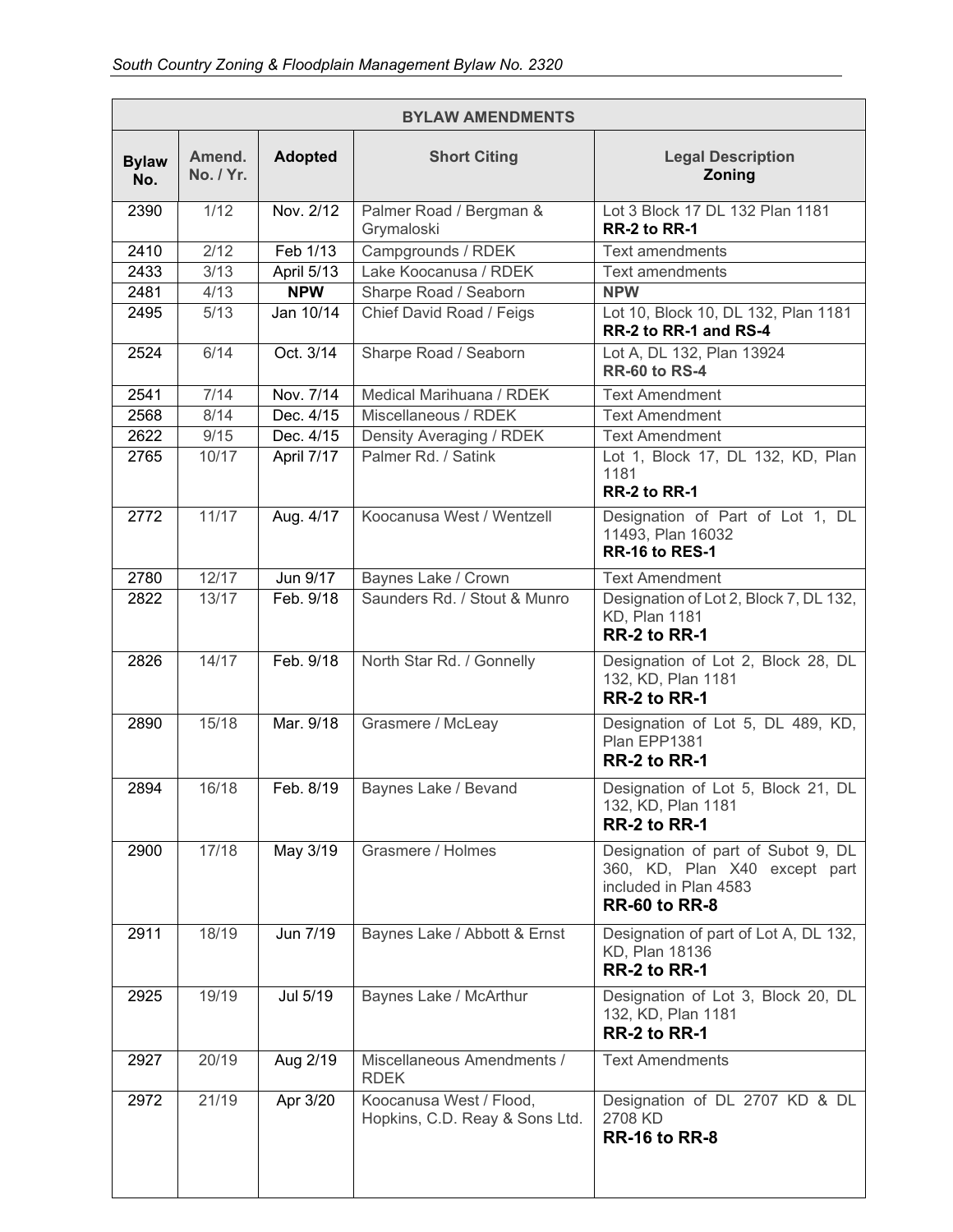*South Country Zoning & Floodplain Management Bylaw No. 2320* 

| <b>BYLAW AMENDMENTS</b> |                        |                |                                                     |                                                                                                                                                                                                                        |
|-------------------------|------------------------|----------------|-----------------------------------------------------|------------------------------------------------------------------------------------------------------------------------------------------------------------------------------------------------------------------------|
| <b>Bylaw</b><br>No.     | <b>Amend</b><br>No./Yr | <b>Adopted</b> | <b>Short Citing</b>                                 | <b>Legal Description</b><br>Zoning                                                                                                                                                                                     |
| 3018                    | 22/20                  | Jan 8/21       | Kragmont / Williamson                               | Designation of that part of Lot 4,<br>Block 74, DL 132, KD, Plan 1181<br>RR-4 to RR-2 and RR-1                                                                                                                         |
| 3035                    | 24/20                  | Apr 9/21       | Kragmont / Bergman,<br>Grymaloski, Meidinger & Paul | Designation of Lot 3, Block 74, DL<br>132, KD, Plan EPP88991<br>RR-2 to RR-1                                                                                                                                           |
| 3044                    | 25/21                  | May 7/21       | Miscellaneous / RDEK                                | <b>Text Amendment</b>                                                                                                                                                                                                  |
| 3074                    | 28/21                  | Sept 3/21      | Baynes Lake / Harris                                | Designation of Lot 4, Block 13, DL<br>132 KD Plan 1181 except Parcel A<br>(see 152950i)<br>RR-2 to RR-1                                                                                                                |
| 3080                    | 29/21                  | Oct 8/21       | Baynes Lake / Arnold                                | Designation of Lot 4 DL132 KD Plan<br><b>NEP71940</b><br>RR-2 to RR-1                                                                                                                                                  |
| 3083                    | 30/21                  | Oct 8/21       | Baynes Lake / Prevost                               | Designation of Lot 2 and Lot 3 Block<br>13 DL 132 KD Plan 1181<br>RR-2, C-1, RES-1 to RR-1 and<br>$C-1$                                                                                                                |
| 3091                    | 31/21                  | Dec 3/21       | Baynes Lake / Soukoroff                             | Designation of Lot A DL 132 KD Plan<br>NEP21105<br>RR-2 to RR-1                                                                                                                                                        |
| 3095                    | 32/21                  | Dec 3/21       | Baynes Lake / Gonnelly                              | Designation of Lot 2 Block 6 DL132<br>KD Plan 1181<br>RR-2 to RR-1                                                                                                                                                     |
| 3121                    | 33/22                  | Apr 8/22       | Waldo Cove Park / RDEK                              | Designation of Part of Parcel 1<br>(Explanatory Plan DD5116), DL 132,<br>KD except Parcel 4 (Explanatory<br>Plan 12486I), Sketch Plan 19594A<br>and parts included in Plans 1829 and<br>9062<br>RR-60 and RES-1 to P-2 |
|                         |                        |                |                                                     | Designation of Parcel 1, (Reference<br>Plan 77963I), Lot F, DL 132, KD<br><b>Plan 1829</b><br><b>RR-60 to P-2</b>                                                                                                      |
|                         |                        |                |                                                     | The designation of Lot E, District Lot<br>132, Kootenay District, Plan 1829<br><b>RR-60 to P-2</b>                                                                                                                     |
|                         |                        |                |                                                     | <b>Text Amendment</b>                                                                                                                                                                                                  |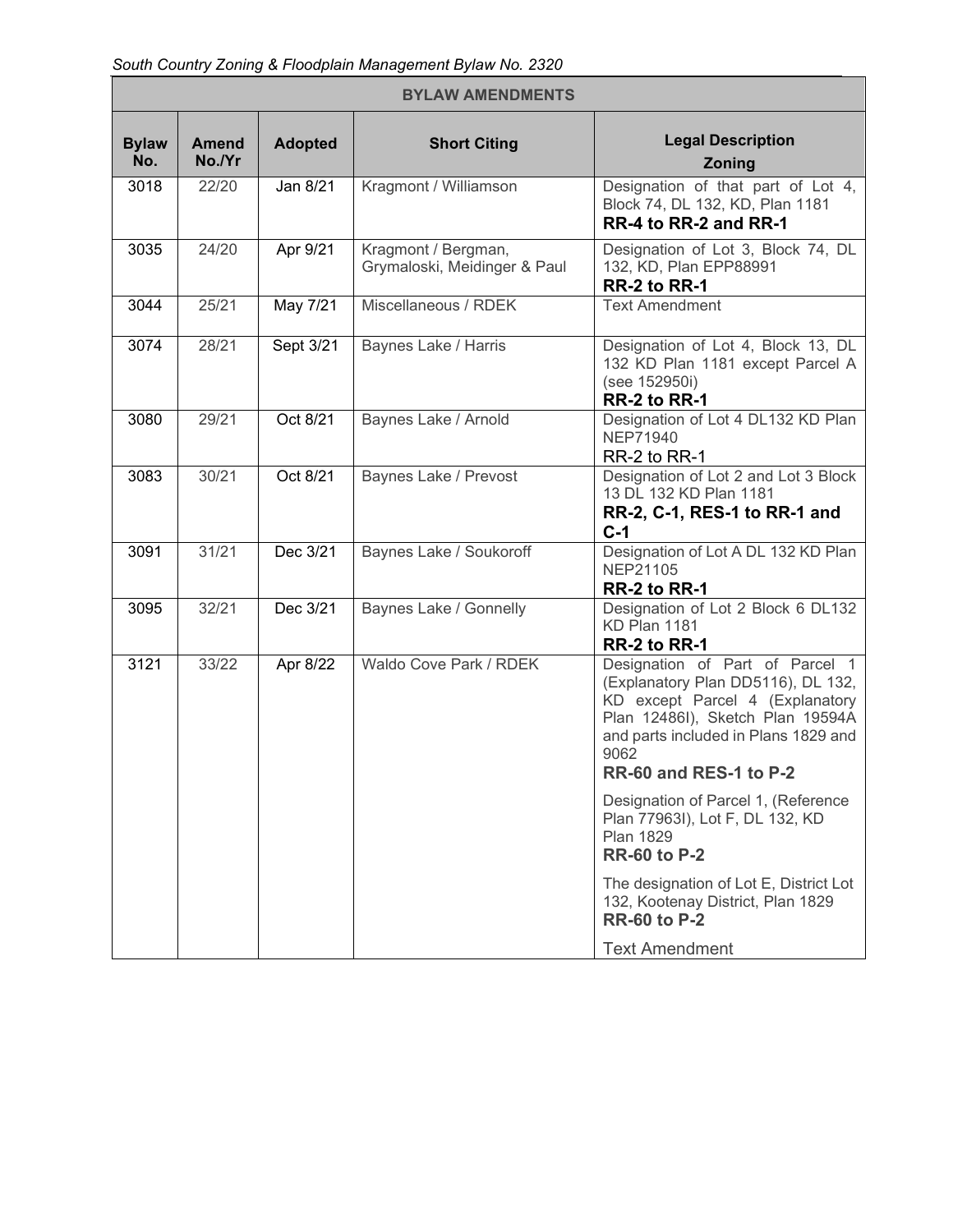# Contents

| 1. | TITI F |    |
|----|--------|----|
| 2. |        |    |
| 3. |        |    |
|    | 3.1    |    |
|    | 32     |    |
|    | 33     |    |
|    |        | 10 |

# **SCHEDULE A - LAND USE REGULATIONS**

| $\mathbf 1$ . |        |                                                                    |  |
|---------------|--------|--------------------------------------------------------------------|--|
|               | 1.1    |                                                                    |  |
|               | 1.2    |                                                                    |  |
|               | 1.3    |                                                                    |  |
|               | 1.4    |                                                                    |  |
|               | 1.5    |                                                                    |  |
|               | 1.6    |                                                                    |  |
|               | 1.7    |                                                                    |  |
|               | 1.8    |                                                                    |  |
|               | 1.9    |                                                                    |  |
|               | 1.10   |                                                                    |  |
|               | 1.11   |                                                                    |  |
|               | 1.12   |                                                                    |  |
|               | 1.13   |                                                                    |  |
|               | 1.14   |                                                                    |  |
|               | 1.15   |                                                                    |  |
|               | 1.16   |                                                                    |  |
|               | 1.17   |                                                                    |  |
|               | 1.18   |                                                                    |  |
|               | 1.19   |                                                                    |  |
|               | 1.20   |                                                                    |  |
|               | 1.21   |                                                                    |  |
|               | 1.22   |                                                                    |  |
|               | 1.23   | Guest Ranches, Rural Retreats, Wildland Use and Lodges  19         |  |
|               | 1.24   |                                                                    |  |
|               | 1.25   |                                                                    |  |
|               | 1.26   |                                                                    |  |
|               | 1.27   |                                                                    |  |
|               | 1.28   |                                                                    |  |
|               |        |                                                                    |  |
| 2.            |        |                                                                    |  |
|               | 2.1    |                                                                    |  |
|               |        |                                                                    |  |
|               | 2.2    |                                                                    |  |
|               | 2.3    |                                                                    |  |
|               | 2.4    |                                                                    |  |
|               | 2.5    | Subdivision Pursuant to Section 946 of the Local Government Act 23 |  |
|               |        |                                                                    |  |
| 3.            |        |                                                                    |  |
|               | 3.1    |                                                                    |  |
|               | 3.1(A) |                                                                    |  |
|               | 3.2    |                                                                    |  |
|               | 3.3    |                                                                    |  |
|               | 3.4    |                                                                    |  |
|               | 3.5    |                                                                    |  |
| 4.            | ZONES  |                                                                    |  |
|               | 4.1    |                                                                    |  |
|               | 4.2    |                                                                    |  |
|               | 4.3    | $RS-1$                                                             |  |
|               |        |                                                                    |  |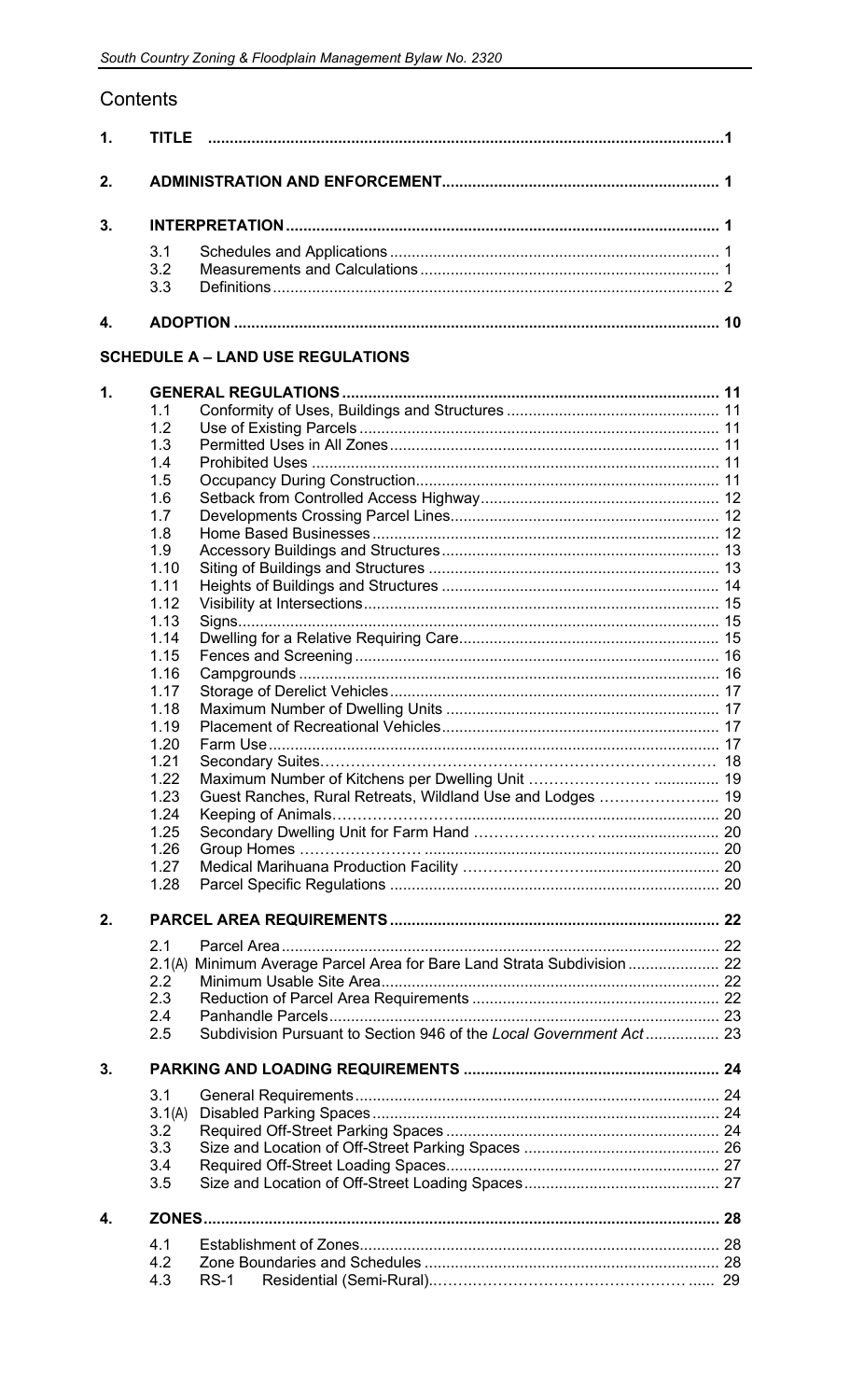#### **4. ZONES – continued**

| $RS-4$        |  |
|---------------|--|
| <b>RR-1</b>   |  |
| RR-2          |  |
| RR-4          |  |
| RR-8          |  |
| RR-16         |  |
| RR-60         |  |
| $4.11(A)$ I-1 |  |
| $C-1$         |  |
| RES-1         |  |
| 4.13(A) RES-2 |  |
| $P-1$         |  |
| $P-2$         |  |
| $P-3$         |  |
| $M-2$         |  |
|               |  |

#### **SCHEDULE B – FLOODPLAIN MANAGEMENT PROVISIONS**

| 1. |            |  |
|----|------------|--|
|    | 1.1<br>1.2 |  |
| 2. |            |  |
| 3. |            |  |
| 4. |            |  |
|    |            |  |
|    | 4.2        |  |

### **SCHEDULE B1– FLOODPLAIN MANAGEMENT PROVISIONS**

|--|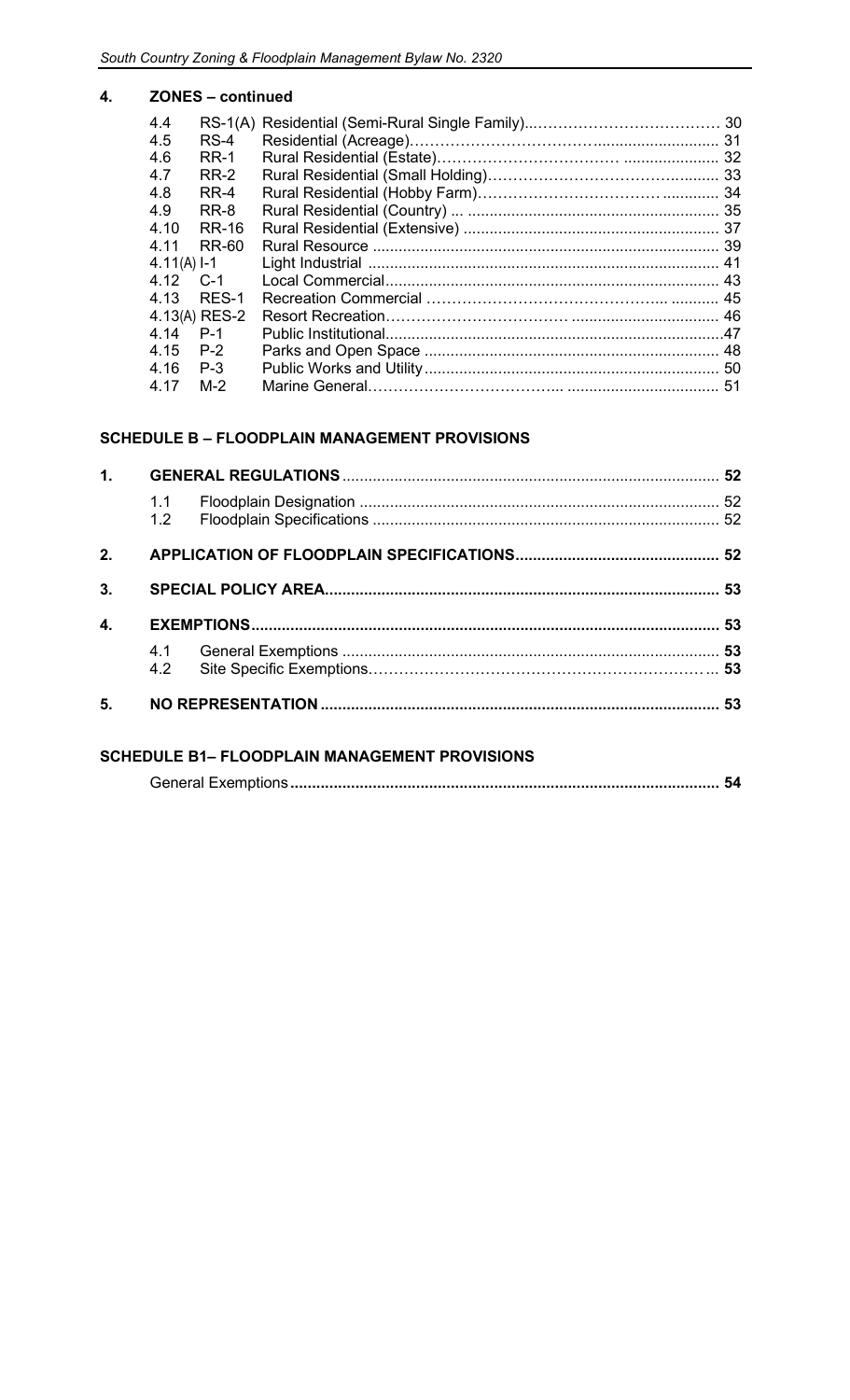#### **REGIONAL DISTRICT OF EAST KOOTENAY**

#### **BYLAW NO. 2320**

A bylaw to regulate development within a portion of Electoral Area B of the Regional District of East Kootenay.

**WHEREAS** the Board of the Regional District of East Kootenay wishes to ensure that land use and development in the Baynes Lake area takes place in an orderly, safe and efficient way;

**AND WHEREAS** the Board of the Regional District of East Kootenay considers that a floodplain management bylaw will help to reduce future exposure to risk and to reduce the amount of damage to structures and property due to flooding;

**NOW THEREFORE** the Board of the Regional District of East Kootenay in open meeting assembled enacts as follows:

#### **1. TITLE**

This Bylaw may be cited for all purposes as "Regional District of East Kootenay – South Country Zoning & Floodplain Management Bylaw No. 2320, 2011".

#### **2. ADMINISTRATION AND ENFORCEMENT**

- **2.1** The Manager of Planning and Development Services, Manager of Building and Protective Services, and Bylaw Enforcement Officer, and any other person authorized to assist the aforementioned persons are authorized to administer this Bylaw.
- **2.2** Any person who contravenes any provision of this Bylaw commits an offence punishable on summary conviction and is liable to a fine not exceeding \$10,000 and the costs of prosecution.
- **2.3** If a portion of this bylaw is found invalid by a court, then it will be severed and the remainder of the bylaw will remain in effect.

#### **3. INTERPRETATION**

**3.1** The following schedules are attached to and form part of this Bylaw:

**BL 2433 05 Apr 13**

A, A1, A2, A3, A4 B, B1

- **3.2** Measurements and Calculations
	- (1) Numerical quantities are written in the International System of Units (metric).
	- (2) Where a *parcel* contains more than one zone:
		- (a) Each different zone will be treated as a separate *parcel* for the purpose of calculating minimum *parcel* size, maximum *parcel coverage* and *setbacks*.
		- (b) All *principal* and *accessory buildings, structures* and uses must be located within the zone for the *building*, *structure* or use.
	- (3) Side *setback* requirements do not apply to the *parcel line* along which a *common wall* is located.
	- (4) All requirements that involve measurements and calculations apply to a bare land strata *parcel* in the same way as to any other *parcel*.
	- (5) Where access to a *parcel* is provided by a *common lot*, all measurements and calculations relating to *parcels* gaining access from the *common lot* apply in the same way as though access were provided from a *highway*.
	- (6) The maximum permitted height of *buildings* and *structures* is calculated by measuring the vertical distance from the *finished grade* of the *building* or *structure* to the mid-point between the eaves and ridge of the primary roof or roofs. Height is shown in the diagram below:

**BL 2927** Aug. 2/19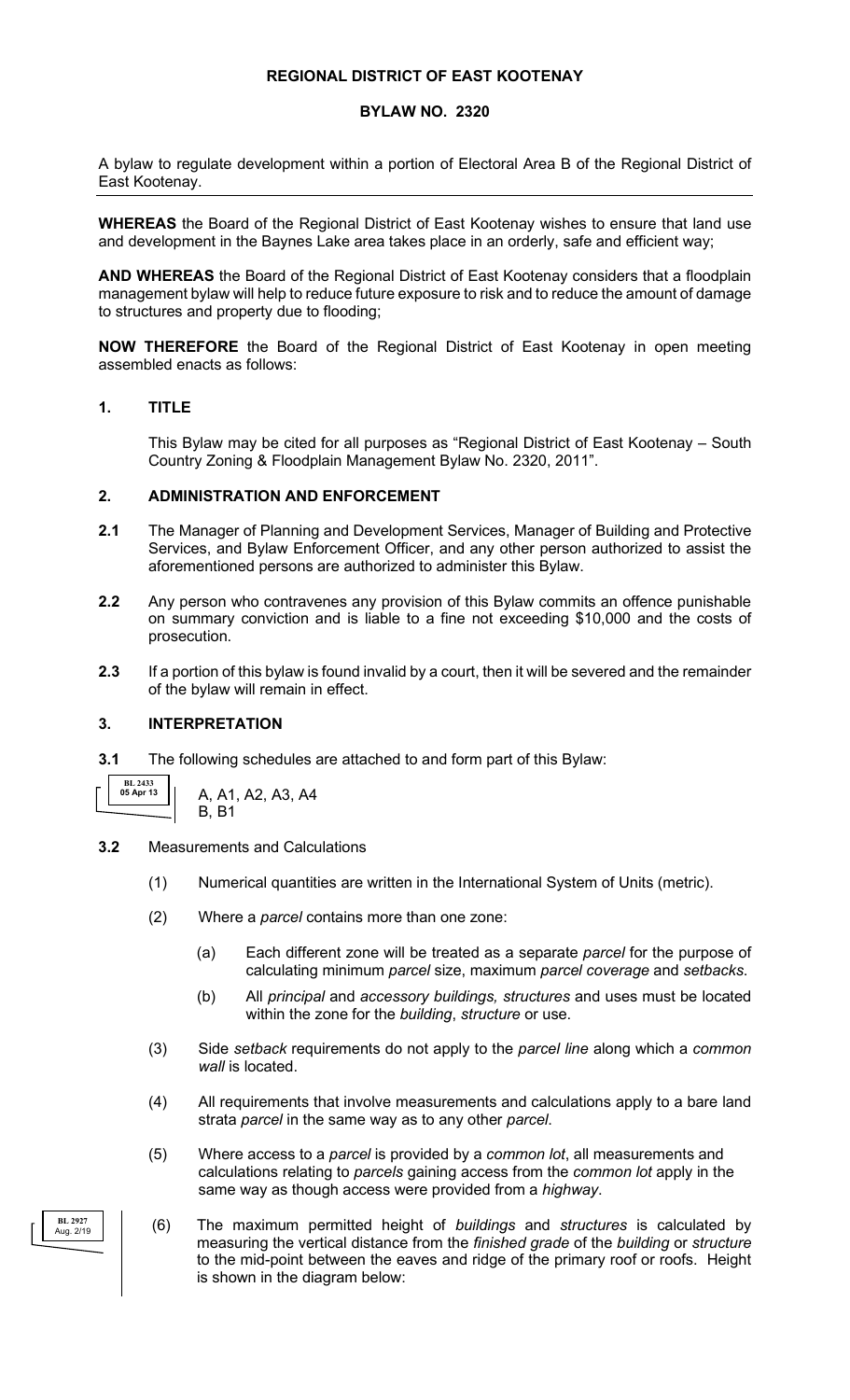

When the architectural design of the primary roof or roofs does not include a roof ridge, the maximum permitted height of the *building* or *structure* shall be calculated in accordance with section 1.11 (6) of this Bylaw.

#### **3.3 Definitions**

**BL 2568** Dec. 4/15

**BL 2927** Aug. 2/19

In this Bylaw:

**Access routes** mean those portions of the common property in a bare land strata plan intended to provide vehicular access to the strata lots in the bare land strata plan

**Accessory** means customarily incidental and subordinate.

#### **Accessory building** means:

- (a) a *building,* the use or intended use of which is *accessory* to that of the *principal building* situated on the same *parcel*, which may be detached or connected to other *buildings* by a *breezeway*; or
- (b) a *building* which is *accessory* to a *principal use* being made of the *parcel* upon which such *building* is (to be) located;

but without limiting the foregoing, does not include a *recreational vehicle, park model trailer*  or a tent.

#### **Accessory use** means:

- (a) a use which is *accessory* to the *principal building* or the use of the *principal building* on the same *parcel*; or
- (b) a use which is *accessory* to the *principal* use made of the *parcel* upon which such accessory use is carried on.

**Agricultural Land Reserve** means a reserve of land established under the *Agricultural Land Commission Act*.

**Alluvial fan** means an alluvial deposit of a *watercourse* where it issues from a steep mountain valley or gorge upon a plain or at the junction of a tributary *watercourse* with the main *watercourse.*

**Animal unit** means any of the following groups:

- 1 beef or dairy cow plus calf or one bull
- 1 horse (stallion, gelding, or mare and foal) donkey, mule or hinny<br>7 sheep plus lambs
- 7 sheep plus lambs<br>7 qoats plus kids
- goats plus kids
- 40 rabbits<br>125 chicker
- chickens, turkeys, geese, ducks or game birds
- 25 *ratites*
- swine plus progeny to weaning

or 455 kg of live weight, whichever is less, including animals of a type and age not listed in the above list.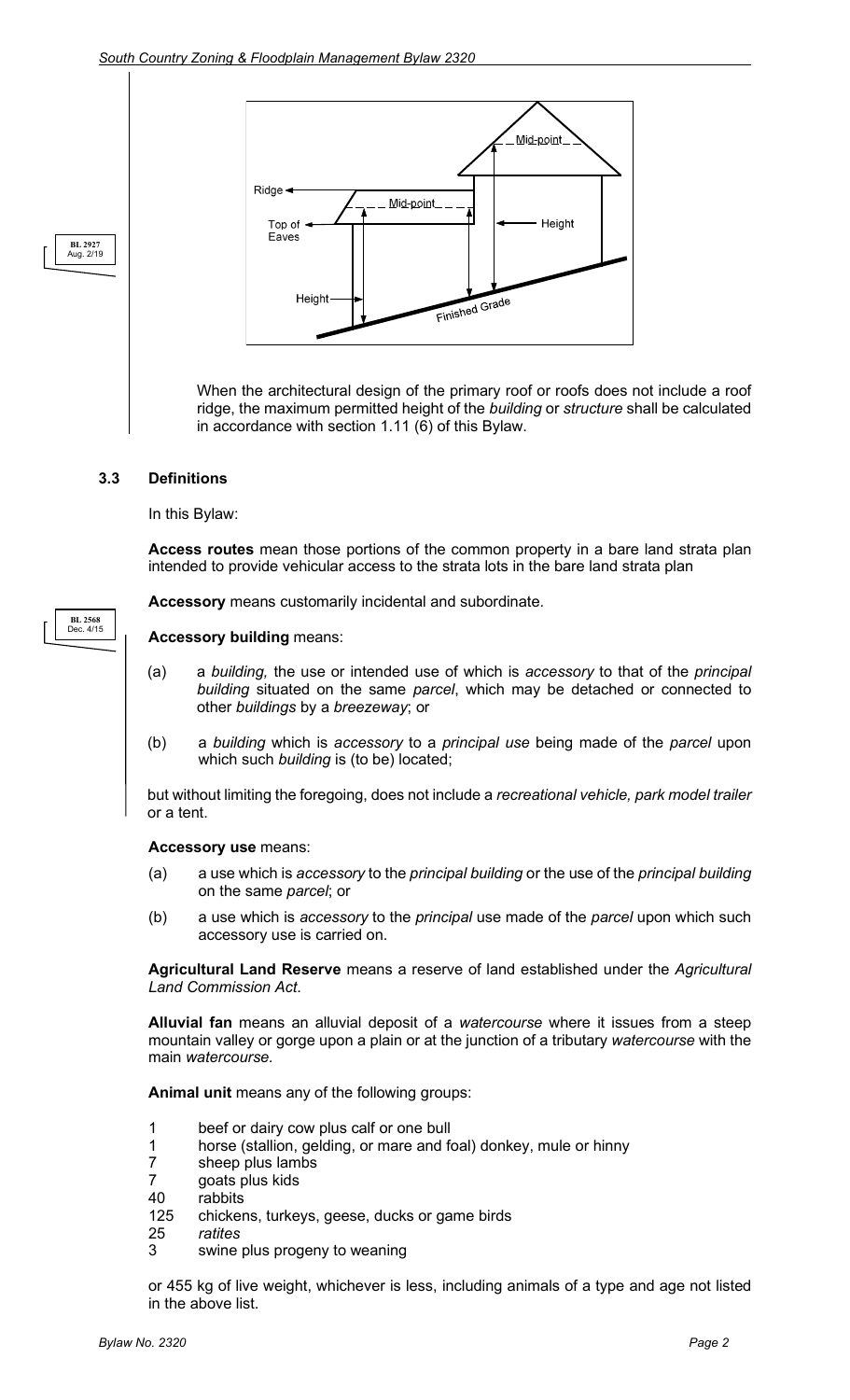**Arts, crafts and instructional service** means a photographer, arts and crafts service, artist, sculptor, wood craft, music instructor, teacher, tutor, furniture maker, clothing manufacturer, graphic designer, jeweler, composer, and sign maker.

**Assembly** means a use providing for the gathering of persons for religious, charitable, philanthropic, cultural, recreational, social, community, or educational purposes and includes churches, auditoriums, youth centres, seniors' centres, social halls, community halls, but excludes conference and convention facilities.

**Bed and breakfast** means a *home based business* which provides not more than four rooms for the accommodation of sleeping purposes and the serving of breakfast only to transient paying guests carried on in a *single family dwelling*.

*Billboard deleted by Bylaw 2433 adopted Apr 5/13.*

*Boathouse deleted by Bylaw 2433 adopted Apr 5/13.*

**Breezeway** means a roofed open passage connecting two or more *buildings*.

**Building** means a *structure* used or intended for supporting or sheltering any use or occupancy.

**Business service** means word processing, secretarial, courier/transport service, bookkeeping, and consulting.

**Cabin** means a *building* used for seasonal recreation or temporary accommodation. A cabin does not contain a *kitchen*.



**BL 2433** Apr 5/13

**BL 2568** Dec. 4/15

> **Campground** means an area of land designated and intended for the placement of tents, *recreational vehicles, park model trailers*, or *cottages*. A *campground* includes any *parcel* of land with any combination of 3 or more tents, *recreational vehicles*, *park model trailers* or *cottages* placed on it, occupied seasonally. A *campground* does not include a *manufactured home* park, a motel, or a hotel.

**Campsite** means an area in a *campground* used or intended to be used, leased or rented for seasonal occupancy of tents, *recreational vehicles, park model trailers* or *cottages.* **BL 2410** Feb 1/13

**BL 2927** Aug. 2/19

**Cannabis** means the substance set out in Schedule 1 of the *Cannabis Act (Canada)*.

**Cannabis production facility** means a facility for the cultivation, processing, destruction, shipping and direct marketing of *cannabis*. A facility may also conduct research or testing of *cannabis*

**Care and assistance** means necessary health care and assistance required by a relative as certified in writing by a physician.

**Child care facility** means a facility for the care of children licensed under the *Community Care Facility Act* and is limited to the care of 8 or fewer children at any one time.



**Commercial Marina** is the use of land, *buildings* and *structures* for commercial activities involving the docking, berthing or mooring of boats. *Commercial marina* use may include boat launching facilities; sales and rentals of boats, personal watercraft and their accessories; marine sani-dump facilities; *launching ramp*; upland storage of boats; boat repairs and maintenance; and *accessory* retail sales including, but not limited to, marine petroleum products and fishing supplies.

**Common lot** means a *parcel* that is designated as such on a plan of subdivision under BC Reg. 339/79 and used to gain access to an adjoining *parcel*.



**Common storage area** means a portion of a *mobile home park* or *campground* used or intended to be used by the occupants of a *mobile home park* or *campground* for storage of automobiles, *recreational vehicles*, boats and other equipment and materials.



**Common wall** means a continuous, unbroken vertical or horizontal *structure* with *habitable area* adjoining either side, used to separate *dwelling units*, *cabins* or strata lots. A *common wall* is not a *breezeway*.

**Community sewer system** means a system of sewage collection, treatment and disposal where the treatment method serves more than one parcel and is:

*Bylaw No. 2320 Page 3* (a) approved under the Sewerage System Regulation (B.C. Reg. 326/2004); or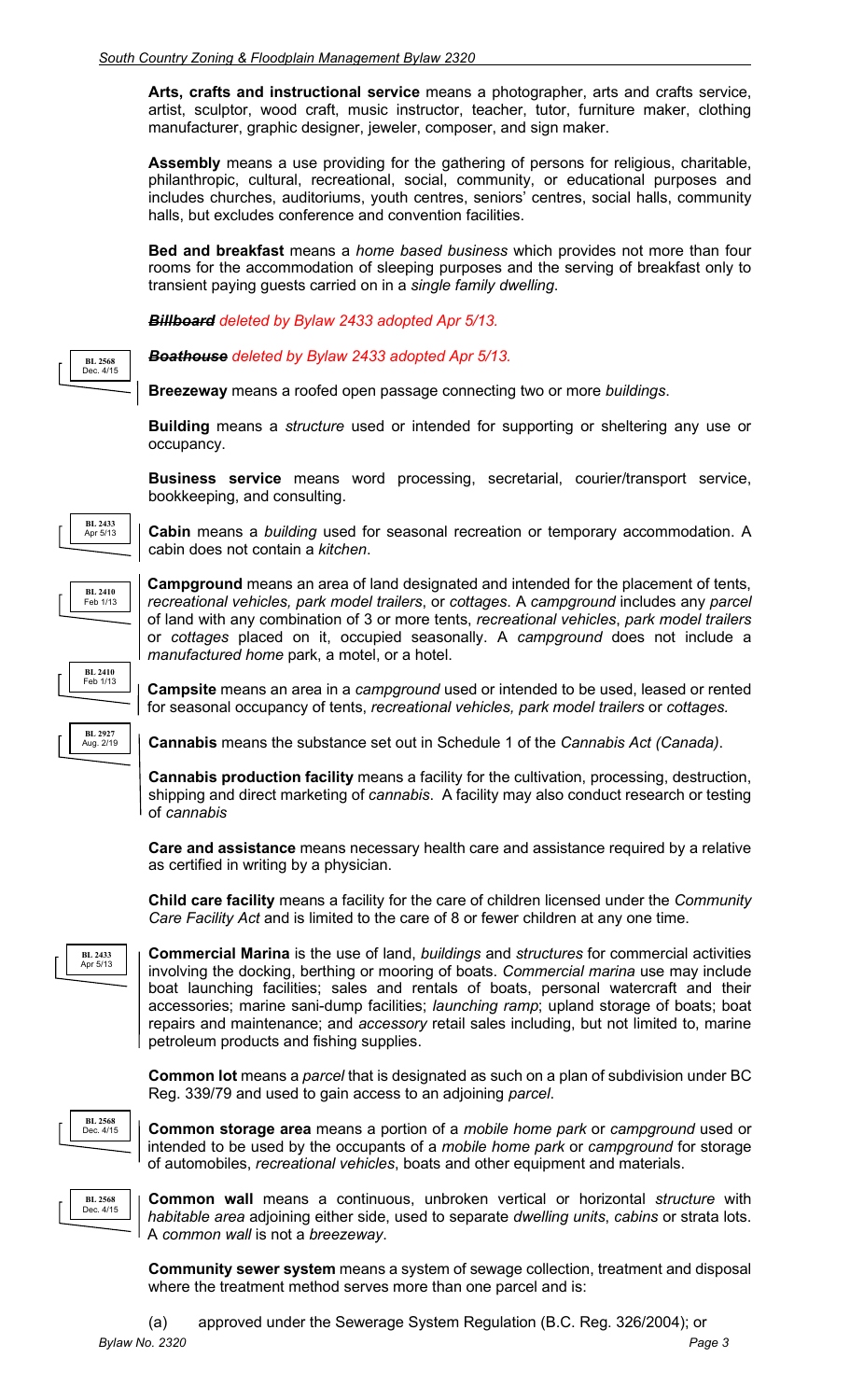(b) approved under the Municipal Sewage Regulation (B.C. Reg. 129/99);

and which is established and operated under the *Health Act* and regulations or *Environmental Management Act* and regulations or other provincial legislation that may apply.

**Community water system** means a system of waterworks serving more than one Parcel that is owned, operated and maintained by a local government or improvement district as defined by the *Local Government Act*, or a Strata corporation as defined by the *Strata Property Act*, or a water utility, as defined by the *Water Utility Act;*

and for systems owned, operated and maintained by a strata corporation or private water utility for which a Certificate of Public Convenience and Necessity (CPCN) has been issued by the Comptroller of Water Rights for the Ministry of Environment;

and which is approved under the *Drinking Water Protection Act* and any other provincial regulations that may apply.

**Computer and electronic service** means computer service, programming, consulting, software engineering, computer hardware repair, electronic service and repair.

**Concession stand** means a facility for the sale of souvenirs, takeout foods, and related sundries.

**Confined livestock area** means a fenced area, including paddocks, corrals, exercise yards, and holding pens, where *livestock*, *poultry*, or *farmed game* is confined solely for the purposes of growing or finishing and is sustained by means other than grazing.

**Corner parcel** means a *parcel* at the intersection of two or more *highways*.



**Cottage** means a *building* that includes sleeping facilities and may include cooking and sanitary facilities for the occupants of the *cottage*. *Cottages* are located in *campsites* within a *campground* and must not be occupied on a year round basis. *A cottage* is not a *dwelling unit*.

**Dairying** means raising cows, goats and any other animal species for the production of milk or milk products.

**BL 2927** Aug 2/19 **Derelict vehicle** means any *vehicle* no longer in road worthy condition, in a state of disrepair, wrecked or in the process of being dismantled, or which is not licenced and insured in the current calendar year, but does not include *vehicles* stored in *buildings*.

**Designated flood** means a flood, which may occur in any given year, of such magnitude as to equal a flood having a 200-year recurrence interval, based on a frequency analysis of unregulated historic flood records or by regional analysis where there is inadequate streamflow data available. Where the flow of a large *watercourse* is controlled by a major dam, the *designated flood* shall be set on a site specific basis.

**Designated flood level** means the observed or calculated elevation for the *designated flood*, which is used in the calculation of *flood construction level*.

**BL 2568** Dec. 4/15

**Duplex** means one *building* containing 2 *dwelling units* that:

- (a) share a common roof and foundation;
- (b) are separated by a *common wall*; and
- (c) where neither *dwelling unit* is a *manufactured home*.

A *building* containing a *secondary suite* is not a *duplex*.



**Dwelling unit** means a *habitable room* or group of *habitable rooms* occupied or designed to be occupied by one or more persons, with facilities for living, sleeping, and cooking.

**Equestrian centre** means a facility or group of facilities intended for the accommodation, showing and competitive use of horses and may include a stable, gymkhana course and other related facilities, but does not include a horse race track.

**Family** means an individual, or two or more persons related by blood, marriage, common law relationship, adoption, or foster parenthood; or not more than 5 unrelated persons sharing one *dwelling unit*.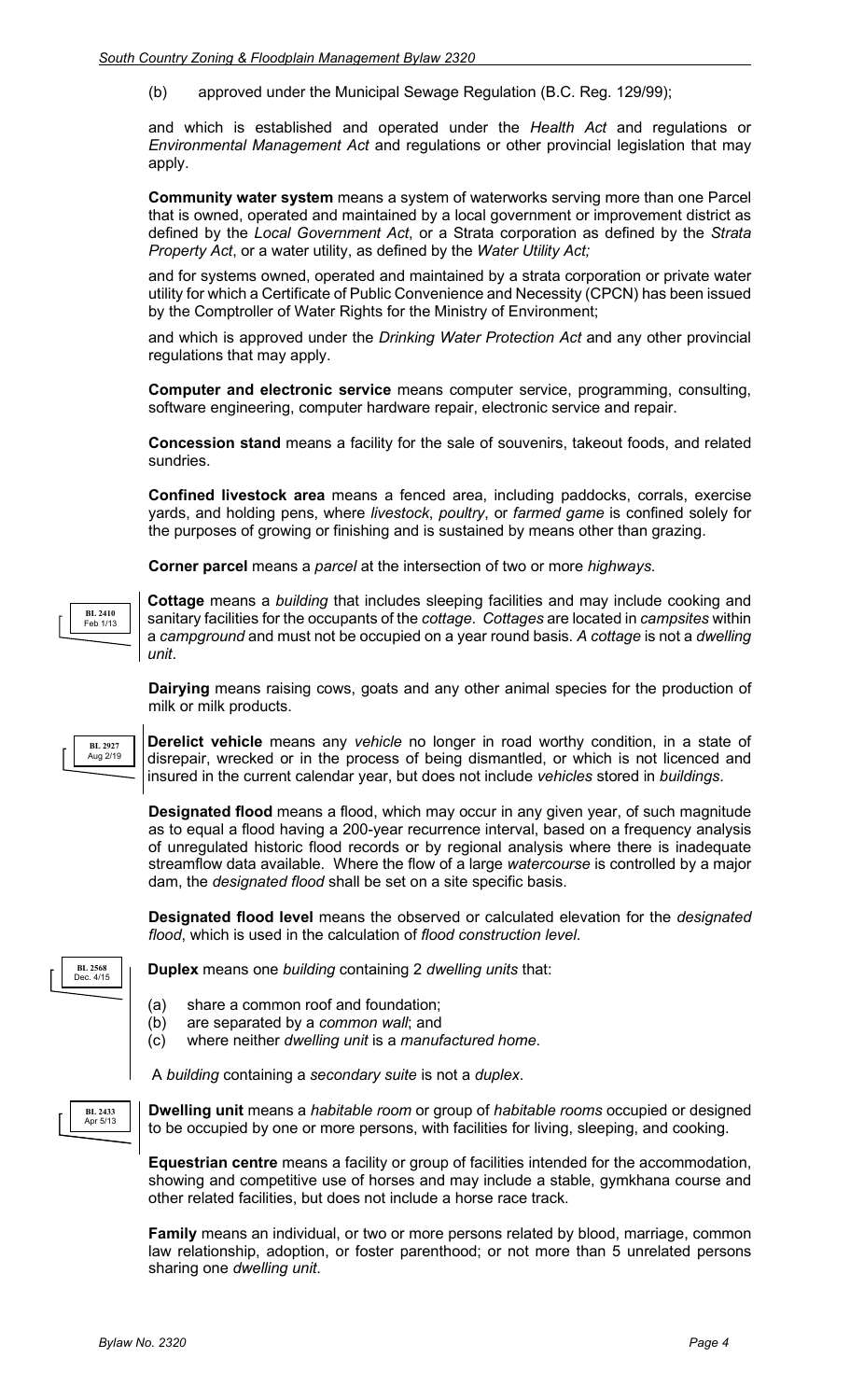**BL 2927** Aug. 2/19

**BL 2927** Aug. 2/19

**Farm operation** means 'farm operation' as defined in the *Farm Practices Protection (Right to Farm) Act*, but does not include growing, producing, cultivating, processing or direct marketing of *cannabis*.

**Farmed game** means any animal held under the authority of a licence under the *Game Farm Act* and includes fallow deer, bison and reindeer.

**Fence** means an artificially constructed barrier of any material or combination of materials erected to enclose, separate or screen areas of land.

**Finished grade** means the finished ground level at the perimeter of the *building* or *structure*, except that localized depressions such as for vehicle or pedestrian entrances need not be considered. Artificial embankments shall not be considered *finished grade*.

**First storey** means the uppermost *storey* having its floor level no more than 2.0 m above natural grade.

**Flat roof** means the roof of a *building* or *structure* for which the slope of the roof is equal to or less than 9 degrees.

**Flood construction level** or **flood level** means a *designated flood level* plus an allowance for *freeboard*, or where a *designated flood level* cannot be determined, a specified height above an *ordinary high water mark*, natural ground elevation, or any obstruction that could cause ponding.

**Floodplain** means an area, which is susceptible to flooding from a *watercourse*, lake or other body of water and that which is designated in Schedule B of this Bylaw.

**Floodplain setback** means the required minimum distance from the *ordinary high water mark* of a *watercourse*, lake, or other body of water to any landfill or structural support required to elevate a floor system or *pad* above the *flood construction level*, so as to maintain a floodway and allow for potential land erosion.

**Forest management** means raising, tending, and harvesting of trees for firewood, pulp, lumber and Christmas trees.

**Freeboard** means a vertical distance added to a *designated flood level*, used to establish a *flood construction level*.

**Frontage road** means that length of *highway*, which runs parallel to and abuts a controlled access *highway* on one side and provides access to *parcels* on the other side.

**Fur bearing animal** means an animal wild by nature, kept in captivity, and whose pelt is commonly used for commercial purposes.

**Fur farming** means an establishment where 2 or more *fur bearing animals* are kept in captivity.

**Game bird** means guinea fowl, pheasant, partridge, pigeon, quail, silkies, squab, tinamou.

**Garage** means an *accessory building*, or part of a *principal building* designed and used primarily for the storage of *vehicles.*

#### *Golf course deleted by Bylaw 2433 adopted Apr 5/13.*

**Government services** means local, provincial or other *government services* including office uses for the purposes of local or other government administration.

**Gross floor area** means the space on all *storeys* of a *building* between exterior walls and required firewalls, excluding basement floor areas used exclusively for storage, heating or laundry facilities, any portion used for parking, swimming pools, open *sundecks*, balconies, exits and vertical services space.



**Group day care** means a facility for the temporary care of children licensed as a Group Child Care (various ages) or Multi-age Child Care under the *Community Care and Assisted Living Act* and the Child Care Licensing Regulation.



**Group home** means a facility for the accommodation of persons who by reason of their emotional, mental, social or physical condition or legal status require a supervised group living arrangement for their well-being.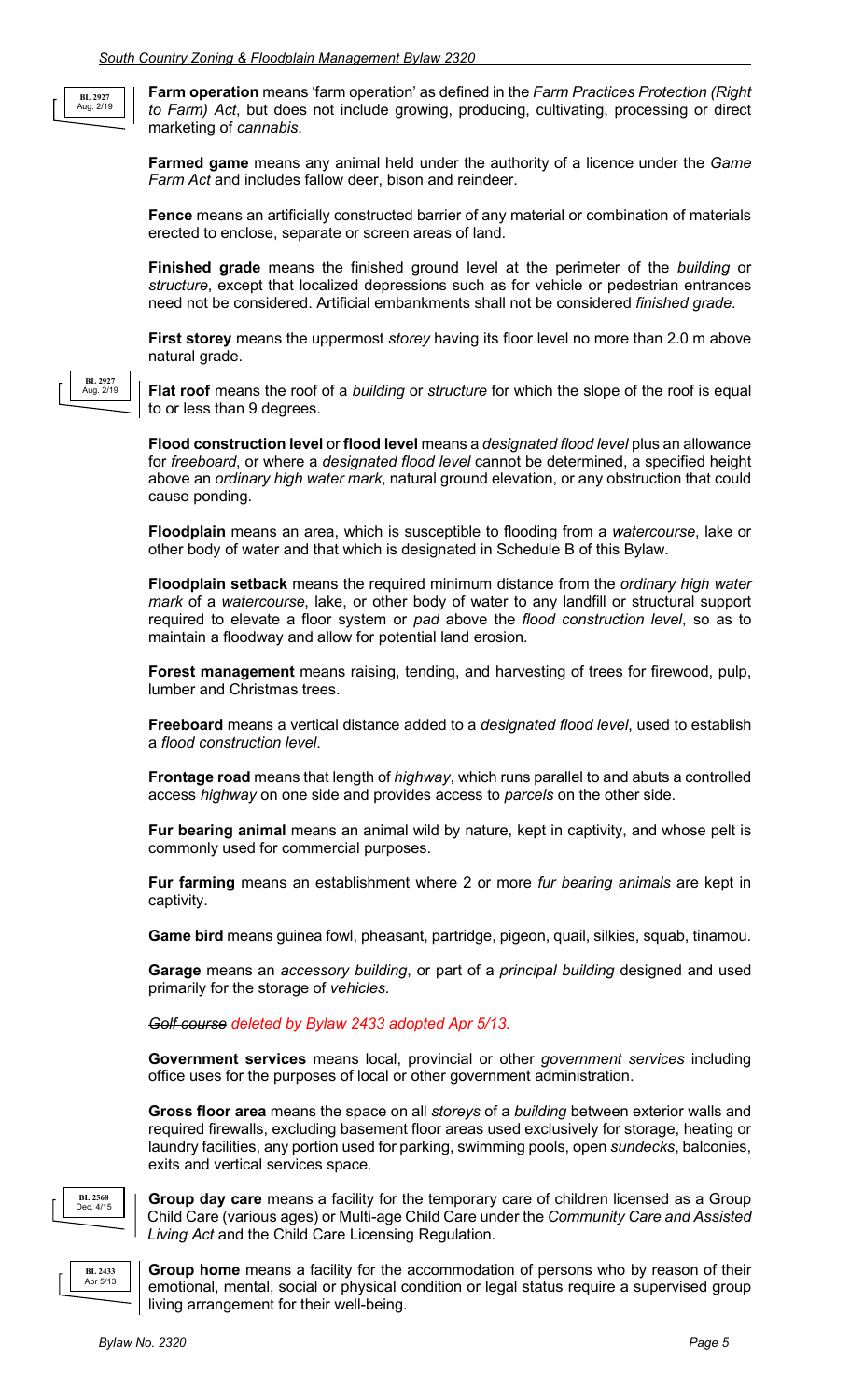**Guest ranch** means a working farm or ranch that includes a principal residence, agricultural *structures* and temporary guest accommodation.

**Habitable area** means any space or room, including a *manufactured home*, that is or can be used for dwelling purposes, business, or the storage of goods which are susceptible to damage by floodwater.

**Habitable room** means a room designed for living or sleeping, but does not include a bathroom, *kitchen*, storage room, laundry room, utility room or closet.

**Height** *deleted by Bylaw 2927 adopted Aug 2/19.*

**Health and social service** means a doctor, dentist, psychiatrist, physiotherapist, chiropractor, massage therapist, naturopath, *child care facility*, baby sitting, and family counseling.

**Highway** means a *highway* as defined in the *Land Title Act* and *Transportation Act*, but excludes a walkway or *common lot* access as defined in the *Strata Property* Act.

**Home based business** means an occupation, service, or craft which is clearly *accessory*  to the use of a *dwelling unit* used for residential purposes or residential use of a *parcel* on which a *dwelling unit* is located and includes:

- *Professional office;*
- *Health and social service;*
- *Personal care business;*
- *Business service;*
- *Arts, crafts, and instructional service;*
- *Trade business;*
- *Computer and electronic service;*
- *Bed and Breakfast*.

**Horticulture** means the growing of flowers, fruits, vegetables, forages and grains, and includes nurseries and greenhouses but does not include commercial mushroom growing.



**BL 2433** Apr 5/13

**Keeping of farm animals** means the keeping or rearing of *poultry* and *livestock*, other than swine or mink.

**Keeping of small farm animals** means the keeping or rearing of *small farm animals* excluding geese and turkeys.

**Kennel** means any *building, structure*, compound, group of pens, cages, or property where four or more dogs or cats are kept for any purpose. A dog or cat means a member of the canine or feline species which is two or more months in age.

**BL 2433** Apr 5/13

**Kitchen** means a room or portion of a room in a *dwelling unit* which contains one or more of the following cooking appliances: 220 volt stove, gas stove, countertop stove, wall oven.

**Lane** means a *highway* not less than 3 m nor more than 10 m in width, providing secondary access to any abutting *parcel* so that the *parcel* may be serviced or reached by vehicles using that *highway*. A *lane* is not a half road.

**Livestock** means cattle, horse, donkey, mule, hinny, sheep, goat, swine, fish, llama, alpaca, and rabbit.

**Livestock shelter** means a *building* or *structure* used for the rearing or accommodation of *livestock*, or for mushroom growing, including *structures* for the storage or handling of manure.



**Lodge** means a *building* that provides temporary accommodations for the exclusive use of operators and/or transient paying guests of a *guest ranch*, *rural retreat*, or *wildland use*. A lodge may include facilities for sleeping, cooking, communal dining, meeting, recreation and sanitation.

**Manufactured home** means any *structure*, whether ordinarily equipped with wheels or not, that is designed, constructed, or manufactured to be moved from one place to another by being towed or carried on its own chassis, and which contains a *dwelling unit*. A travel trailer is not a *manufactured home*.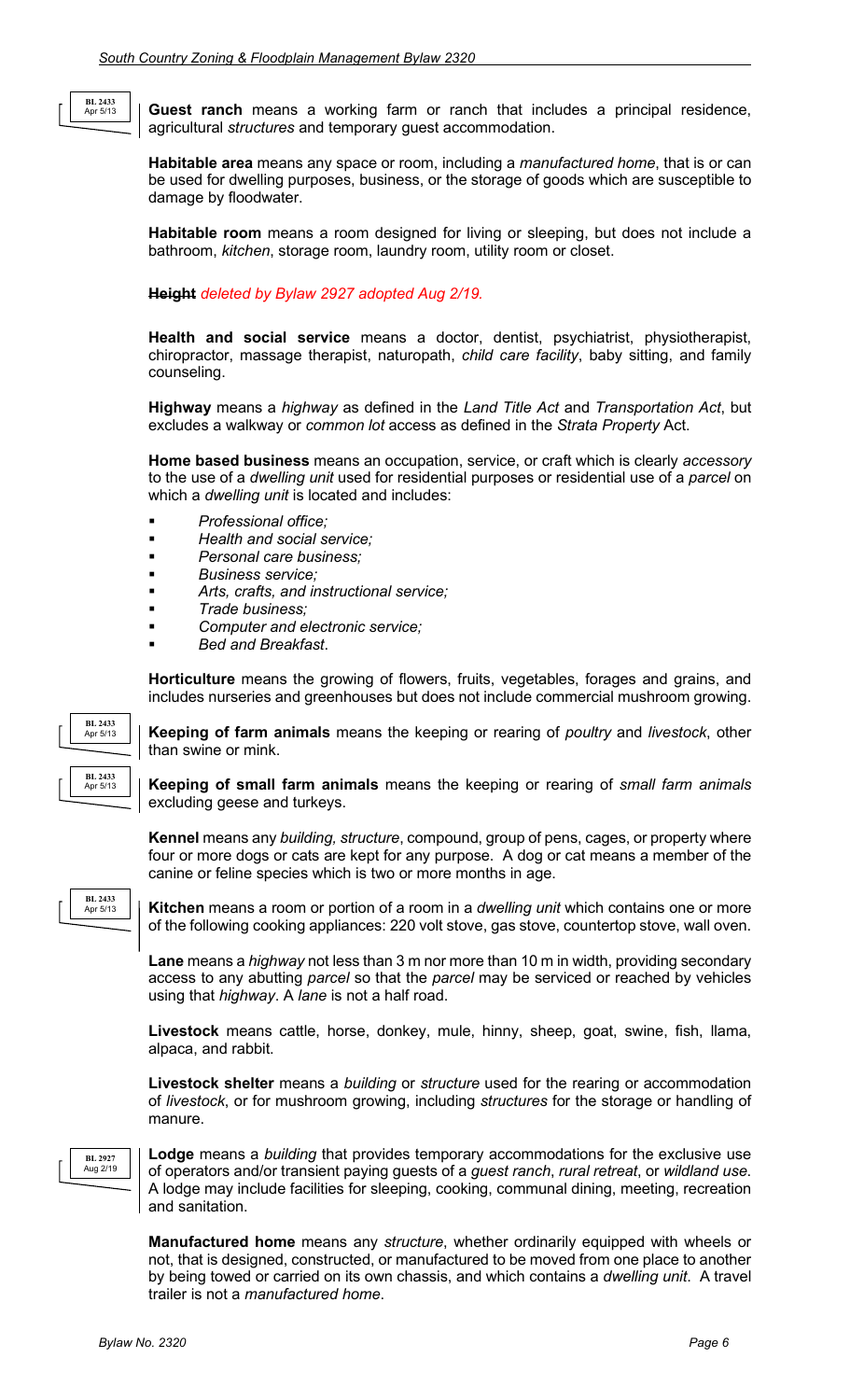**Medical marihuana** *deleted by Bylaw 2927 adopted Aug 2/19.*

**Medical marihuana production facility** *deleted by Bylaw 2927 adopted Aug 2/19.*

**Multiple family dwelling** means a *building* containing three (3) or more *dwelling units.*

**Off-premise sign** means any *sign* which contains *third party advertising*.

**Off-street loading space** means an area of land other than a *highway* used to provide access to a loading door, platform or bay serving a *building* or *structure* for the purpose of loading and unloading *vehicles*.

**Off-street parking space** means an area of land other than a *highway* used for the temporary storage of *vehicles*.

**Ordinary high water mark** means the visible high water mark of any lake, river, stream, or other body of water where the presence and action of the water are so common and usual and so long continued in all ordinary years, as to mark upon the soil of the bed of the body of water a character distinct from that of the banks thereof, in respect to vegetation, as well as in respect to the nature of the soil itself.

**Outdoor storage** means an area outside an enclosed *building* where material and equipment used by or associated with the *principal* use of the same or adjoining *parcel* are kept.

**Pad** means a paved surface on which blocks, posts, runners or strip footings are placed for the purpose of supporting a *manufactured home*, or a concrete pad for supporting a *habitable area*.

**Panhandle parcel** means any *parcel,* the *building* area of which is serviced and gains frontage through the use of a strip of land not less than 6 m in width, which is part of the *parcel* and is referred to as an access strip.

**Parcel** means any lot, block or other area in which land is held or into which it is subdivided, but does not include a *highway.*

**Parcel area** means the total amount of land registered under a legal land title.

**Parcel coverage** means the total horizontal area within the outermost walls of *buildings* and *structures* on a *parcel* including all attached porches, carports, *sundecks* or verandas but excluding open and enclosed terraces at grade, swimming pools, steps, cornices, eaves and similar projections, and solar energy collectors, expressed as a percentage of *parcel area*.

**Parcel line** means a legal boundary of a *parcel* as shown or described on the records of the Land Title Office.

**Parcel line, exterior side** means the *parcel line* or *parcel* lines other than the front or *rear parcel* line common to a *highway.* 

**Parcel line, front** means one of the following:

- (a) the line or cumulative lines common to a *parcel* and an abutting *highway*;
- (b) the *parcel line* or *parcel lines* having the shortest cumulative length abutting a *highway*;
- (c) the line or cumulative lines to which the majority of adjacent *buildings* face where the *front* and *rear parcel lines* both adjoin a *highway*;
- (d) in the case of a *panhandle parcel*, the *parcel line* closest to the *highway* from which access is obtained, excluding the access strip.

**Parcel line, interior side** means the *parcel line* or *parcel lines* other than the *front* or *rear parcel line* common to another *parcel* or *parcels*.

**Parcel line, rear** means the *parcel line* or *parcel lines* opposite to and most distant from the *front parcel line*; or where the rear portion of the *parcel* is bounded by intersecting side *parcel lines*, it is the point of such intersection.

**Parcel line, side** means the *parcel line* or *parcel lines* other than the *front* or *rear parcel line* common to another *parcel* or *parcels* or to a *highway*.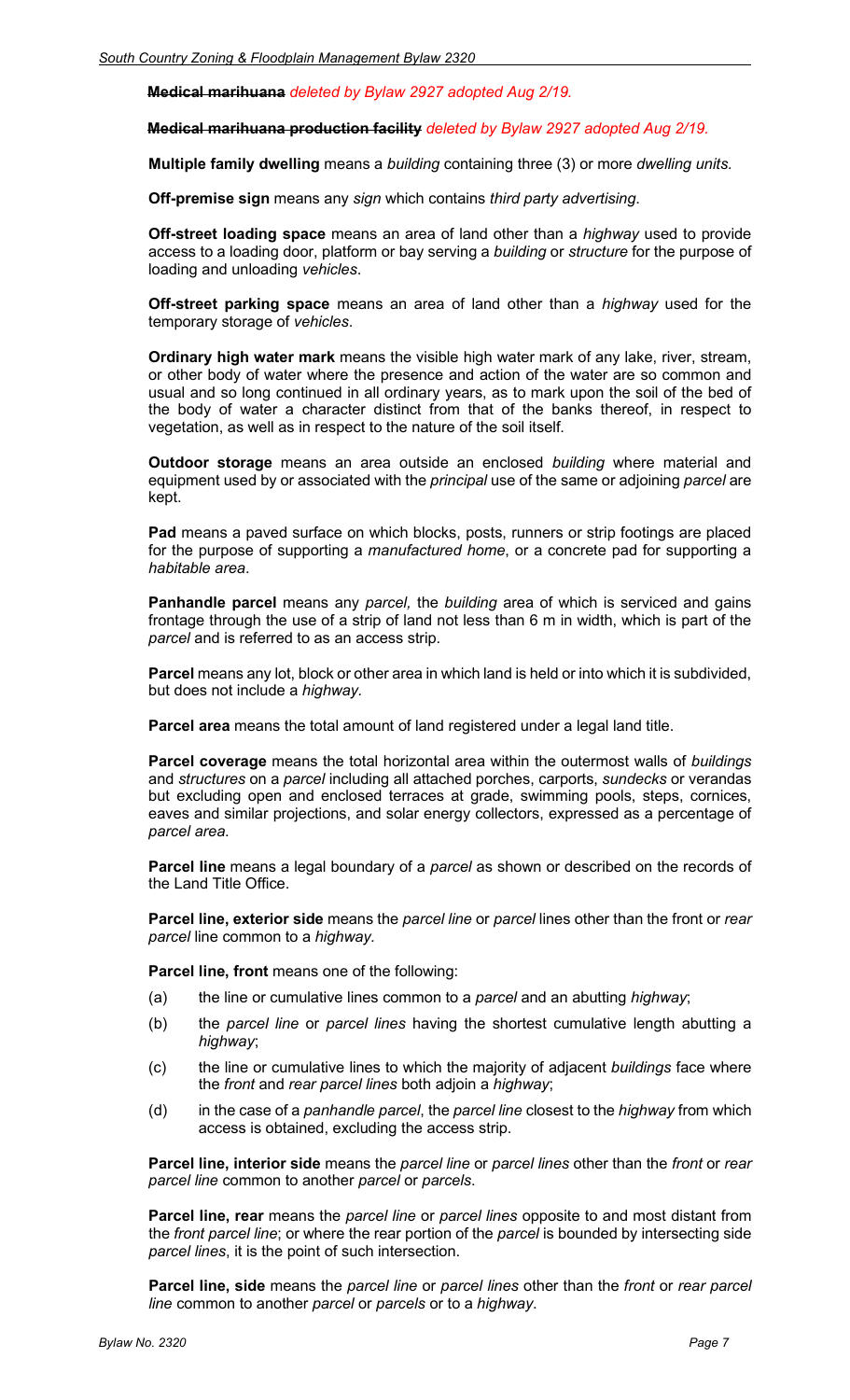**Park** means open space set aside for recreational purposes or maintained for the use and enjoyment of the public and includes federal, provincial, regional and local *parks*, ecological, archaeological and historic sites. A *park* may include land owned or leased by a club, society, or organized group for recreational use by its members, but does not include a commercial amusement park. A *park* may also include land owned and managed by a community association or other registered non-profit association.



**Park model trailer** means either a recreational unit designed to meet CSA Z-240 RV standards and which is not connected to wheels that can be used for conveyance on or off the *highway*, or a recreational unit designed to meet CSA Z-241 standards. *Park model trailers* are used for temporary or seasonal occupancy in a *campground*.

**Personal care business** means barber, beautician, cleaning service, pet grooming, caterer, wedding planner, travel consultant, disc jockey service, entertainment service, and home party business.

**Personal service** means a business catering to the needs of the general public including but not limited to barber shop and beauty salons, dry cleaning, minor electrical appliance repair, financial institution, photography studio, shoe repair, ticket and travel agency, insurance agency, pet shop, and pet grooming.

Portable sawmill means equipment for the processing of harvested timber into lumber, shakes or other wood construction material, chippers and hogs, where such equipment is readily transported by *vehicle* or aircraft, and is not permanently affixed to the parcel.

**Poultry** means domesticated birds kept for breeding, eggs, meat, feathers, hide, cosmetic or medicinal purposes.

**Principal building** means an existing or proposed *building* in which or in relation to which the permitted *principal uses* are concentrated.

**Principal use** means the main purpose for which land, *buildings* or *structures*, are ordinarily used.

**Professional office** means the office of an accountant, agrologist, architect, draftsperson, engineer, financial service, forester, lawyer, land use planner, real estate agent, and marketing and advertising agents.

**Public building** means any *building* owned by the Government of Canada, the Provincial Government, the Regional District of East Kootenay, or an improvement district used in the service of the public.

**Public utility** means a use, including *buildings* and *structures*, providing water supply, sewage collection and disposal, electricity, natural gas distribution facilities, telephone, radio and television broadcasting, transmitting and receiving and similar services. *Public utility* does not include *wireless communication facility.*

**Ratites** means birds that have small or rudimentary wings and no keel in the breastbone and include ostriches, rheas and emus.

**BL 2410** Feb 1/13

**Recreational vehicle** means a *vehicle* which is or was originally designed to travel or to be transported on a *highway* and constructed or equipped to be used as temporary living or sleeping quarters for seasonal occupancy, or a *vehicle* which is designed as a recreational conveyance on or off the *highway* and, without limiting the generality of the foregoing, includes a trailer, travel trailer, tent trailer, coach, camper, motor home, but not a *manufactured home* or *park model trailer*. *Recreational vehicles* must be connected to wheels that can be used for conveyance on or off the *highway.*

#### *Recreational vehicle park deleted by Bylaw 2410 adopted Feb 1/13.*

*Recreational vehicle space deleted by Bylaw 2410 adopted Feb 1/13.* **Recycling depot** means an establishment involved in the recycling of post consumer

refuse such as glass, paper, cardboard and containers, with most activities carried out in a *building* but also including outdoor processing and storage. A *salvage yard* is not considered a *recycling depot*.

**Regional District** means the Regional District of East Kootenay.

**Relative requiring care** means a father, mother, father-in-law, mother-in-law, son, daughter, sister, brother, grandchild, grandparent, and great grandparent requiring *care* 

**BL 2433** Apr 5/13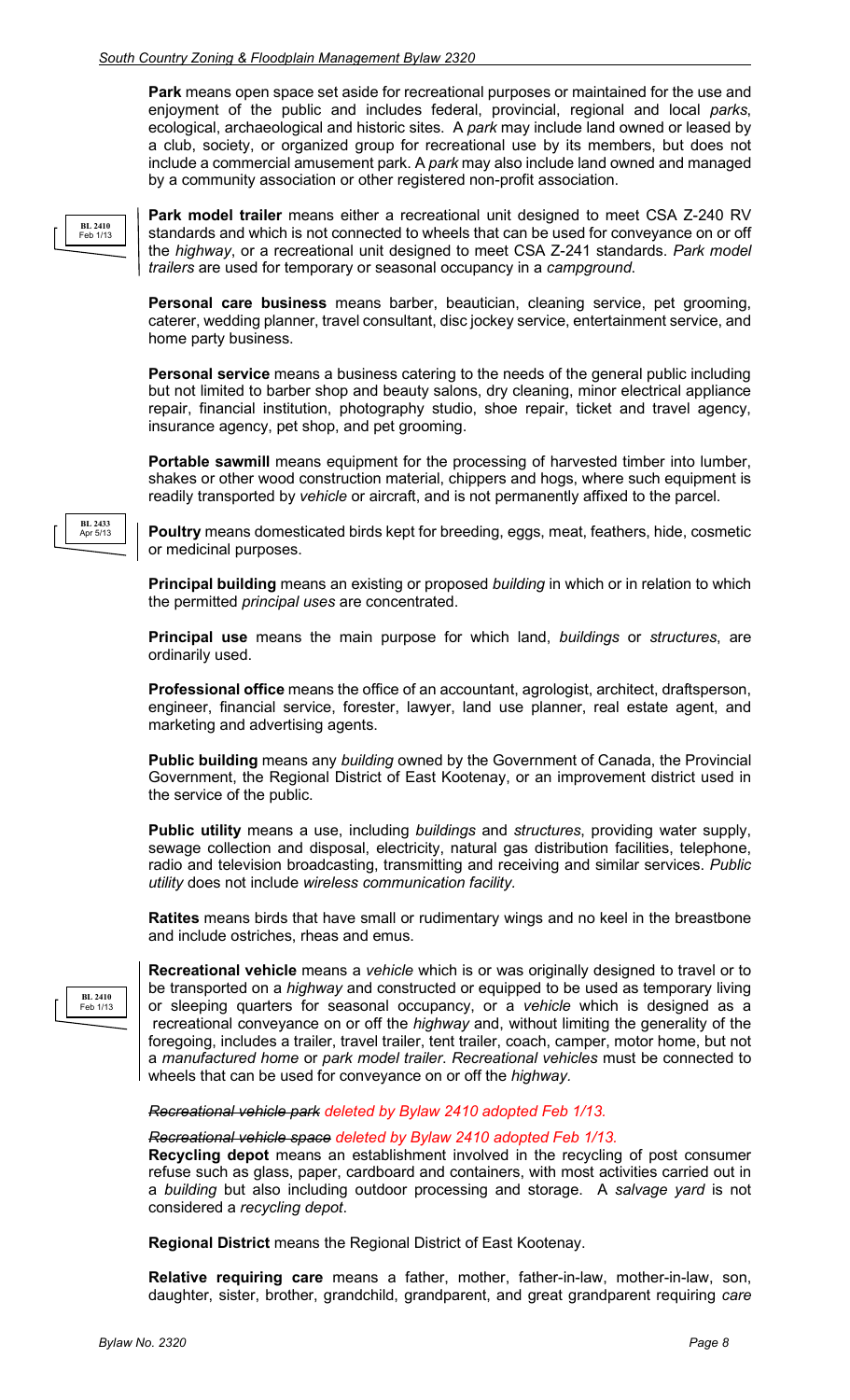*and assistance*. The relatives listed include those associations through a common-law or same-sex relationship.

**Rest home** means a *building* or *buildings* where care or assistance is provided for 3 or more persons who, on account of age, infirmity, or mental or physical disability require personal care or assistance; this includes nursing homes, convalescent homes, senior citizen homes, intermediate care facilities and extended care facilities.

**Rural retreat** means a facility which is owned and operated by a non-profit society incorporated under the *Society Act* and is intended for recreational, educational, or religious purposes and provides *kitchen* facilities and temporary accommodation but shall not include a boarding school.

**Salvage yard** means an open area where waste or scrap material, primarily metals, are stored, processed, exchanged or sold.

**School** means a place of instruction as defined by the *School Act*.

**Screening** means a *fence* or an evergreen hedge or combination thereof that obstructs certain views of the property, which it encloses and is broken only by access drives, *lanes*  and walkways; but excludes open mesh or chain link style *fences* and vegetation used as a wind break.



**Secondary dwelling unit for farm hand** means an *accessory dwelling unit* on land classified as "farm" under the *Assessment Act* for the accommodation of an employee or employees working on the same *parcel* or *farm operation*.

**Secondary suite** means an *accessory dwelling unit* within a *single family dwelling* or detached *garage.*

**Seasonal produce stand** means a *structure* used part of the year for the sale of *horticultural* products to the public.

**Setback** means the horizontal distance measured from an exterior wall of the *building* or *structure* to a *parcel line* or *common lot* access.

**Sign** means any *structure* or device which is used or intended to be used to identify or advertise any object, product, place, activity, person, institution, organization or business and which is placed so as to be seen by the public.

**Single family dwelling** means a *building* containing one principal *dwelling unit* and may contain one *secondary suite* where permitted.

**Small farm animals** means bees, rabbits, ducks and similar poultry, exclusive of turkeys and *ratites*.

**Solar energy collector** means a device or *structure*, part of a device or *structure*, or a combination of the foregoing that converts direct or indirect solar energy into thermal, chemical or electrical energy.

**Solid waste transfer facility** means a facility designed, constructed and operated for the collection, processing, transferring or disposal of municipal solid waste or components thereof and material recycling facilities. A *solid waste transfer facility* is not a sanitary landfill site.

**Standard dyke** means a dyke built to a minimum crest elevation equal to the *flood construction level* and meeting standards of design and construction approved by the Ministry of Environment and maintained by an ongoing authority such as a local government body.

**Storey** means that portion of a *building* which is between the top of any floor and the bottom of the floor above it, or if there is no floor above it, that portion between the top of such floor and the ceiling above it.

**Structure** means anything built, placed or constructed that is fixed to, sunk into or supported by the soil or another *structure*, excluding *fences*, concrete footings, paved surfaces and retaining walls less than 1.5 m in height.

**Sundeck** means a *structure* without walls attached to a *building*, the floor of which is greater than 0.6 m above *finished grade*.

**BL 2433** Apr 5/13

**BL 2433** Apr 5/13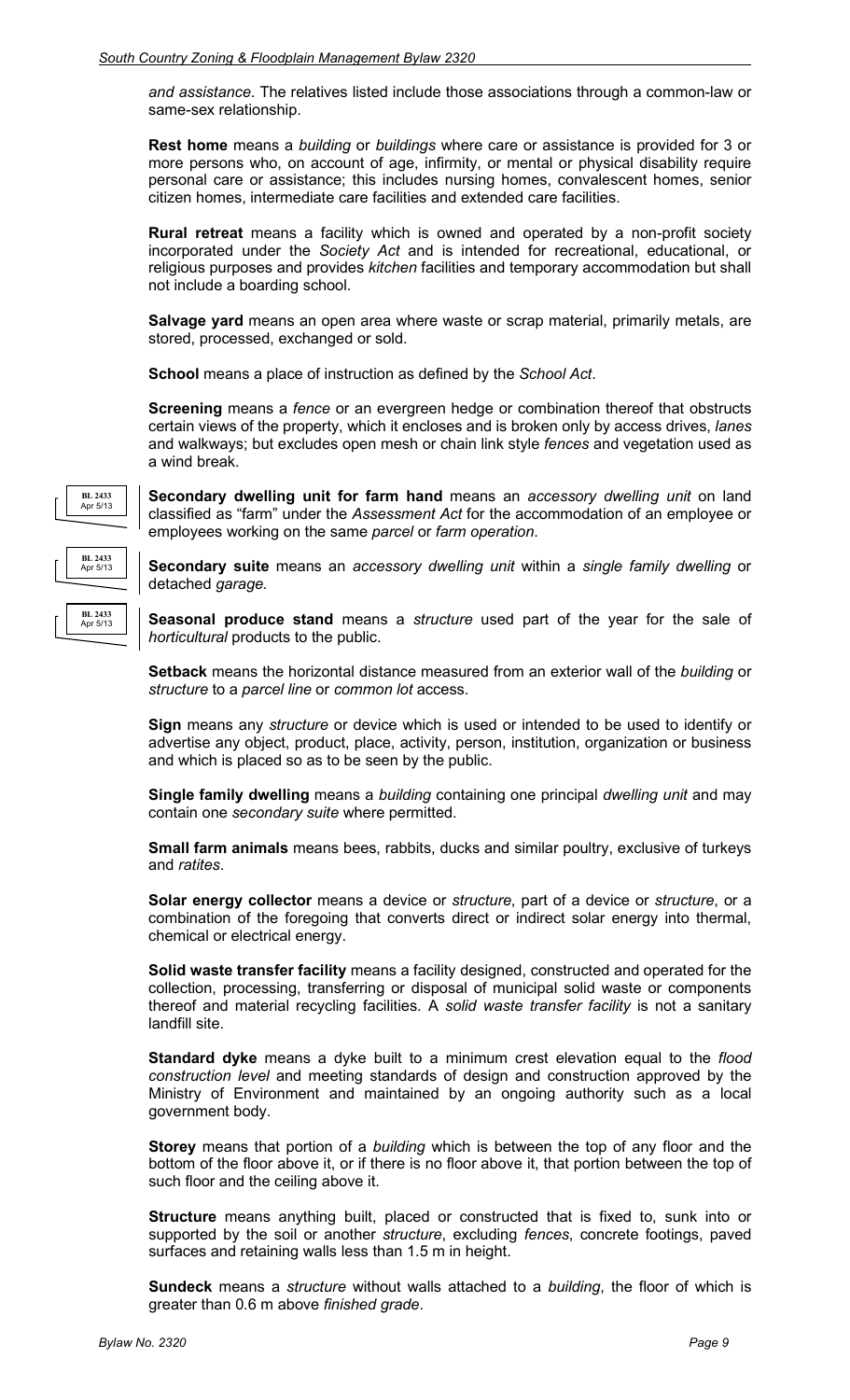**Third party advertising** means *sign* content which directs attention to products sold or services provided which are not the principal products or services provided on the premises at which the *sign* is located.

**Total floor space** means the total floor area of all floors of a *secondary suite* measures from the glassline or the interior wall dimensions.

**BL 2433** Apr 5/13

**BL 2433** Apr 5/13

**Trade business** means plumber, electrician, cabinet maker, welder, machinist, gunsmith, property maintenance, upholsterer, small appliance repair, motor vehicle repair, construction contractor and logging contractor.

**Usable site area** means a contiguous area of land with an average slope not exceeding 15%, no portion of which is subject to land slip, avalanche, rock fall, flooding or high water table hazard.

**Vehicle** means a mechanical device which is designed to transport people or things across the surface of land or upon a *highway*, but excludes a device designed to be moved by human power or used exclusively on stationary rails or tracks.

**Veterinary clinic** means a facility offering and designed for the care and treatment of animals under the supervision of a Doctor of Veterinary Medicine.

**Watercourse** means any natural or man made depression with well defined banks and a bed 0.6 m or more below the surrounding land, serving to give direction to a current of water at least six months of the year, or having a drainage area of more than 5 km<sup>2</sup> or more.

**Wildland use** means activities such as non-commercial public outdoor recreational uses or commercial tenured outdoor activities such as trapping by holders of registered trap lines, guide-outfitting, heli-skiing, and cat skiing.

**Wireless communication facility** means the components required for the operation of a wireless communication network, which includes cell sites, radio towers, television broadcasting, transmitters, receivers and accessory unoccupied equipment shelters.

**Wrecking and repair of vehicles** means the disassembly of *vehicles*, derelict or otherwise, into component parts and the construction, care and maintenance or ordinary or otherwise special status *vehicles*, other than in an enclosed *building*. This definition does not include the repair and maintenance of *vehicles* regularly used by the *family* residing on the *parcel*, nor does it include a commercial activity which is in compliance with the definition of and regulation for a *home based business*.

**Yard** means the outdoor area of a *parcel* adjacent to a *building* or *structure* extending from an exterior wall of the *building* or *structure* to a *parcel line*.

**Yard, front** means a *yard* extending across the full width of the *parcel* from the *front parcel line* to the exterior wall of a *building* or *structure*, measured at right angles to the *front parcel line*.

#### **4. ADOPTION**

This Bylaw is in force from date of adoption.

READ A FIRST TIME the 10<sup>th</sup> day of June 2011. READ A SECOND TIME the 10<sup>th</sup> day of June 2011. READ A THIRD TIME the 8<sup>th</sup> day of July 2011.

| APPROVED by the Ministry of Transportation and Infrastructure |                         |             |
|---------------------------------------------------------------|-------------------------|-------------|
| the $4th$ day of August 2011.                                 | <b>Signing Officer:</b> | "B. Clasby" |

ADOPTED the 5<sup>th</sup> day of August, 2011.

*"Scott Manjak" "L.V. Crane"*  **CHAIR** CHAIR CORPORATE OFFICER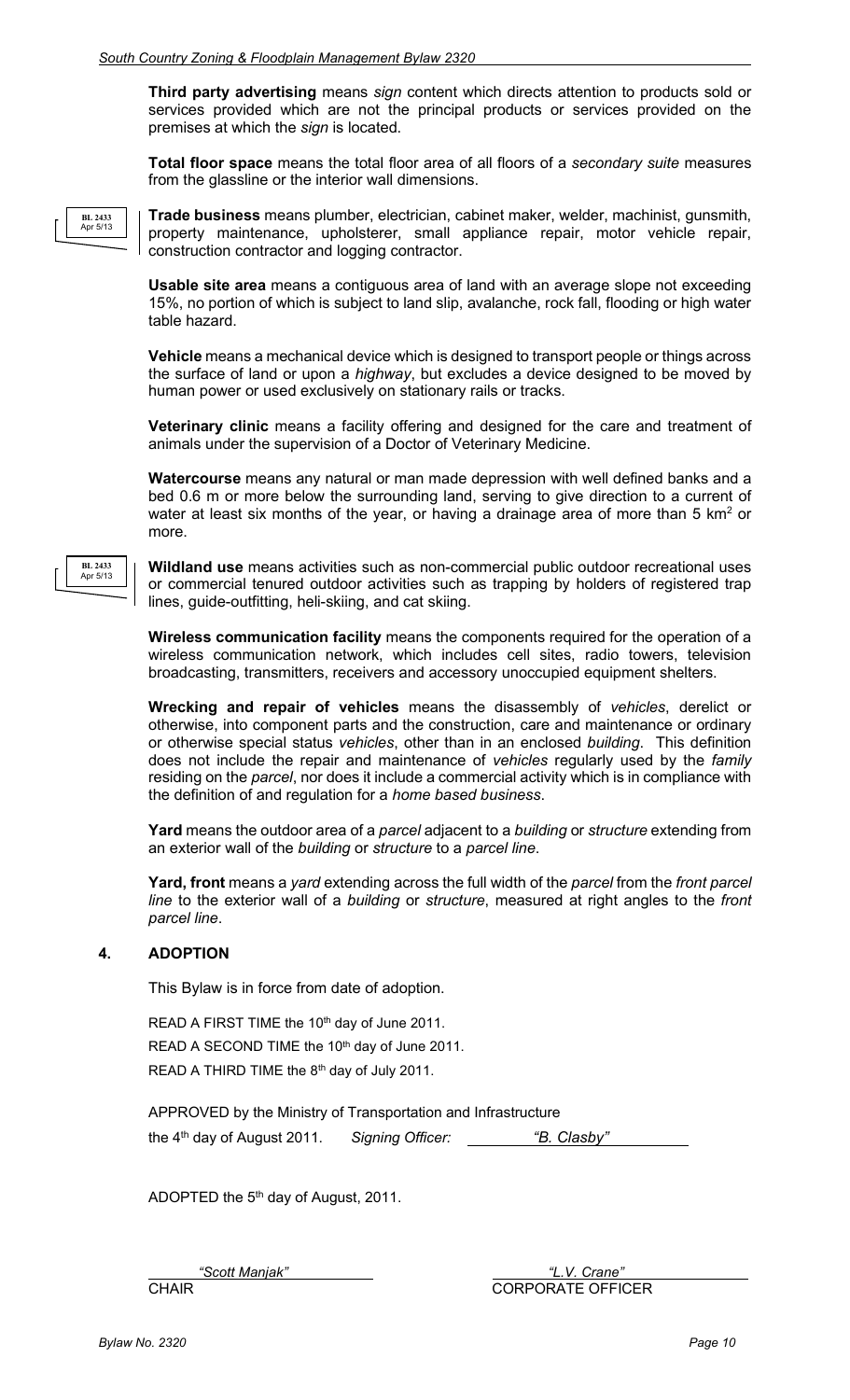# **SCHEDULE A LAND USE REGULATIONS**

#### **1. GENERAL REGULATIONS**

#### **1.1 Conformity of Uses, Buildings and Structures**

Within the area to which this Bylaw applies, no person may permit any *building*, *structure* or land to be used or occupied or any *building* or *structure* or part thereof to be erected, moved, altered or enlarged unless in conformity with all relevant provisions of this Bylaw and provisions of the *Local Government Act*.

#### **1.2 Use of Existing Parcels**

- (1) Subject to subsection (2) of this section, *parcels* existing at the time of the effective date of this Bylaw which do not conform with the *parcel area* requirements of this Bylaw may be used for any of the uses permitted in the zone in which they are located unless otherwise provided for in Part 4, provided all other regulations of this Bylaw are complied with.
- (2) In the case of *parcels* less than 1670 m2 , an applicant for a *building* permit for a *dwelling unit* on such a *parcel* must, prior to such permit being granted, submit a copy of a permit to construct a sewage disposal system under the *Sewerage Disposal Regulation* of the *Health Act*.

#### **1.3 Permitted Uses in All Zones**

The following uses are permitted in all zones:

- (1) The use of a *building* or part thereof as a polling station for a government election, referendum or census;
- (2) The use of a *building* or part thereof as campaign headquarters for political candidates;
- (3) Telephone booth;
- (4) *Highway* lighting fixture;
- (5) *Highway*, railroad, surface parking lot;
- (6) *Park*;
- (7) Heritage site and heritage display sites;
- (8) Conservation area, recreation reserves and ecological reserves;
- (9) *Public utility*.

#### **1.4 Prohibited Uses**

- (1) Intensive agriculture is prohibited on all *parcels* less than 4.0 ha in area on land not within the *Agricultural Land Reserve*.
- (2) The use of a *recreational vehicle* or *park model trailer* as a *dwelling unit* is prohibited.

#### **1.5 Occupancy During Construction**

(1) Despite the requirements of section 1.18 of Schedule A of this Bylaw concerning the number of *dwelling units* permitted on a *parcel*, during construction of a new *dwelling unit* or reconstruction of an existing *dwelling unit* on a *parcel* in the RS-1, RS-1(A), RS-4, RR-1, RR-2, RR-4, RR-8, RR-16, RR-60, P-1 or P-2 zone, one additional *dwelling unit* or one *recreational vehicle* may be temporarily located on the *parcel* and occupied, provided: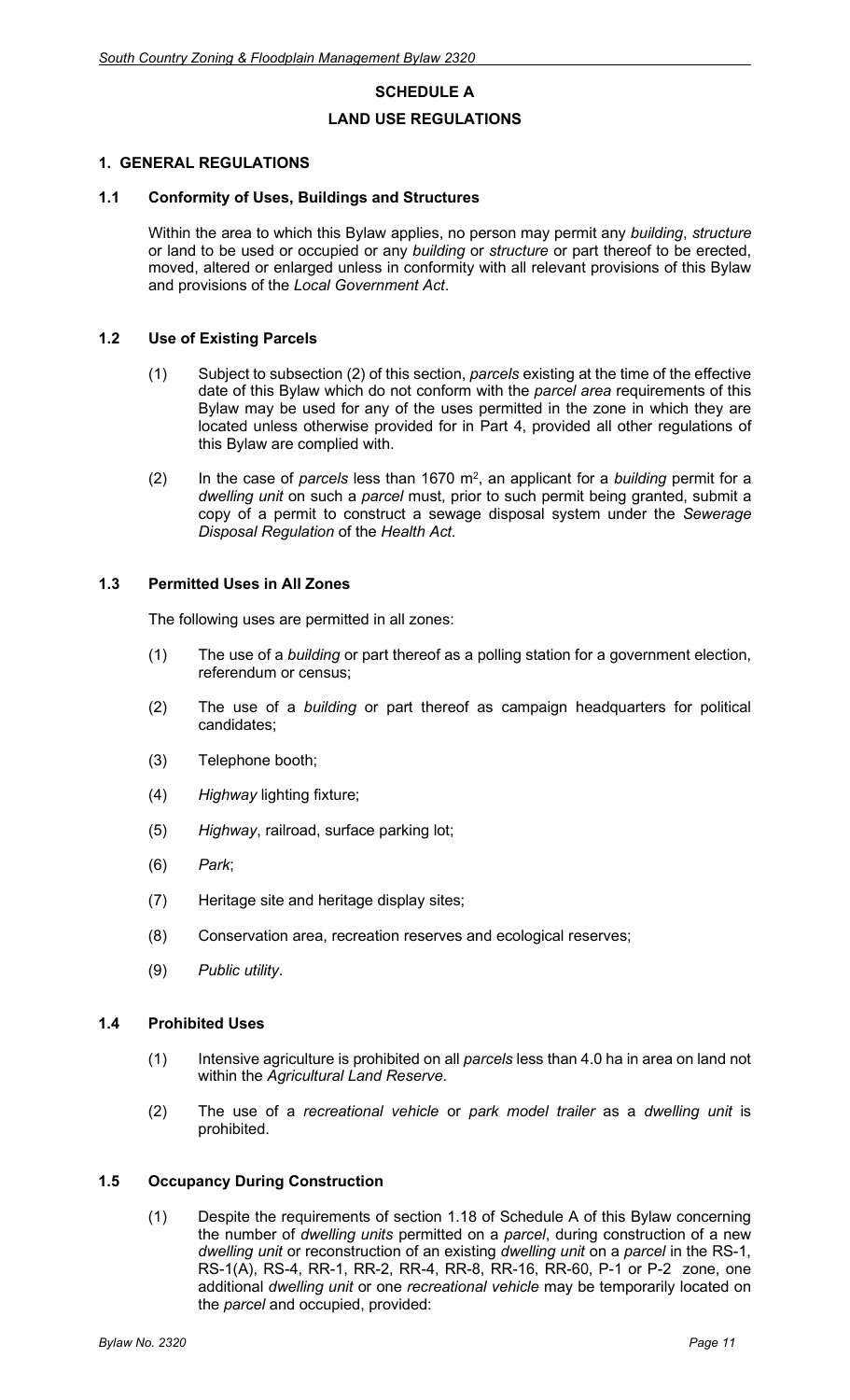- (a) the owner holds a building permit for construction of a new *dwelling unit* or reconstruction of the existing *dwelling unit*;
- (b) the additional *dwelling unit* conforms with all the requirements of the zone in which it is situated, other than requirements concerning the number of *dwelling units* permitted on a *parcel*;
- (c) the *recreational vehicle* is situated in conformity with the regulations of the zone in which it is located;
- (d) the sewage disposal system for the additional *dwelling unit* or *recreational vehicle* has been approved under the *Sewerage Disposal Regulation* of the *Health Act*.
- (2) Upon occupancy of the new *dwelling unit* or reconstructed *dwelling unit*, the additional *dwelling unit* must be removed and the site therefore restored as nearly as possible to its condition prior to the construction or placement of the *dwelling unit*, or must be converted to an *accessory building or structure* subject to compliance with the applicable regulations of this Bylaw.
- (3) A *recreational vehicle* permitted under subsection (1) must be disconnected from water and sewer systems and no longer occupied:
	- (a) upon occupancy of a new or reconstructed *dwelling unit*; or
	- (b) on expiry of the original *building permit* for the new *dwelling unit*, whichever occurs first;

unless it is placed, stored or occupied in compliance with the regulations in Section 1.19 of Schedule A of this Bylaw.

#### **1.6 Setback From Controlled Access Highway**

- (1) Despite the *setback* requirements contained elsewhere in this Bylaw, the minimum *setback* from a *parcel line* abutting a controlled access *highway* is 22.0 m.
- (2) The *setback* from a controlled access *highway* does not apply to parcels served by a *frontage road*.

#### **1.7 Developments Crossing Parcel Lines**

Where a person proposes to site a *building* or *structure*, and where more than one *parcel* of land is required to accommodate the *building* or *structure* or the services for that *building* or *structure*, a building permit for the *building* or *structure* will not be issued until:

- (1) the *parcels* are consolidated by plan of subdivision or by cancellation of interior *parcel lines*; or
- (2) a covenant under section 219 of the *Land Title Act* between the *Regional District* and the owner is registered in the Land Title Office against the titles of the *parcels* required for development, which would prevent the *parcels* from being sold or transferred separately.

#### **1.8 Home Based Businesses**

A *home based business* must be in compliance with the following:

- (1) It must be conducted by members of the *family* residing in a *dwelling unit* on the same *parcel* and may be operated with the assistance of not more than two people who do not reside in a *dwelling unit* on the same *parcel*.
- (2) Except as permitted in clause (3), the *home based business* must be conducted wholly within a *dwelling unit* or *accessory building*, with no external storage of materials, containers or finished product, and no exterior evidence of the *home based business*, except for a *vehicle* or *vehicles* necessary for operating the *home based business*.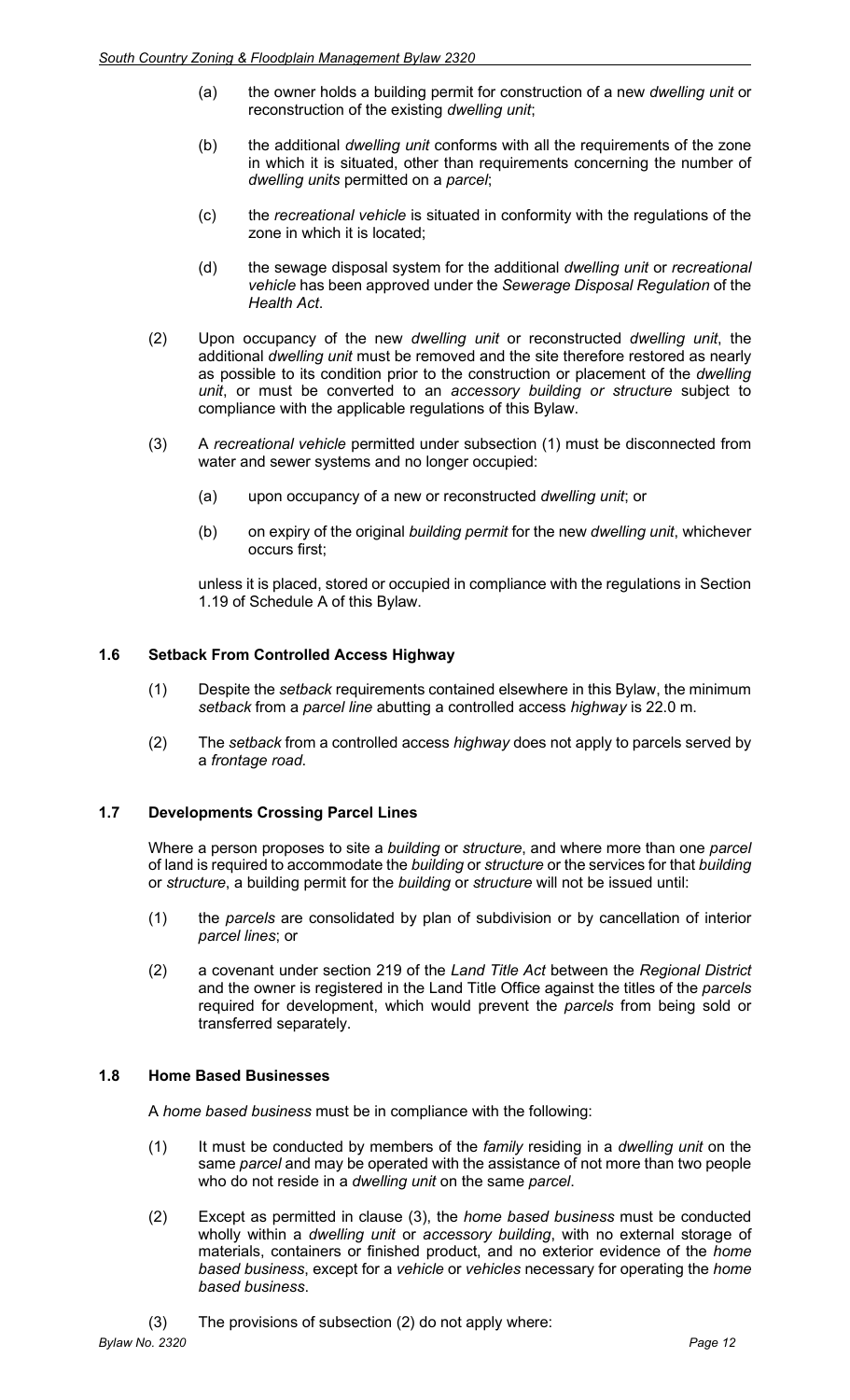- (a) The *parcel* on which the *home based business* is carried out is 2.0 ha or greater in area; and
- (b) The *home based business* is carried out in other than the *front yard*.
- (4) Retail sales of products not produced on the premises are prohibited, except for sale of items *accessory* to the *home based businesses,* with the exception of those involving storage of goods only, in which case retail sales are prohibited.
- (5) The maximum number of clients or students for a *home based business* consisting of tutoring or teaching is 5 at a time.
- (6) Erection of *signs* must comply with regulations under section 1.13 of Schedule A of this Bylaw.
- (7) Part 3 of Schedule A of this Bylaw in respect to off-street parking requirements applies to every *parcel* used for a *home based business*.
- (8) Subject to Part 4 of Schedule A of this Bylaw, *buildings* and *structures* for a *home based business* shall not exceed 185 m2 for parcels within the *Agricultural Land Reserve.*

#### **1.9 Accessory Buildings and Structures**

- (1) No person may erect an *accessory building* or *structure* on any *parcel* in the RS-1, RS-1(A) or RS-4 zones unless the *principal building* to which the *accessory building*  is an incidental use has been erected or will be erected simultaneously with the *accessory building*.
- (2) Subsection (1) does not apply to *livestock shelters* or other *buildings* or *structures* accessory to a *farm operation*.
- (3) Where an *accessory building* or *structure* is attached to the *principal building*, it will be considered part of the *principal building*.

#### **1.10 Siting of Buildings and Structures**

(a)

- (1) The construction, reconstruction, alteration, moving or extension of *buildings* and *structures* must be in conformity with the regulations for siting of *buildings* and *structures* specified in the Bylaw.
- (2) *Repealed by Bylaw 2927 adopted Aug. 2/19.*
- (3) The following features may project into *setback* requirements as specified in the regulations of Part 4 of Schedule A of this Bylaw:

| <b>FEATURE</b>                                            | <b>SITING REQUIREMENT</b>                                                                                                          |  |
|-----------------------------------------------------------|------------------------------------------------------------------------------------------------------------------------------------|--|
| <b>Steps</b>                                              | 1.2 m (other than fire escapes)                                                                                                    |  |
| Eaves, gutters, cornices, sills, bay<br>windows, chimneys | 50% of the required setback to a<br>maximum of 1.0 m in the case of a<br>setback from a front parcel line or<br>rear parcel line   |  |
| Sundecks, balconies,<br>marquees, canopies                | 50% of the required setback to a<br>maximum of 1.8 m in the case of a<br>setback from a front parcel line or a<br>rear parcel line |  |
| Gasoline service pumps and pump<br>islands                | Minimum 4.5 m from all parcel<br>lines                                                                                             |  |
| Swimming pool                                             | Minimum 3.0 m from a front parcel<br>line or rear parcel line                                                                      |  |

**BL 2433** Apr 5/13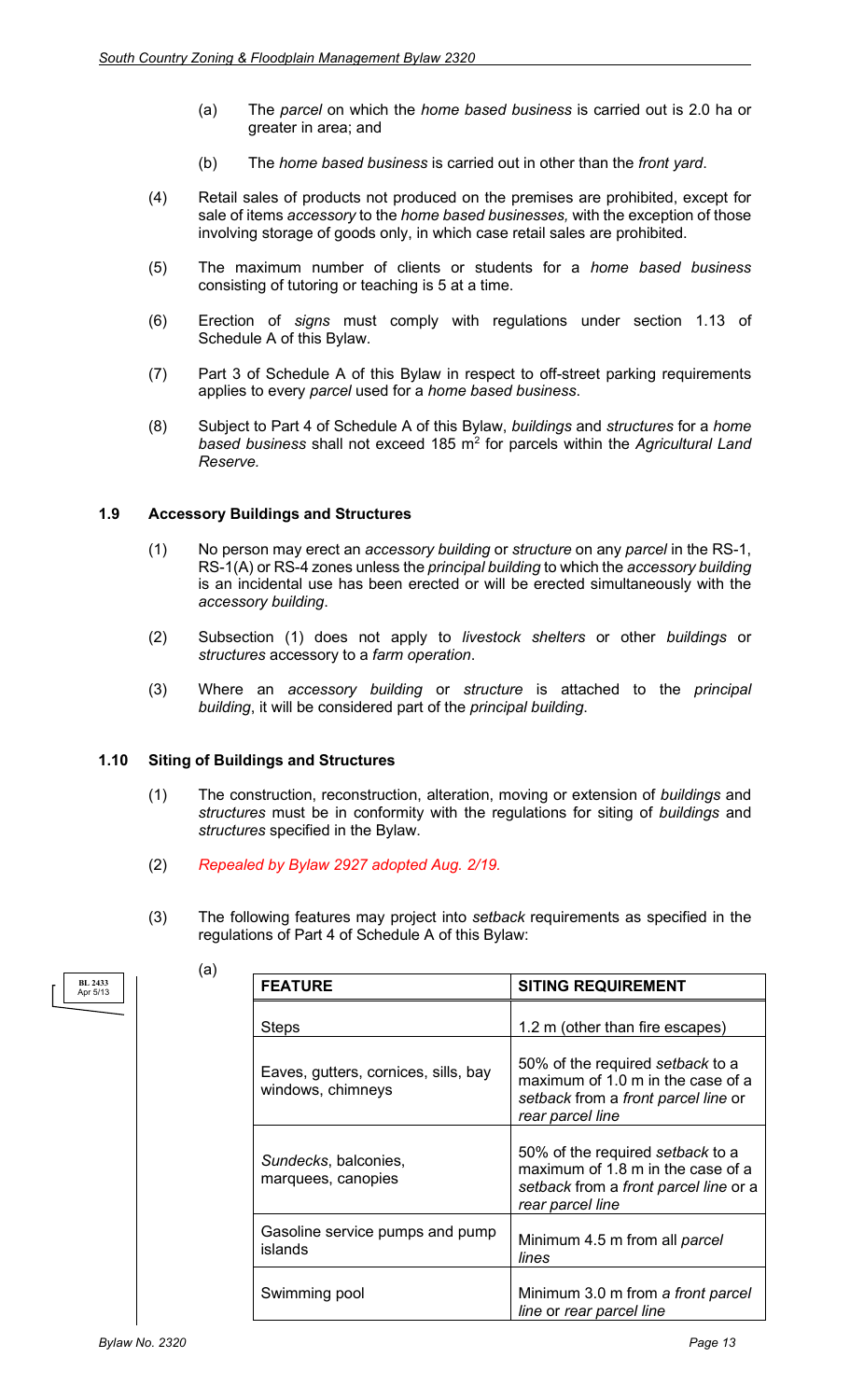- (b) A patio or terrace, which may be open or fenced, and which is covered only by a temporary covering such as an awning.
- (c) Arbours, trellises, *fish pond*s, ornaments, vegetation and similar landscape features.
- (d) *Manufactured home* hitches.
- (e) Free standing light poles, warning devices, antennae, satellite dishes, masts, utility poles, wires, *public utilities*, flag poles, *signs* and *sign structures*.
- (f) Underground *structures* provided that the top surface of each *structure* must at no point extend above the finished ground elevation except for vent and fill pipes for underground storage tanks.
- (g) Apparatus needed for the operation of active and passive solar energy systems including, but not limited to overhangs, movable insulating walls, shutters and roof detached *solar energy collectors*, reflectors and piping.
- (4) Regulations concerning siting of *buildings* or *structures* in Part 4 of Schedule A of this Bylaw do not apply to *fences*, *screening*, paved surfaces, retaining walls and signs, except that provisions of section 1.13 of Schedule A apply.
- (5) Despite the *setback* requirements in Part 4 of Schedule A of this Bylaw, the *setback* requirements for a *dwelling unit accessory* to a permitted use are the same as that for the *principal use* located on the *parcel*.
- (6) *Buildings* and *structures* for a *cannabis production facility* must be sited not less than:
	- (a) 15 m from a *front parcel line;*
	- (b) 15 m from an *interior side parcel line*;
	- (c) 30 m from an *exterior side parcel line*;
	- (d) 30 m from a *rear parcel line.*

#### **1.11 Heights of Buildings and Structures**

- (1) The construction, reconstruction, alteration, moving or extension of *buildings* and *structures* must be in conformity with the regulations for size and dimensions of *buildings* and *structures* specified in this Bylaw.
- (2) The height regulations of this Bylaw do not apply to church spires, belfries, domes, monuments, fire and hose towers, clock towers, transmission towers, water tanks, broadcasting and receiving antennae, chimneys, smoke stacks, ventilators, flag poles, drive-in theatres screens, stadium bleachers, lighting poles, silos, industrial cranes, observation towers, *solar energy collectors*, and windmills and wind machines.
- (3) Despite the height requirements required in Part 4 of Schedule A of this Bylaw, the maximum *height* of a *dwelling unit accessory* to a permitted use is:
	- (a) 5.0 m where the *dwelling unit* is a *manufactured home*;
	- (b) 9.0 m where the *dwelling unit* is a detached *dwelling unit* other than a *manufactured home*;
	- (c) the same as the maximum *height* for the *principal use*, where the *dwelling unit* is part of the *principal structure*.
- (4) *Buildings* and *structures* used for a *farm operation* where a *farm operation* is a permitted use in the zone are exempt from the *height* regulations in this Bylaw.
- (5) *Buildings* and *structures* used for a *cannabis production facility* where a *cannabis production facility* is a permitted use are exempt from the height requirements of this Bylaw.

**BL 2927** Aug. 2/19

**BL 2927** Aug. 2/19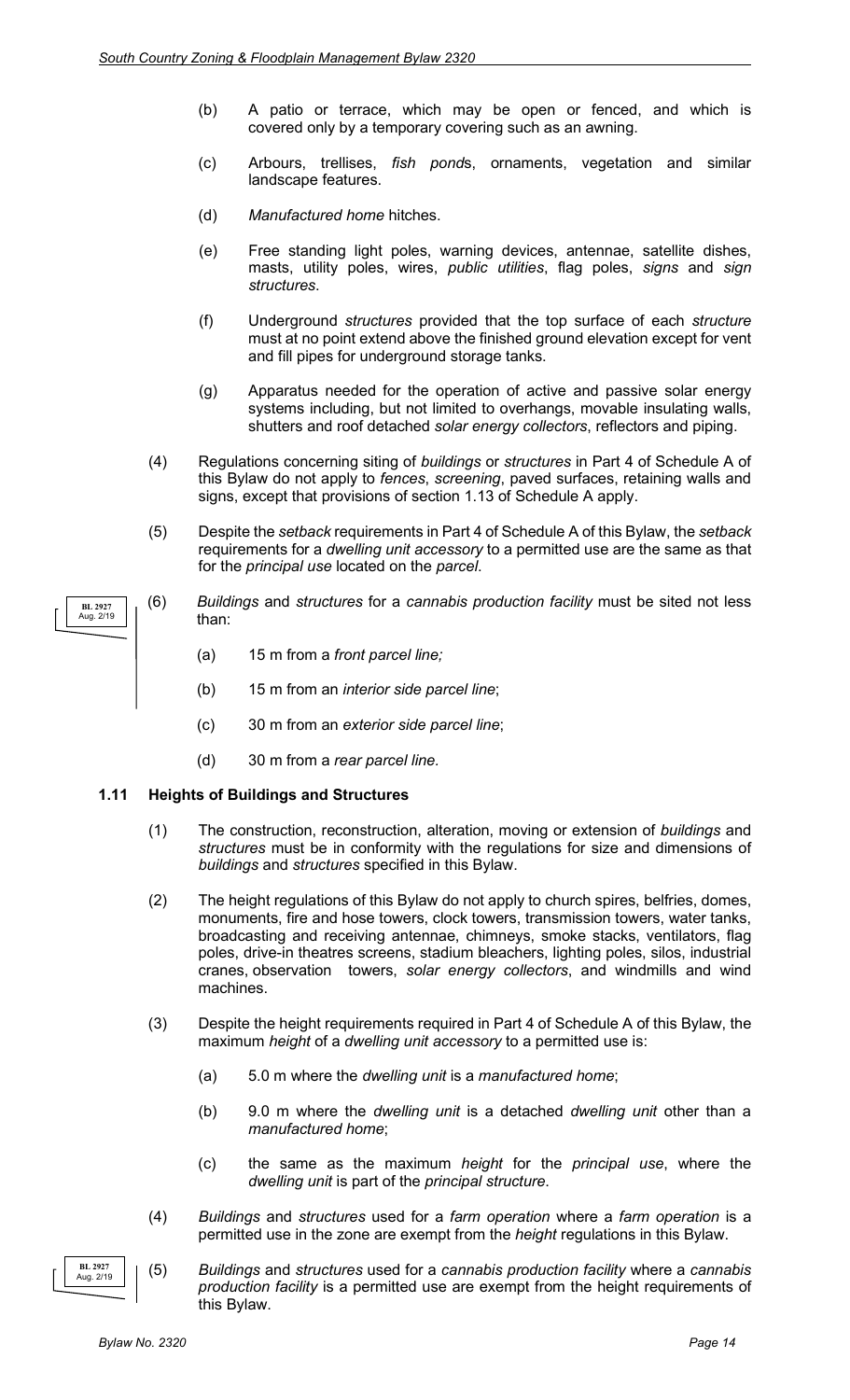- (6) The maximum permitted height of *buildings* and *structures* that are not exempt from the height regulations of this Bylaw and for which the architectural design includes a roof or roofs that does not include a roof ridge must be in accordance with the following:
	- (a) Single pitch roof *buildings* and *structures* must not exceed 1.5 m above the permitted maximum height in the applicable zone for the *building* or *structure* measured from *finished grade* to the top of each wall that abuts the underside of the roof structure.
	- (b) *Flat roof buildings* and *structures* must not exceed the maximum permitted height in the applicable zone measured from *finished grade* to the top of the roof structure.

For *buildings* and *structures* that include additional primary roof types not identified above, the maximum height of any primary roof(s) that includes a roof ridge shall be calculated in accordance with section 3.2 (6) of this Bylaw.

#### **1.12 Visibility at Intersections**

No person may obstruct vision at an intersection on *corner parcels* by any means, including *buildings*, *structures*, *fences*, and *screening*, within a triangular area bounded by the two *parcel lines* adjacent to the *highway* right-of-way and a straight line joining each *parcel line* at a distance of 6.0 m from their point of intersection, as shown by the following diagram:



#### **1.13 Signs**

**BL 2927** Aug. 2/19

- (1) The following types of *signs* are not permitted on any *parcel*:
	- (a) roof-mounted *signs* projecting above the highest point of the roof;
	- (b) freestanding *signs* of a height which exceeds that permitted for a *principal building* on a *parcel*;



- (c) any exterior *structure* displaying material of a general advertising nature which exceeds 8.9 m<sup>2</sup>;
- (d) flashing and moving *signs*;
- (e) *signs* which project beyond *parcel lines*;
- (f) *off-premise signs*.
- (2) In the RS-1, RS-1(A) and RS-4 zones, identification *signs* for a *home based*  business must be non-illuminated and not exceed an area of 0.5 m<sup>2</sup>; and, in the RR zones, identification *signs* for a *home based business* must be non-illuminated and not exceed an area of 1.0  $\mathrm{m}^2$ .

#### **1.14 Dwelling for a Relative Requiring Care**

- (1) A *dwelling* for a *relative requiring care* shall be permitted:
	- (a) in the RS-4, RR-1, RR-2, RR-4, RR-8, RR-16 and RR-60 zones;
	- (b) where the present number of *dwellings* on the *parcel* is not greater than the maximum number permitted in the Bylaw;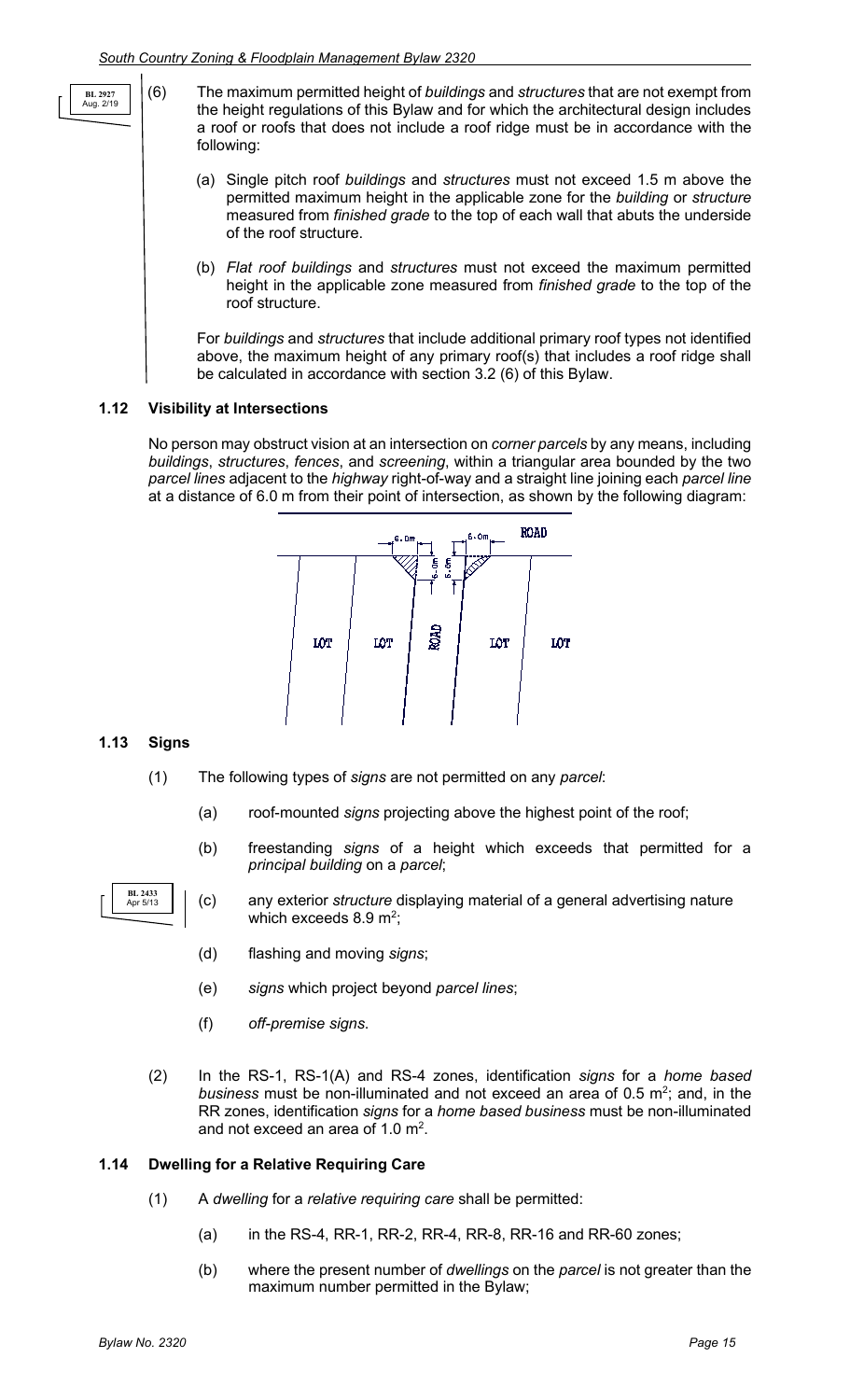- (c) where the owner of the *parcel* enters into a housing agreement with the *Regional District* under section 905 of the *Local Government Act* agreeing to remove the *manufactured home* approved under this section once it is no longer required by the approved occupant, such agreement to be entered into prior to placement of the *dwelling* for a *relative requiring care*;
- (d) where a letter from a physician stating that the relative requires care is deposited upon request by the *Regional District*;
- (e) where a statutory declaration attesting to the conditions of consent is deposited upon request by the *Regional District*;
- (f) where the sum of \$3,000 in the form of cash or an irrevocable letter of credit is deposited with the *Regional District* as security for the removal of the *dwelling* for a *relative requiring care*.
- (2) A dwelling unit for a *relative requiring care* is limited to one *manufactured home*, up to 9 m in width including additions, placed on a non-permanent foundation.
- (3) Within the *Agricultural Land Reserve* a *dwelling unit* for a *relative requiring care* is subject to requirements of the *Agricultural Land Commission Act* and Agricultural Land Reserve Use Regulation.

#### **1.15 Fences and Screening**

- (1) The use of barbed wire or electric fencing is prohibited within the RS-1 and RS-(A) zones and along *parcel lines* abutting land in the RS-1 and RS-1(A) zones.
- (2) Height of *fences* and *screening* must be in accordance with the following:

| <b>ZONE</b>      | <b>HEIGHT REGULATIONS</b>                 |
|------------------|-------------------------------------------|
|                  | <b>Maximum Height</b>                     |
| RS-1             | $2.0 \text{ m}$                           |
| $RS-1(A)$        | 2.0 <sub>m</sub>                          |
| RS-4             | 2.0 <sub>m</sub>                          |
| <b>RR-1</b>      | $2.0 \text{ m}$                           |
| <b>RR-2</b>      | 2.0 <sub>m</sub>                          |
| RR-4             | $2.0 \text{ m}$                           |
| RR-8             | 2.0 <sub>m</sub>                          |
| RR-16            | 2.0 m                                     |
| RR-60            | $2.0 \text{ m}$                           |
| C-1, I-1, RES-1, | 2.0 m where <i>parcel line</i> abuts a    |
| & RES-2          | residential or institutional zone         |
|                  | or a <i>parcel</i> on which a residential |
|                  | use is located                            |
| $P-1$            | $2.0 \text{ m}$                           |
| $P-2$            | $2.0 \text{ m}$                           |
| $P-3$            | 2.0 <sub>m</sub>                          |
| M-2              | $2.0 \text{ m}$                           |

- (3) Maximum heights do not apply to *fences* in the Rural Residential and Rural Resource zones where *fences* are erected to control *livestock* and wildlife capable of jumping over a *fence* 2 m in height.
	- (4) All *outdoor storage* in the C-1, RES-1, RES-2, and I-1 zones must be screened by a tight board *fence* or compact evergreen hedge or a combination thereof of a uniform height not less than 2.0 m in height on any side not facing directly onto *buildings* on the *parcel*.
	- (5) Where a *rear parcel line* abuts the *side parcel line* of another *parcel*, *screening* along the *rear parcel line* must be no higher than that permitted on the abutting *side parcel line*.

#### **1.16 Campgrounds**

(1) Where *campgrounds* are permitted, the establishment, construction, extension, expansion, and operation of *campgrounds* shall comply with the requirements of

**BL 2927** Aug 2/19

**BL 2433** Apr 5/13



**BL 2433** Apr 5/13

**BL 2410** Feb 1/13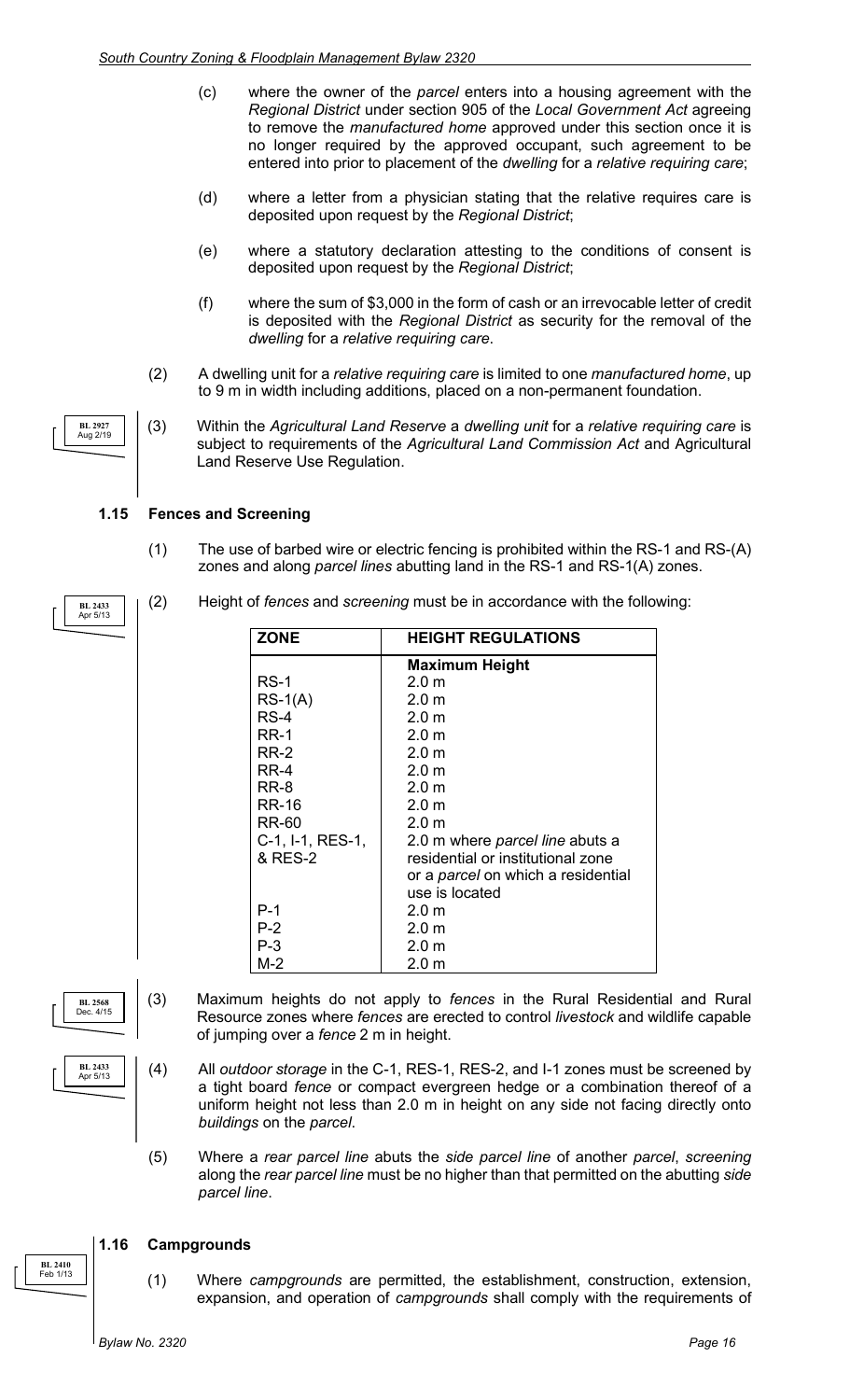the "Regional District of East Kootenay – Campground Bylaw No. 2403, 2012", as amended from time to time.

#### **1.17 Storage of Derelict Vehicles**

The *wrecking and repair of vehicles* and storage of *derelict vehicles* is prohibited, except for the storage of not more than one *derelict vehicle* in other than the *front yard*, in all Residential, Rural Resource, and Institutional zones.

#### **1.18 Maximum Number of Dwelling Units**

Subject to section 1.14 and Part 4 of Schedule A of this Bylaw, on all *parcels*:

- (1) The maximum number of *dwelling units* permitted is:
	- (a) one *single family dwelling*; or
	- (b) one *single family dwelling* plus one *secondary suite* where permitted; or
	- (c) one *duplex*.
- (2) In zones permitting a residence for a *relative requiring care*, only one such *dwelling unit* is permitted.
- (3) Where permitted as an *accessory use* in Commercial, Industrial and Institutional zones, only one such *dwelling unit* is permitted.
	- (4) A *building* must not be subdivided into strata lots if the number of strata lots created will exceed the maximum number of *dwelling units*.
	- (5) *Repealed by Bylaw 2927 adopted Aug. 2/19.*

#### **1.19 Placement of Recreational Vehicles**

- (1) On *parcels* located in a zone where a *campground* is not a permitted use no more than two *recreational vehicles* may be stored, placed or seasonally occupied.
- (2) *Recreational vehicles* must be sited in accordance with the *setback* requirements for *accessory buildings* and *structures* in the zone in which they are located.

#### **1.20 Farm Use**

**BL 2410** Feb 1/13

**BL 2927** Aug. 2/19

**BL 2433** Apr 5/13

- (1) Where all or part of a *parcel* is located within the *Agricultural Land Reserve* activities designated farm use in the Agricultural Land Reserve Use Regulation are permitted on the *parcel*. In addition to the farm use activities, those uses approved by the Provincial Agricultural Land Commission as *accessory to* the farm use for that *parcel* are also permitted.
- (2) Where a *parcel* is not in the *Agricultural Land Reserve*, is located in a zone that permits *farm operation* and the *parcel* is assessed as farm under the *Assessment Act*, activities designated farm use in the Agricultural Land Reserve Use Regulation are permitted in conjunction with the *farm operation*.
- (3) Uses permitted in sections 1.20 (1) and (2) are subject to all applicable *agriculture* regulations contained elsewhere in this Bylaw.
- (4) *Buildings* or *structures* that are used for *farm operations* shall be sited in accordance with the following:
	- (a) Mushroom barns must be sited a minimum of 7.5 m from all *parcel lines*.
	- (b) The required minimum *setback* for *buildings* or *structures* used as principal farm *buildings* or *structures*, or animal containment for the following types of agricultural uses is identified in the table below:
		- Dairying
		- Livestock, including farmed game
		- Fur farming
		- **Poultry**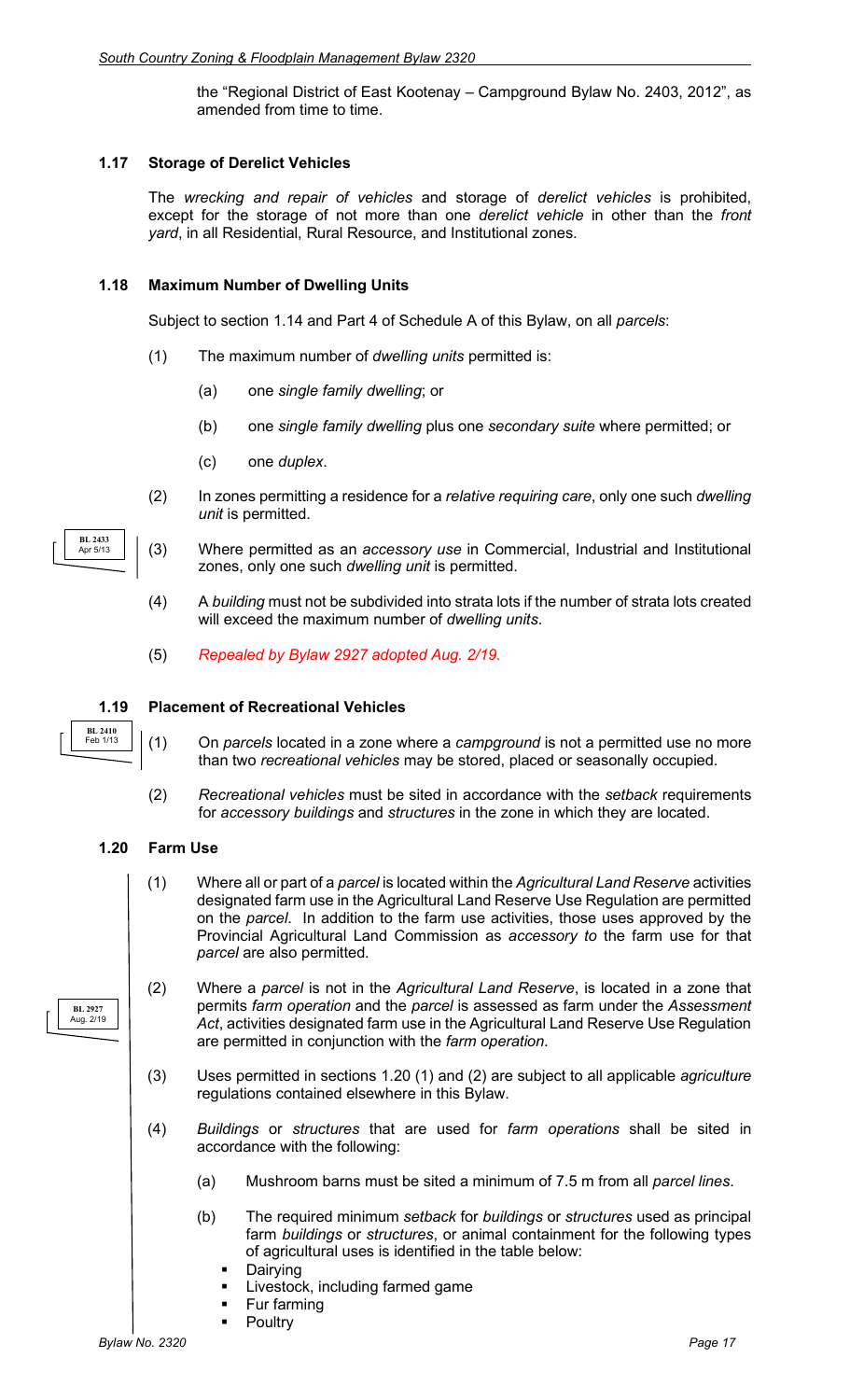|                                           | <b>MINIMUM SETBACK</b>   |                                                          |  |
|-------------------------------------------|--------------------------|----------------------------------------------------------|--|
| <b>TYPE OF</b><br><b>AGRICULTURAL USE</b> | From all<br>parcel lines | <b>From domestic</b><br>water intake<br>(well or spring) |  |
| Confined livestock area                   | 30.0 <sub>m</sub>        | 30.0 <sub>m</sub>                                        |  |
| All other uses                            | 15.0 m                   | 30.0 m                                                   |  |

- (c) *Buildings* or *structures* used for types of *farm operation* not identified in sections 5.19 (4) (a) or (b) must be sited a minimum of 4.5 m from all *parcel lines*.
- (d) All *farm operation buildings* or *structures* that contain boilers or walls with fans must be sited a minimum of 15.0 m from all *parcel lines*.
- (e) The required minimum setback for farm *buildings* and *structures* from the *ordinary high water mark* of a lake or watercourse is identified in the table below:

|                                                        | <b>MINIMUM SETBACK</b>      |
|--------------------------------------------------------|-----------------------------|
| <b>TYPE OF AGRICULTURAL USE</b>                        | From ordinary high water    |
|                                                        | mark of lake or watercourse |
| Confined livestock area - less than<br>10 animal units | 15.0 <sub>m</sub>           |
| Confined livestock area - more than<br>10 animal units | 30.0 m                      |
| Mushroom barn                                          | 15.0 m                      |
| Livestock barn or livestock shelter                    | 15.0 m                      |
| Milking facility                                       | 15.0 m                      |
| Stable                                                 | 15.0 <sub>m</sub>           |
| Poultry barn                                           | 15.0 <sub>m</sub>           |

- (f) *Buildings* or *structures* that are used for the storage of agricultural liquid or solid waste, such as manure, must be located:
	- (i) a minimum of 30.0 m from domestic water supply intakes, such as a well or spring; and
	- (ii) a minimum of 15.0 m from the *ordinary high water mark* of lakes and *watercourses*.

#### **1.21 Secondary Suites**

- (1) *Secondary suites* must be developed in accordance with the following:
	- (a) No more than one (1) *secondary suite* shall be permitted on a *parcel*.
	- (b) *Secondary suites* within a detached *garage* are not permitted on *parcels* that contain a *duplex*, an *accessory dwelling unit*, *secondary dwelling for farm hands*, or *dwelling* for a *relative requiring care.*
	- (c) *Secondary suites* within a detached *garage* must be located above the *first storey* of the *building* and have a separate external entrance from the *vehicle* entrance.
	- (d) *Secondary suites* must be constructed in accordance with the BC Building Code.
	- (e) *Secondary suites* must be connected to an approved sewage disposal system.

**BL 2927** Aug. 2/19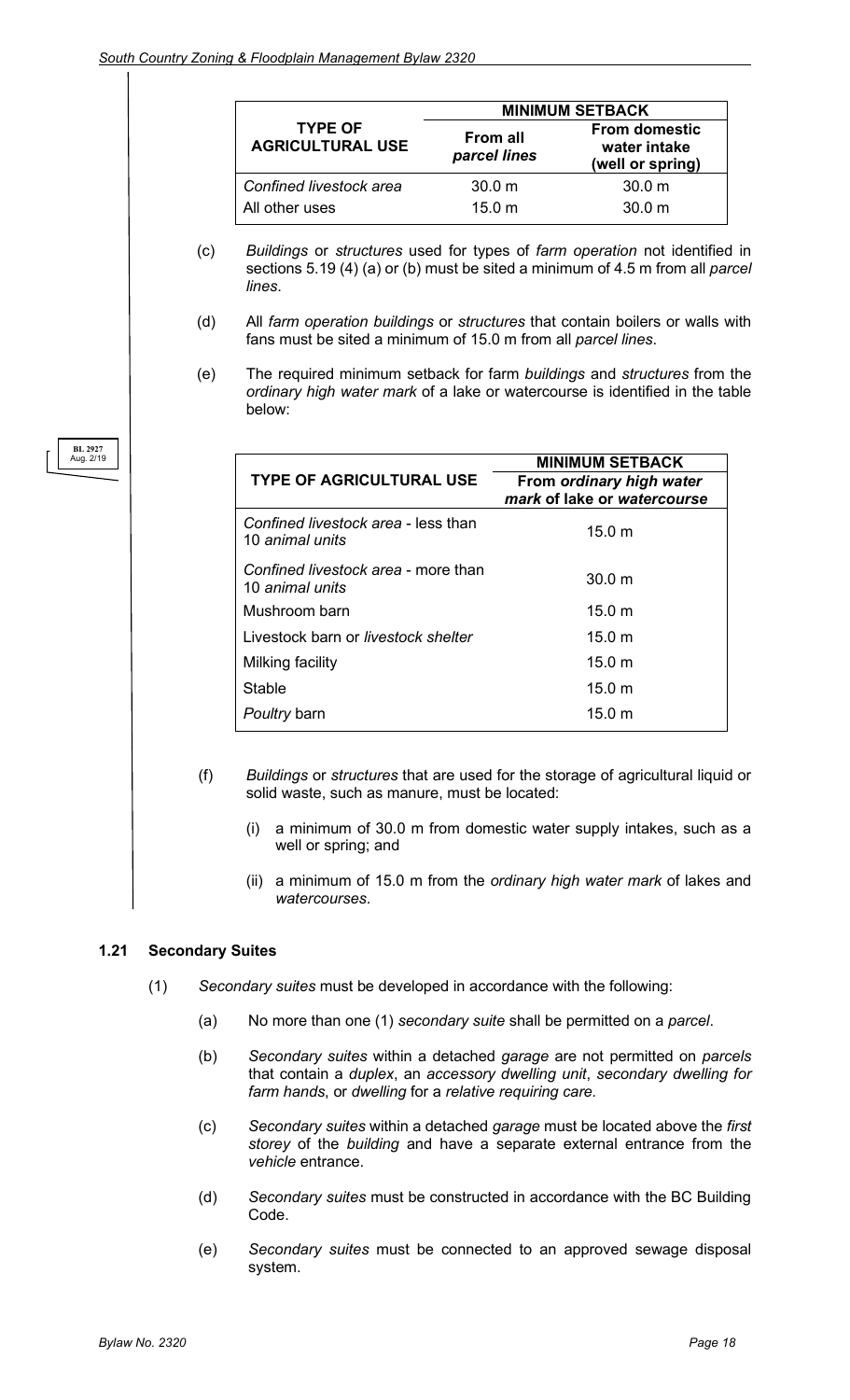- (f) Despite the maximum allowable *height* for *buildings* and *structures* in Part 4 of Schedule A of this Bylaw, the maximum allowable *height* for a detached *garage* with a *secondary suite* is 7.5 m.
- (g) Despite the siting requirements for an *accessory building* or *structure* in Part 4 of Schedule A of this Bylaw, no *person* shall site a detached *garage* containing a *secondary suite* which has:
	- (i) a *front yard* less than 7.5 m;
	- (ii) a *rear yard* less than 3.0 m, nor less than 4.5 m where adjacent to a *highway* right-of-way other than a *lane*.
	- (iii) a *side yard* less than 3.0 m, nor less than 4.5 m where adjacent to a *highway* right-of-way other than a *lane*.
- (h) No *secondary suite* shall be subdivided from the principal *dwelling unit* by a strata plan pursuant to the *Strata Property Act.*
- (i) On *parcels* where *secondary suite* is a permitted use, the *total floor space* of the *secondary suite* must not exceed:
	- (i) 90 m2 or 40% of the habitable floor space of the *building* when located within a *single family dwelling,* whichever is less; or
	- (ii) 70 m2 when located within a detached *garage* on *parcels* less than 0.4 ha in size; or
	- (iii) 90 m2 when located within a detached *garage* on *parcels* 0.4 ha in size or larger.
- (j) A *secondary suite* may not be located in a *single family dwelling* that is a *manufactured home* or *accessory dwelling unit.*
- (k) Within the *Agricultural Land Reserve secondary suites* are subject to requirements of the *Agricultural Land Commission Act* and Agricultural Land Reserve Use Regulation.

#### **1.22 Maximum Number of Kitchens per Dwelling Unit BL 2433** Apr 5/13

(1) A maximum of one *kitchen* is permitted in a *dwelling unit*.

#### **1.23 Guest Ranches, Rural Retreats, Wildland Use and Lodges**

- (1) *Guest ranches* must be in compliance with the following:
	- (a) A *guest ranch* must be conducted on a parcel not less than 16 ha in size.
	- (b) A *guest ranch* must be conducted on a parcel assessed as farm under the *Assessment Act*.
	- (c) A *guest ranch* must be limited in density to 12.0 m2 of *gross floor area* of *guest ranch* accommodation per hectare to a maximum of 720  $m^2$ .
- (2) *Rural retreat* must be in compliance with the following:
	- (a) The minimum *parcel* size on which a *rural retreat* may be conducted is 16 ha.
- (3) *Wildland use* must be in compliance with the following:
	- (a) The minimum *parcel* size on which a *wildland use* may be based is 120 ha in size.
- (4) *Lodges* must be in compliance with the following:
	- (a) The maximum number of *kitchens* permitted in a *lodge* is one.
	- (b) The maximum number of communal dining facilities permitted in a *lodge* is one.
	- (c) On all *parcels*, the maximum number of *lodges* permitted is one.



**BL 2433** Apr 5/13

**BL 2433** Apr 5/13

**BL 2927** Aug 2/19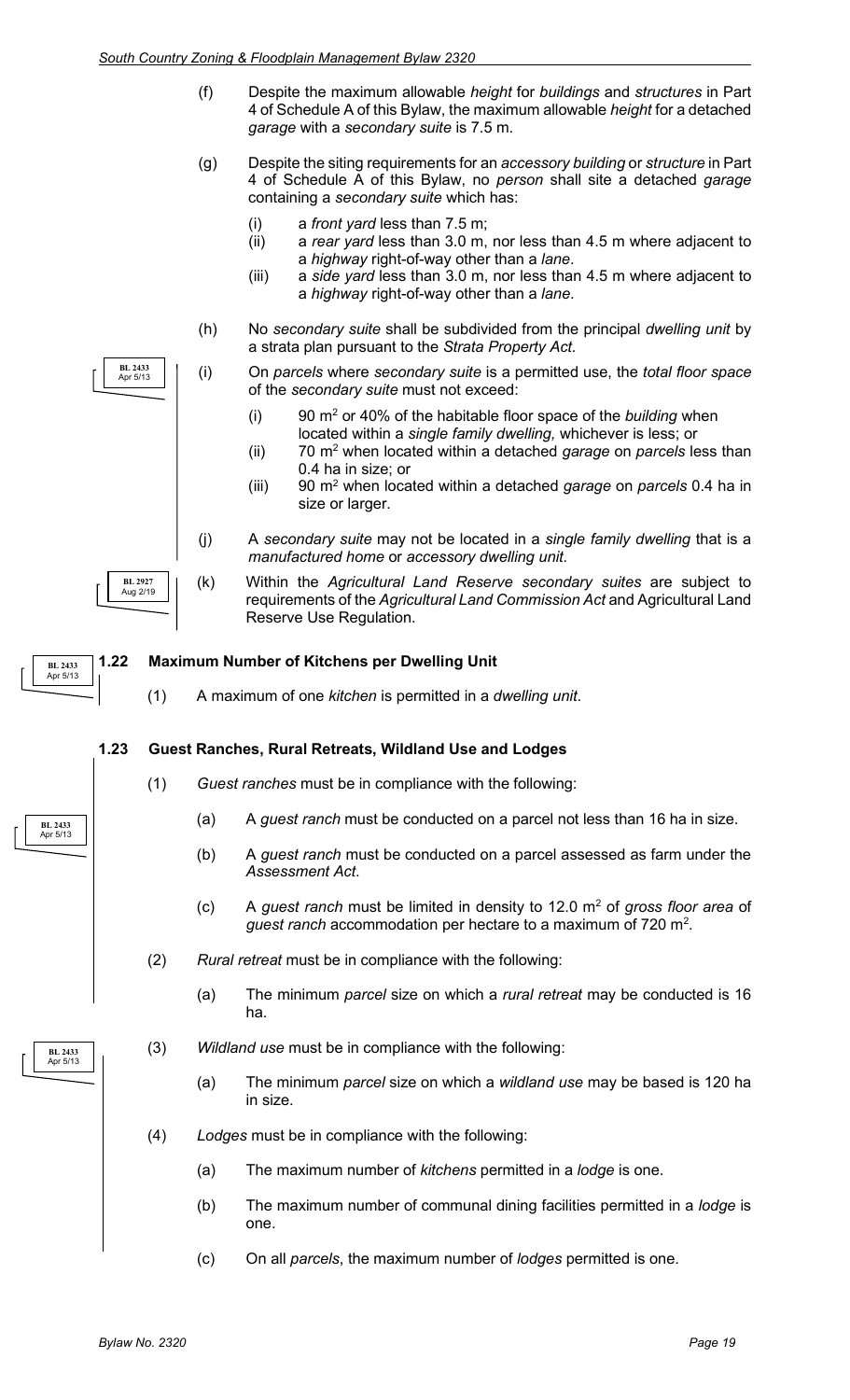#### **1.24 Keeping of Animals**

**BL 2433** Apr 5/13

**BL 2927** Aug. 2/19

Apr 5/13

**BL 2927** Aug. 2/19

**BL 2927** Aug. 2/19

- (1) On *parcels* where the *keeping of farm animals* is a permitted use:
	- (a) the number of *animal units* of *livestock* must not exceed one *animal unit* per hectare in total; and
	- (b) the number of *animal units* of poultry must not exceed one-half *animal unit* per hectare in total.

In all cases, the total number of *livestock* or *poultry* permitted will be rounded down to the nearest whole number.

- (2) On *parcels* where the *keeping of small farm animals* is a permitted use:
	- (a) the number of rabbits must not exceed one *animal unit;* and
	- (b) the cumulative number of *poultry,* exclusive of geese, turkeys, and *ratites*, must not exceed 15 animals.

#### **1.25 Secondary Dwelling Unit for Farm Hand BL 2433** Apr 5/13

- (1) *Secondary dwelling units for farm hands* must be in compliance with the following:
	- (a) A *secondary dwelling unit for farm hand* is limited to a *manufactured home*, up to 9.0 m in width including additions.
	- (b) A *secondary dwelling unit for farm hand* must be placed on a non-permanent foundation or pier type foundation only.
- (2) In zones permitting a *secondary dwelling unit for farm hand*, only one such *dwelling unit* is permitted where the combined holdings of the *farm operation* are 8.0 ha in size or less, or two such dwellings where the combined holdings of the *farm operation* are greater than 8.0 ha in size.
- (3) *Secondary dwelling unit for farm hands* is not permitted *accessory* to a *cannabis production facility*.
- (4) Within the *Agricultural Land Reserve* a *secondary dwelling unit for farm hands* necessary for farm use is subject to requirements of the *Agricultural Land Commission Act* and Agricultural Land Reserve Use Regulation.

#### **1.26 Group Homes BL 2433**

- (1) *Group homes* must be in compliance with the following:
	- (a) The maximum number of people that may be accommodated in a *group home*, exclusive of staff, is 10.

#### **1.27 Cannabis Production Facility**

Subject to all applicable regulations contained elsewhere in this Bylaw, *cannabis production facility* is a permitted use on parcels within the *Agricultural Land Reserve*  subject to the Agricultural Land Reserve Use Regulation and those parcels that are located within a zone where it is identified as a permitted use.

**1.28 Property Specific Regulations**

- (1) Despite the use and density regulations contained elsewhere in this Bylaw:
- (a) On Lot 10, District Lot 6325, Kootenay District, Plan 15359, two *single family dwellings* are permitted, provided one of the two *single family dwellings* is a manufactured home in the same location as one of the two manufactured homes existing on the property at the time of adoption of this Bylaw.
	- (b) On Lot 2, Block 14, District Lot 132, Kootenay District, Plan 1181 Except Plan 7682, *wireless communication facility* is permitted.

**BL 3044** May 7/21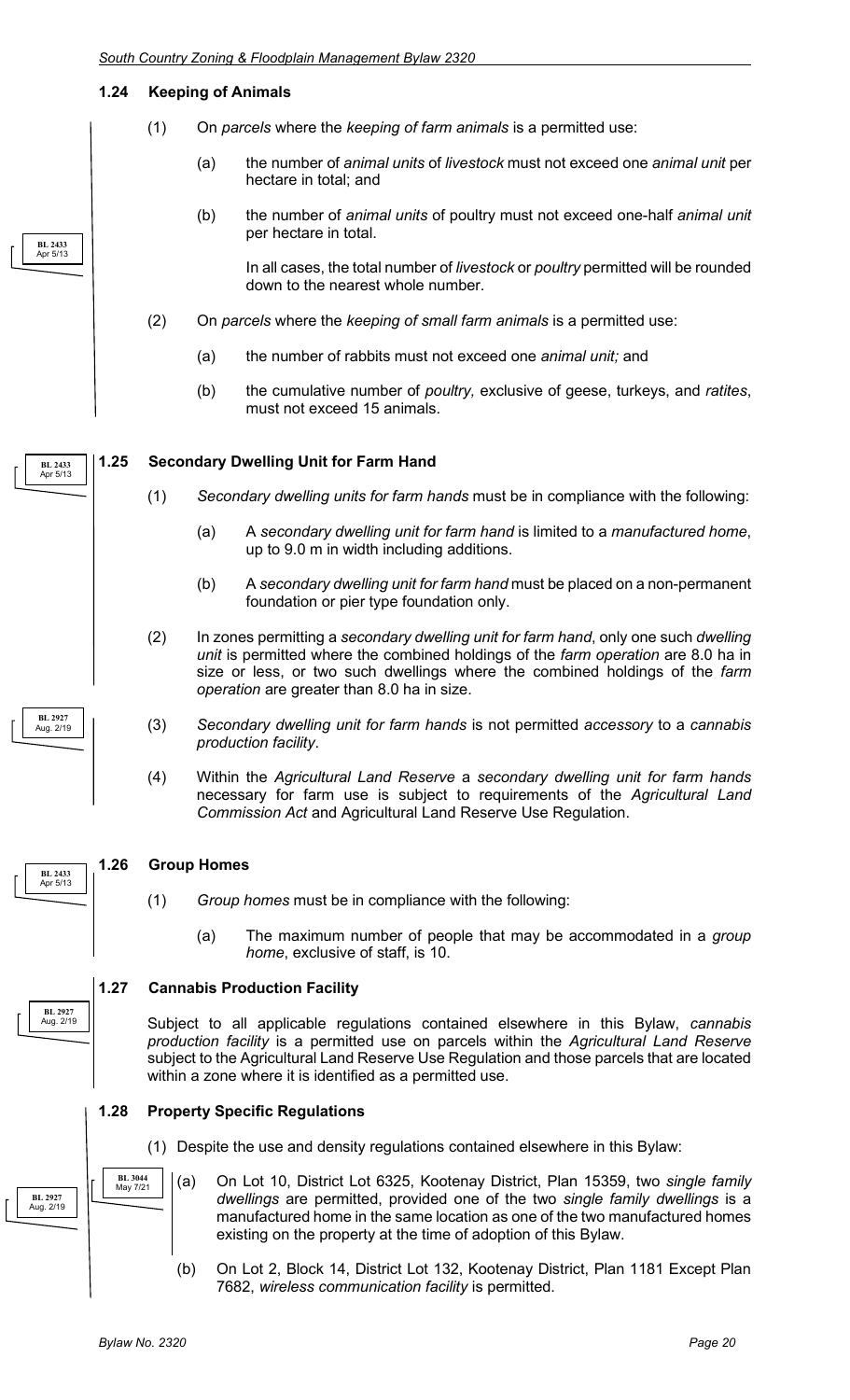- (c) On Lot 1, District Lot 132, Kootenay District, Plan NEP71336 west of Chief Daniel Road the *campground* is restricted to a total of 70 *recreational vehicles* or *park model trailers*.
- (d) On Lot 2, Block 13, District Lot 132, Kootenay District, Plan 1181 and Lot 3, Block 13, District Lot 132, Kootenay District, Plan 1181 the *campground* is restricted to a total of 25 *recreational vehicles* or *park model trailers*.
- (e) On Assigned Sublot 4 (See 23079l), District Lot 326, Kootenay District, Plan X26 the *campground* is restricted to a total of 160 *recreational vehicles* or *park model trailers*.
- (f) On Lot 226, District Lot 329, Kootenay District, Plan 1171, employee housing is permitted. The employee housing must:
	- (i) include secure indoor storage for each resident within the employee housing; and
	- (ii) be limited to:
		- (A) two bunkhouses, each with a maximum *gross floor area* of 24m<sup>2</sup>;
		- (B) a common area/kitchen facility with a maximum *gross floor area* of  $34 \text{ m}^2$  as an amenity available to all employee residents; and
		- (C) an on-site washroom and domestic laundry facility with a maximum gross floor area of 27 m<sup>2</sup> as a common amenity available to all employee residents.
- (g) On that portion of Parcel 1 (Explanatory Plan DD5116), District Lot 132, Kootenay District except Parcel 4 (Explanatory Plan 12486I), Sketch Plan 19594A and parts included in Plans 1829 and 9062 as shown in **Figure 1** *campground* is not permitted.



**Figure 1: Waldo Cove Regional Park**

#### **BL 2927** Aug. 2/19

#### **BL 3121** Apr. 8/22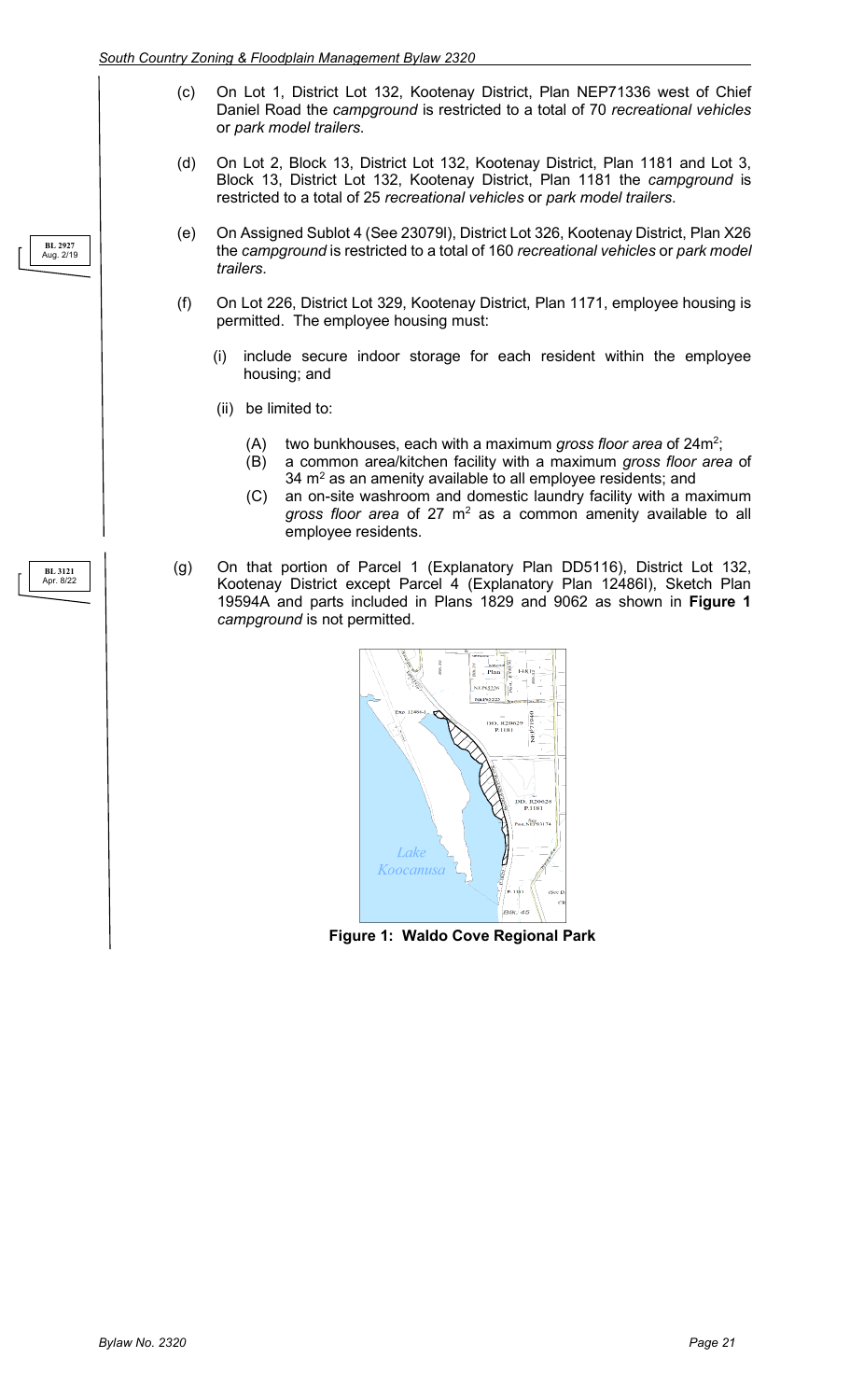#### **2. PARCEL AREA REQUIREMENTS**

#### **2.1 Parcel Area**

- (1) No *parcel* may be created unless it is of sufficient area to provide a site which may be used for one of the uses permitted in the zone in which it is located, having due regard for the provisions of this Bylaw concerning *parcel area* and *yard* requirements.
- (2) Subject to subsection (3) of this section and sections 2.2, 2.3, 2.4, and 2.5 the *parcel area* requirements of Part 4 of Schedule A of this Bylaw will be the minimum area of *parcels* of land that may be created by subdivision under the *Land Title Act* or the *Strata Property Act*, except for strata lots sharing *common walls* in a *building*.
- (3) The *parcel area* requirements in Part 4 of Schedule A of this Bylaw and the minimum *usable site area* requirements of section 2.2 of this Bylaw do not apply to:
	- (a) *public utility*;
	- (b) navigational aids;
	- (c) *solid waste transfer facility*;
	- (d) *parks*;
	- (e) surface parking lots;
	- (f) *access routes.*

#### **2.1(A) Minimum Average Parcel Area for Bare Land Strata Subdivision**

- **BL 2622** Dec. 4/15
- (1) The minimum average *parcel area* is equal to the minimum *parcel area* found in Part 4 of Schedule A of this Bylaw.

#### **2.2 Minimum Usable Site Area**

- (1) Subject to section 2.1 (3), all *parcels* must have a minimum *usable site area* of not less than  $1670 \text{ m}^2$ .
- (2) In cases where the minimum *parcel area* requirement is less than the minimum *usable site area* specified in subsection (1), the minimum *usable site area* shall be the same as the *parcel area* required.
- (3) Subject to section 2.1 (3) the *useable site area* must have a minimum elevation of 750.11 m.

#### **2.3 Reduction of Parcel Area Requirements**

- (1) The *parcel area* required in Part 4 of Schedule A of this Bylaw may be reduced where the proposed subdivision:
	- (a) Consolidates two or more *parcels* into a single *parcel*, provided:
		- (i) it is impossible to meet the *parcel* requirements;
		- (ii) all parts of the new *parcel* are contiguous;
		- (iii) the proposed *parcel* has the minimum *usable site area* specified in section 2.2.
	- (b) Involves *parcel line* adjustments provided:
		- it is impossible to meet the *parcel area* requirements;
		- (ii) the proposed subdivision creates no more *parcels* for the land being subdivided than exist at the time of application;
		- (iii) all *parcels* meet the minimum *usable site area* specified in section 2.2;
		- (iv) all *parcels* that meet the *parcel area* requirements prior to the *parcel line* adjustment are not reduced in size below the minimum *parcel area* for the zone in which they are located.

| BL 2433<br>Apr 5/13 |  |
|---------------------|--|
|---------------------|--|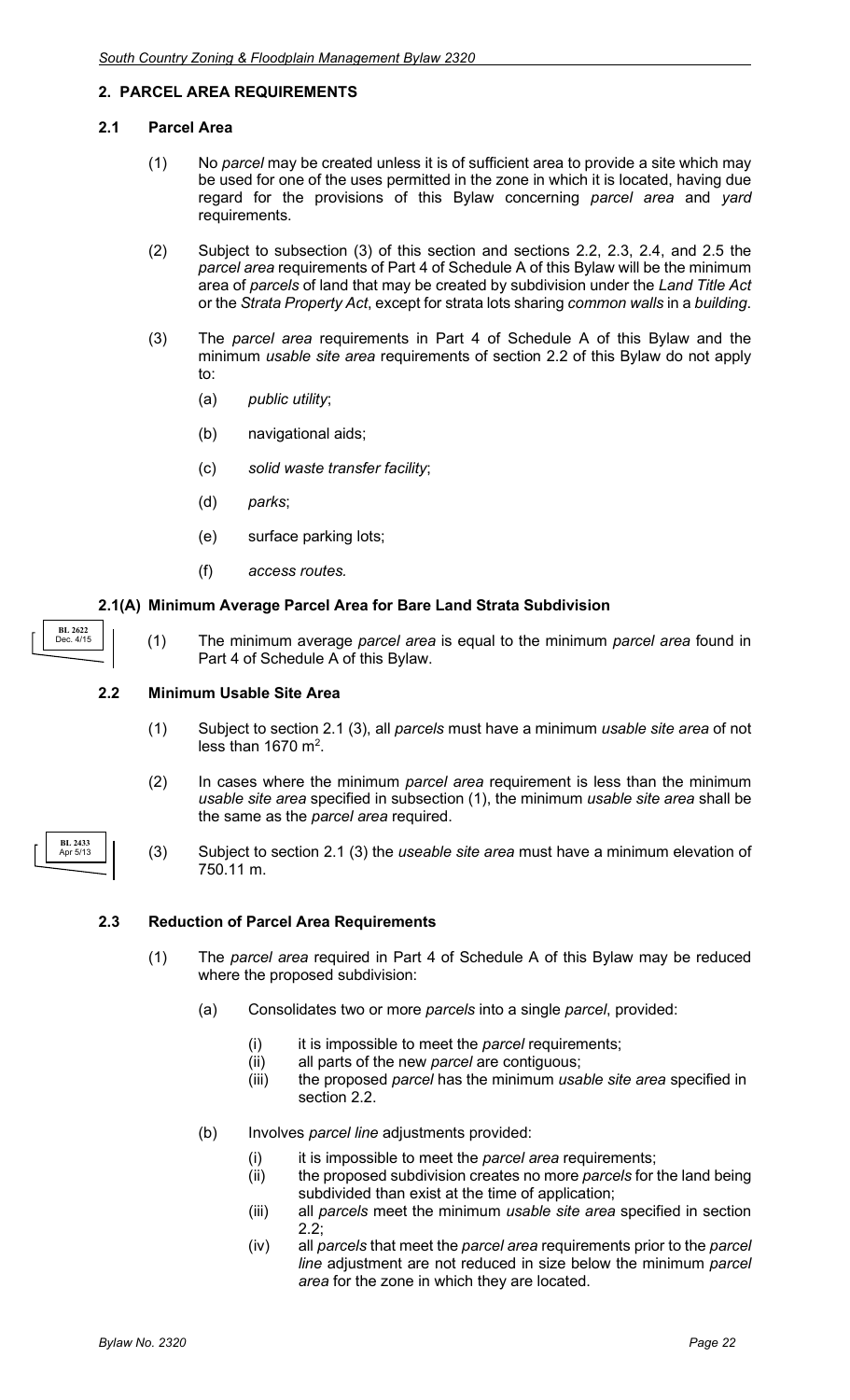- (c) Involves a *parcel* of land that is divided by an existing *parcel* or an existing constructed and registered *highway* or railway right-of-way, where the boundaries of that *parcel* or right-of-way will be boundaries of the proposed *parcel* provided:
	- (i) it is impossible to create a *parcel* on each side of the existing *highway* or right-of-way that meets the *parcel area* requirements;
	- (ii) the proposed *parcels* have the minimum *usable site area* specified in section 2.2;
	- (iii) the *highway* is not less than 20 m in width;
	- (iv) the *highway* is not a BC Forest Service Road.
- (d) Involves a *parcel* of land that is not large enough to accommodate the proposed *parcels* and *highway* right-of-way provided:
	- (i) it is impossible to meet the *parcel area* requirements;<br>(ii) only one of the proposed *parcels* is smaller than the *p*
	- (ii) only one of the proposed *parcels* is smaller than the *parcel* area requirement;
	- (iii) the proposed smaller *parcel* is no more than 10% smaller than the *parcel area* requirement;
	- (iv) the proposed smaller *parcel* is not smaller than the minimum *usable site area* specified in section 2.2.
- (e) Divides a *parcel* along a boundary line of a zone, provided the proposed *parcels* have the *minimum useable site area* as specified in section 2.2.
- (f) Divides a *parcel* along a boundary line of the *Agricultural Land Reserve*, provided the proposed *parcels* have the minimum *usable site area* as specified in section 2.2.
- (g) Involves a *parcel* which is divided by a topographic feature so severe that the divided portions of the *parcel* are not contiguous, provided:
	- (i) it is impossible to create a *parcel* on each side of the topographic feature that meets the *parcel area* requirements;
	- (ii) the proposed *parcels* have the minimum *usable site area* requirement as specified in section 2.02.

**BL 2927** Aug 2/19

(h) Involves the creation of a *parcel* to be utilized as a common lot for access in a fee simple subdivision provided the parcel will be registered as a common lot pursuant to section 12 of the *Land Title Act Regulation 334/79*.

#### **2.4 Panhandle Parcels**

The access strip of a *panhandle parcel* will not be calculated as part of the required *parcel area*.

#### **2.5 Subdivision Pursuant to Section 946 of the** *Local Government Act*

Where land is proposed for subdivision under section 946 of the *Local Government Act*, and where such land is not included within the *Agricultural Land Reserve*, the Approving Officer may permit the subdivision of one *parcel* into two *parcels* only, each having a area smaller than the minimum *parcel* size of the zone in which they are located, provided that a *parcel* that may be subdivided under section 946 of the *Local Government Act* is not less than 4.0 ha in area.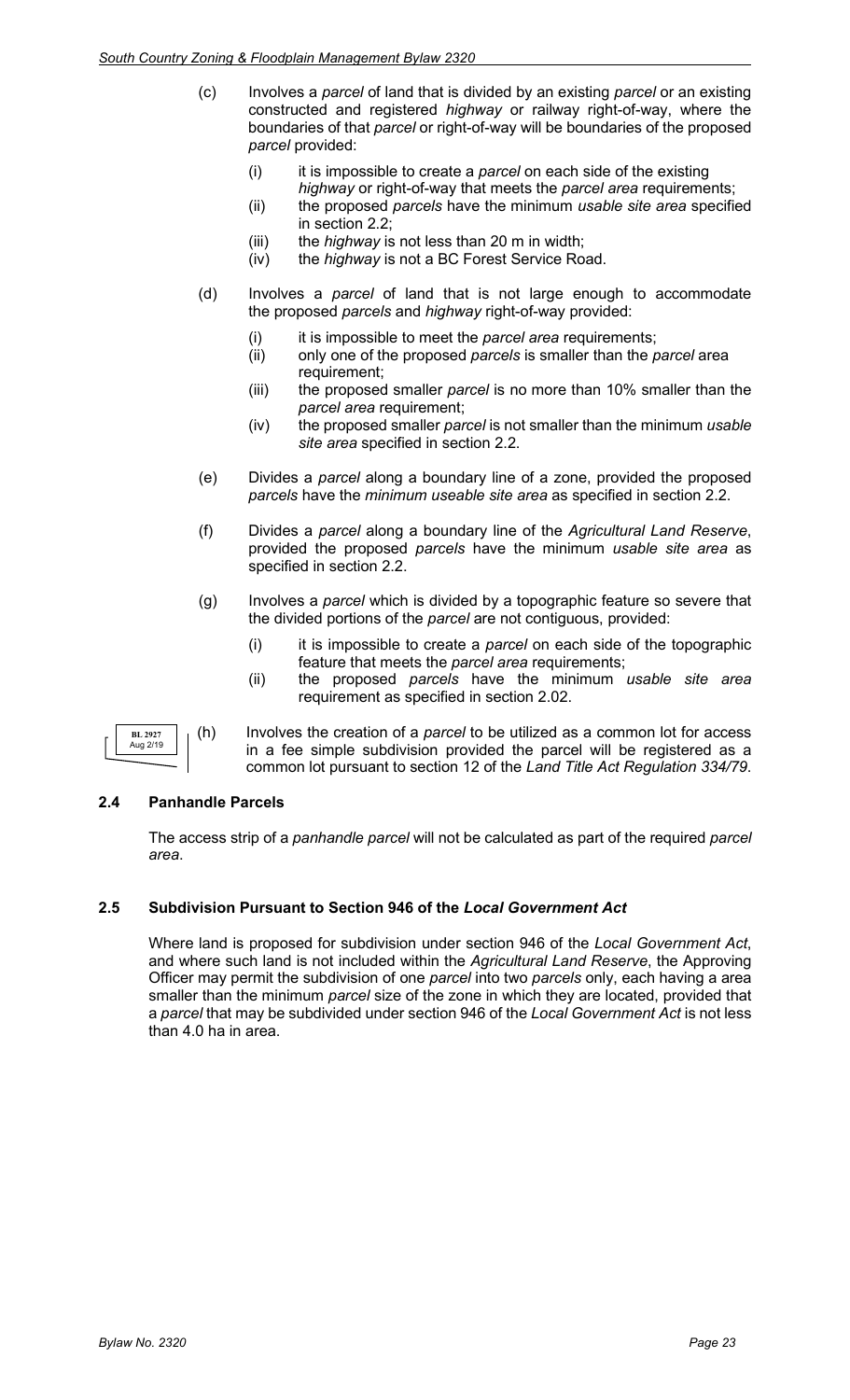#### **3. PARKING AND LOADING REQUIREMENTS**

#### **3.1 General Requirements**

- (1) Owners and occupiers of *buildings* and *structures* must provide *off-street parking spaces* and *off-street loading spaces* in accordance with the provisions of this Bylaw except where the *buildings* and *structures* are intended to be accessed exclusively by hiking, skiing, snowmobiling, horseback, boat, or aircraft.
- (2) Vehicular access to a *highway* is required for all *off-street parking spaces* and o*ffstreet loading spaces*.
- (3) All parking areas, *off-street parking spaces*, and *off-street loading spaces*, for other than *single family dwellings* and *duplexes* must not have a slope of more than 8%.
- (4) *Off-street parking spaces* and *off-street loading spaces* must not be used for driveways or display, sales or storage of goods.
- (5) When the calculation of the required number of *off-street parking* or *off-street loading spaces* results in a fractional number, one *off-street parking* or *off-street loading space* must be provided to meet the fractional requirement.
- (6) In cases of mixed uses, the total requirements for *off-street parking* and *off-street loading* will be the sum of the requirements for the various uses calculated separately unless otherwise permitted. Required *off-street parking spaces* for one use will not be considered as required *off-street parking spaces* for any other use.
- (7) *Off-street loading spaces* will not be credited as *off-street parking spaces*.
- (8) *Off-street parking spaces* will not be credited as *off-street loading spaces*.
- (9) A maximum of two *off-street parking spaces* must be provided for customers and clients of *home based businesses*, in addition to *off-street parking spaces* required for *dwelling units*. *Off-street parking spaces* must also be provided for all *vehicles*  associated with *home based businesses.*
- (10) *Repealed by Bylaw 2927 adopted Aug. 2/19.*

#### **3.1(A) Disabled Parking Spaces**

- (1) All off-street parking areas containing more than 10 but fewer than 51 *off-street parking spaces* must include a minimum of one *off-street parking space* for persons with disabilities. One additional *off-street parking space* for persons with disabilities is required for each additional 50 parking spaces or portion thereof up to a maximum of 5 dedicated *off-street parking spaces* for disabled persons.
- (2) *Off-street parking spaces* for persons with disabilities must be located as close to a disabled accessible main entrance of the *principal building* as possible.
- (3) *Off-street parking spaces* for persons with disabilities must be clearly marked with stall parking signage mounted 1.0 to 1.5 m above ground level to indicate exclusive use for disabled persons.
- (4) Each *off-street parking space* for persons with disabilities must have a firm, slipresistant and level surface.

#### **3.2 Required Off-Street Parking Spaces**

- (1) Commercial and Industrial Uses
	- (a) Forest service industries, mining  $-1$  per 30 m<sup>2</sup> of office use plus 1 per and milling, quarrying, oil well  $-185$  m<sup>2</sup> of gross floor area for all and milling, quarrying, oil well 185 m<sup>2</sup> of *gross floor area* for all<br>industries<br>uses enclosed within a *building* uses enclosed within a *building*, plus 1 for every commercially licensed
	- (b) Transportation and storage,  $\frac{1}{2}$  of office use plus and wholesale industries  $\frac{1}{2}$  per 100 m<sup>2</sup> of gross floor and 1 per 100 m<sup>2</sup> of *gross floor area* open to the public plus 1 per 185  $\mathrm{m}^2$  of

*vehicle* for that address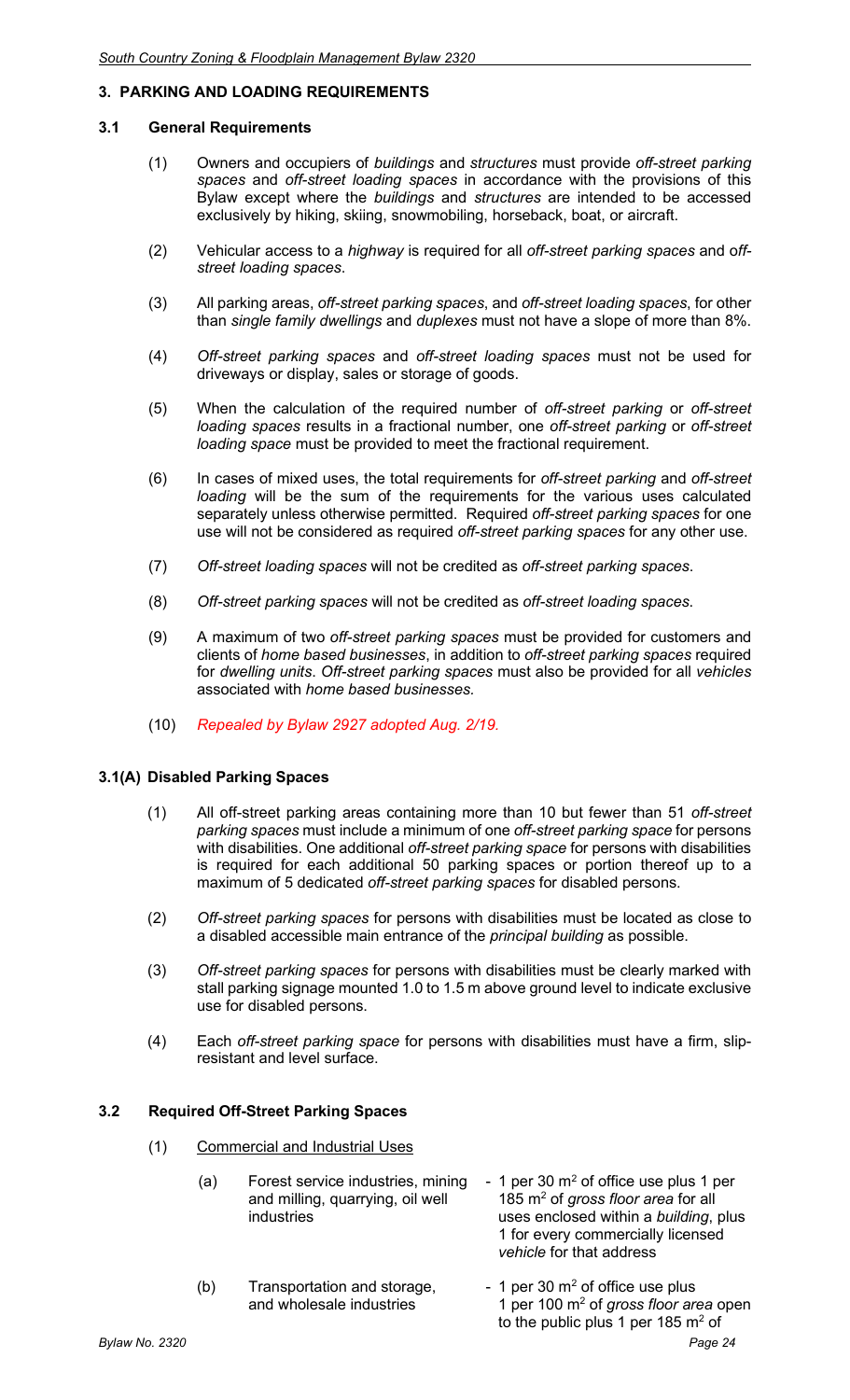*gross floor area* for all other uses enclosed within a *building*, plus 1 for every commercially licensed *vehicle* for that address

commercially licensed *vehicle* for that

- (c) Manufacturing industries  $\sim$  1 per 30 m<sup>2</sup> of office use, plus 1 per 50 m<sup>2</sup> of retail sales floor area plus 1 per 185 m2 of *gross floor area* for all other uses enclosed within a *building*
- (d) Communication and other  $\frac{1}{2}$  of office use, plus 1<br>per 185 m<sup>2</sup> of *gross floor area* four industry per 185 m<sup>2</sup> of *gross floor area* for all other uses enclosed within a *building*, plus one for every

address

*building*

- (e) Commercial office 1 per 30 m2 of *gross floor area* (f) Marinas and moorage facilities - 1 per 5 berths
- (g) *Cannabis production - 1 per 30 m<sup>2</sup> of office use, plus facility* 1 per 185 m 2 of *gross floor area* for

(2) Personal and Household Services

- (a) Barber and beauty shops 1 per 15 m<sup>2</sup> of *gross floor area*
- (b) Laundries and cleaners  $\sim$  1 per 30 m<sup>2</sup> of *gross floor area* not open to the public, plus 1 per
- (c) Membership organizations 1 per 4 seat capacity plus 1 per
- (d) Repair services, services to 1 per 35 m2 of *gross floor area buildings* and *dwelling unit*s, travel services, photographers and other services
- and *vehicles*
- household services

#### (3) Recreational Services

- 
- (b) Baseball diamonds 18 per baseball diamond
- 
- 3 washing / cleaning
	- machines for self-serve facilities

all other uses enclosed within a

- 35 m2 of *gross floor area* not used for seating
- 
- (e) Rental and leasing of  $\qquad \qquad$  1 per 70 m<sup>2</sup> of *gross floor area*<br>machinery, equipment  $\qquad \qquad$  plus 1 per 30 m<sup>2</sup> of office use plus 1 per 30  $m<sup>2</sup>$  of office use
- (f) Other personal and  $\blacksquare$  1 per 10 m<sup>2</sup> of *gross floor area*
- (a) Miniature golf 2 per hole plus 1 per 10 m<sup>2</sup> gross *floor area* not open to the public; where *accessory* to another use, 3 spaces in total
	-
- (c) Other sport and recreation 1 per 10 m<sup>2</sup> of *gross floor area*<br>uses and clubs not listed or ice area plus 4 spaces uses and clubs not listed or ice area plus 4 spaces<br>elsewhere ourt blus 1 per 4 play per court plus 1 per 4 player / person capacity for other sports or amusements
- (4) Residential Uses
	- (a) *Single family dwelling* and *duplex* 2 per *dwelling unit*

**BL 2433** Apr 5/13

**BL 2433** Apr 5/13

**BL 2927** Aug. 3/19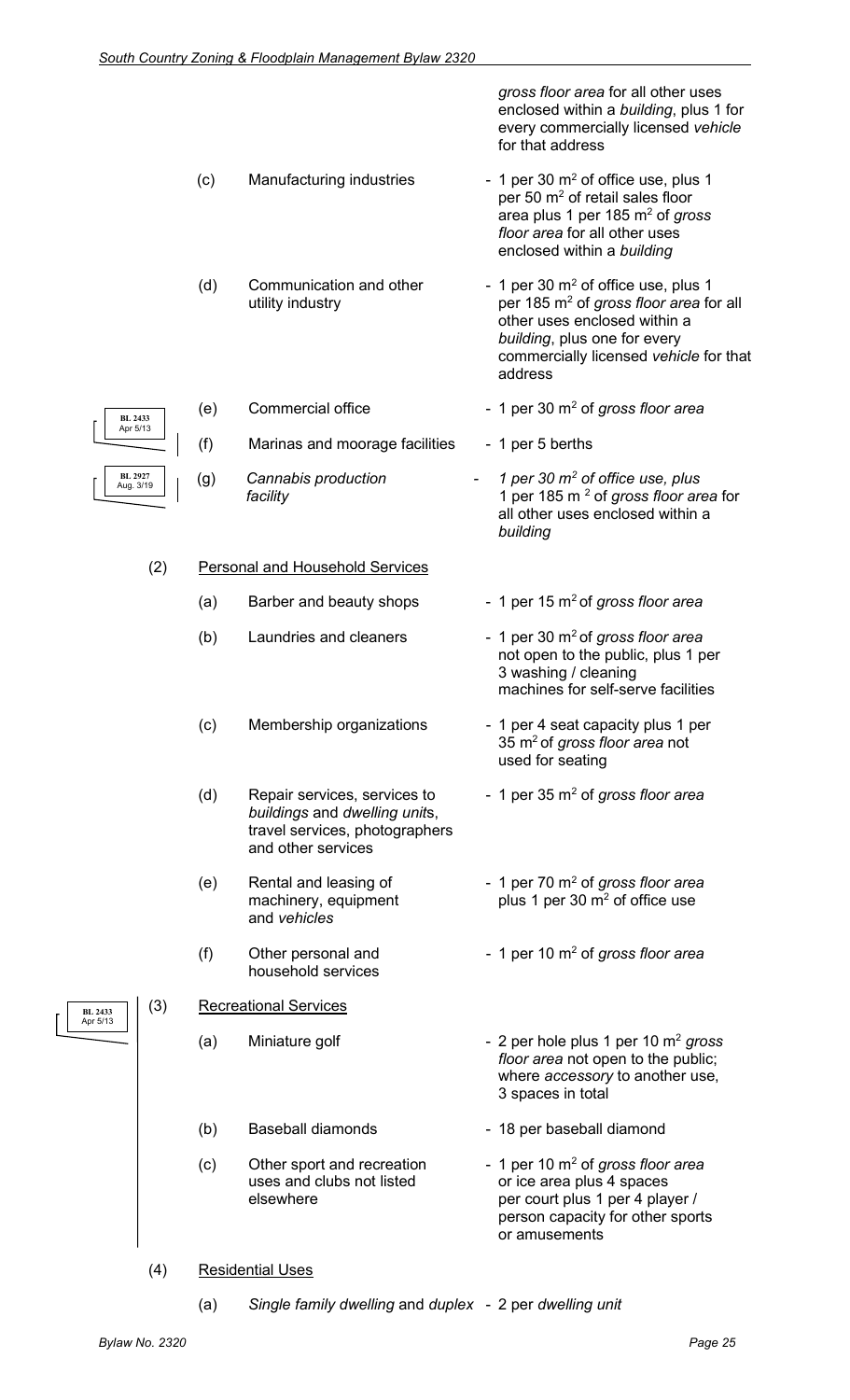|                            | (b)           | Secondary suite                                                                                                        | - 1 space                                                                              |
|----------------------------|---------------|------------------------------------------------------------------------------------------------------------------------|----------------------------------------------------------------------------------------|
|                            | (c)           | <b>Bed and Breakfast</b>                                                                                               | - 1 per room used by guests for<br>sleeping accommodation                              |
|                            | (d)           | <b>Manufactured Home Park</b>                                                                                          | - 2 per dwelling unit                                                                  |
| (5)                        | <b>Retail</b> |                                                                                                                        |                                                                                        |
|                            | (a)           | Automotive related (auto and<br>recreational vehicle dealers,<br>service stations, repair shops<br>and other services) | - 2 per service bay plus 1<br>per 60 m <sup>2</sup> of gross floor area                |
|                            | (b)           | Parts and accessories                                                                                                  | - 1 per 15 m2 of gross floor area                                                      |
|                            | (c)           | General retail                                                                                                         | - 1 per 15 $m2$ of gross floor area                                                    |
|                            | (d)           | Direct farm marketing                                                                                                  | - 1 per 20 m <sup>2</sup> of gross floor area                                          |
| (6)                        |               | <b>Service Industries</b>                                                                                              |                                                                                        |
| <b>BL 2410</b><br>Feb 1/13 | (a)           | Accommodation services                                                                                                 | - 2 plus 1 per dwelling unit plus 1 per<br>campsite, plus 1 per<br>hotel or motel room |
|                            | (b)           | Food and beverage services<br>Drive-in/takeout only<br>(i)                                                             | - 1 per 3 seat capacity<br>- 10 spaces                                                 |
|                            | (c)           | Farm operation                                                                                                         | - 2 spaces where the public will be<br>on site                                         |
|                            |               | Incidental services<br>(i)<br>(ii)<br>Veterinary                                                                       | - 1 per 30 $m2$ of gross floor area<br>- 1 per 10 $m2$ of gross floor area             |
|                            | (d)           | Education service industries<br>(i)<br>Child care, preschools<br>and elementary schools                                | - 1 per 50 $\mathrm{m}^2$ of gross floor area                                          |
|                            |               | (ii)<br>Senior secondary, post<br>secondary, or<br>commercial schools                                                  | - 3 per classroom plus 1 per<br>30 $\mathrm{m}^2$ of gross floor area                  |
|                            |               | exclusive of classrooms<br>(iii)<br>and archives                                                                       | Library services, museums - 1 per 40 $\mathrm{m}^2$ of gross floor area                |
|                            | (e)           | <b>Government Services</b>                                                                                             | - 1 per 35 $\mathrm{m}^2$ of gross floor area                                          |
|                            | (f)           | Health and social service<br>industries                                                                                | - 1 per 35 $\mathrm{m}^2$ of gross floor area                                          |

#### **3.3 Size and Location of Off-Street Parking Spaces**

- (1) Each required *off-street parking space* must be a minimum of 2.0 m in height, 2.7 m in width and 6.0 m in length exclusive of aisle access. For parallel parking, the required length of each *off-street parking space* is 7.2 m except for end spaces which may be a minimum of 6.0 m in length.
- (2) Length of *off-street parking spaces* may be reduced to 4.6 m for not more than 5% of the number of required *off-street parking spaces*, provided these spaces are clearly marked "small car only".
- (3) Minimum aisle widths must conform to the provisions of the following table:

| Angle of Parking Space<br>to Aisle in Degrees | Minimum Width<br>of Aisle |
|-----------------------------------------------|---------------------------|
| up to $55$                                    | 3.7 m                     |
| 56 to 75                                      | 5.7 <sub>m</sub>          |
| 76 to 90                                      | 7.5 m                     |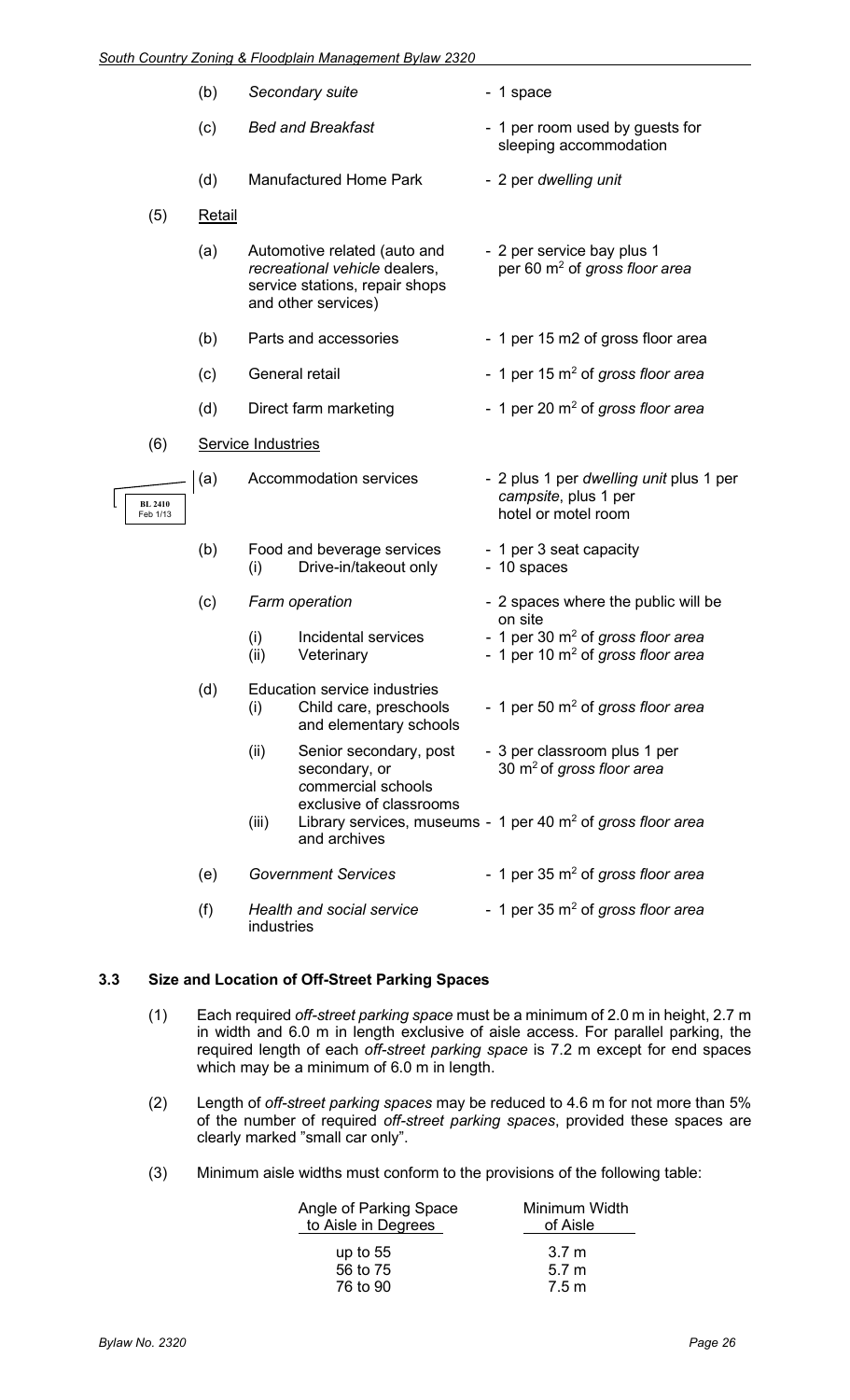- (4) An aisle 6.0 m or less in width must be designed for and clearly marked as suitable for one-way traffic flow only.
- (5) All required *off-street parking spaces* for residential uses must be located on the same *parcel* as the residential use being served.
- (6) (a) All required *off-street parking* for other than residential uses must be located not more than 120.0 m from the *parcel*, *building* or *structure* being served. Required *off-street parking* must be located on a *parcel* in the same zone as the *parcel* being served.
	- (b) Where some or all of the *off-street parking* is provided on a *parcel* other than that on which the use, *building* or *structure* being served is located, a covenant under section 219 of the *Land Title Act* must be registered in the Land Title Office in favour of the *Regional District* against the *parcel* to be used for parking, reserving the *off-street parking spaces* that are not on the same *parcel* as the use, *building* or *structure* that they are intended to serve, for as long as that use, *building* or *structure* exists.
- (7) Each required *off-street parking space* for persons with disabilities must be a minimum of 4.0 m in width and 6.0 m in length exclusive of aisle access.

#### **3.4 Required Off-Street Loading Spaces**

**BL 2927** Aug 2/19

| For all commercial, industrial and | - 1 for the first 2000 $\mathrm{m}^2$ of gross |
|------------------------------------|------------------------------------------------|
| institutional uses                 | floor area plus 1 for remaining gross          |
|                                    | floor area over 2000 $m2$                      |

#### **3.5 Size and Location of Off-Street Loading Spaces**

- (1) Each *off-street loading space* must be not less than 9.0 m in length, 3.5 m in width, and 4.0 m in height.
- (2) *Off-street loading spaces* must be located on the same *parcel* as the *building* or *structure* being served, but no part of an *off-street loading space* may be less than 7.5 m from the nearest point of intersection of any two *highways*.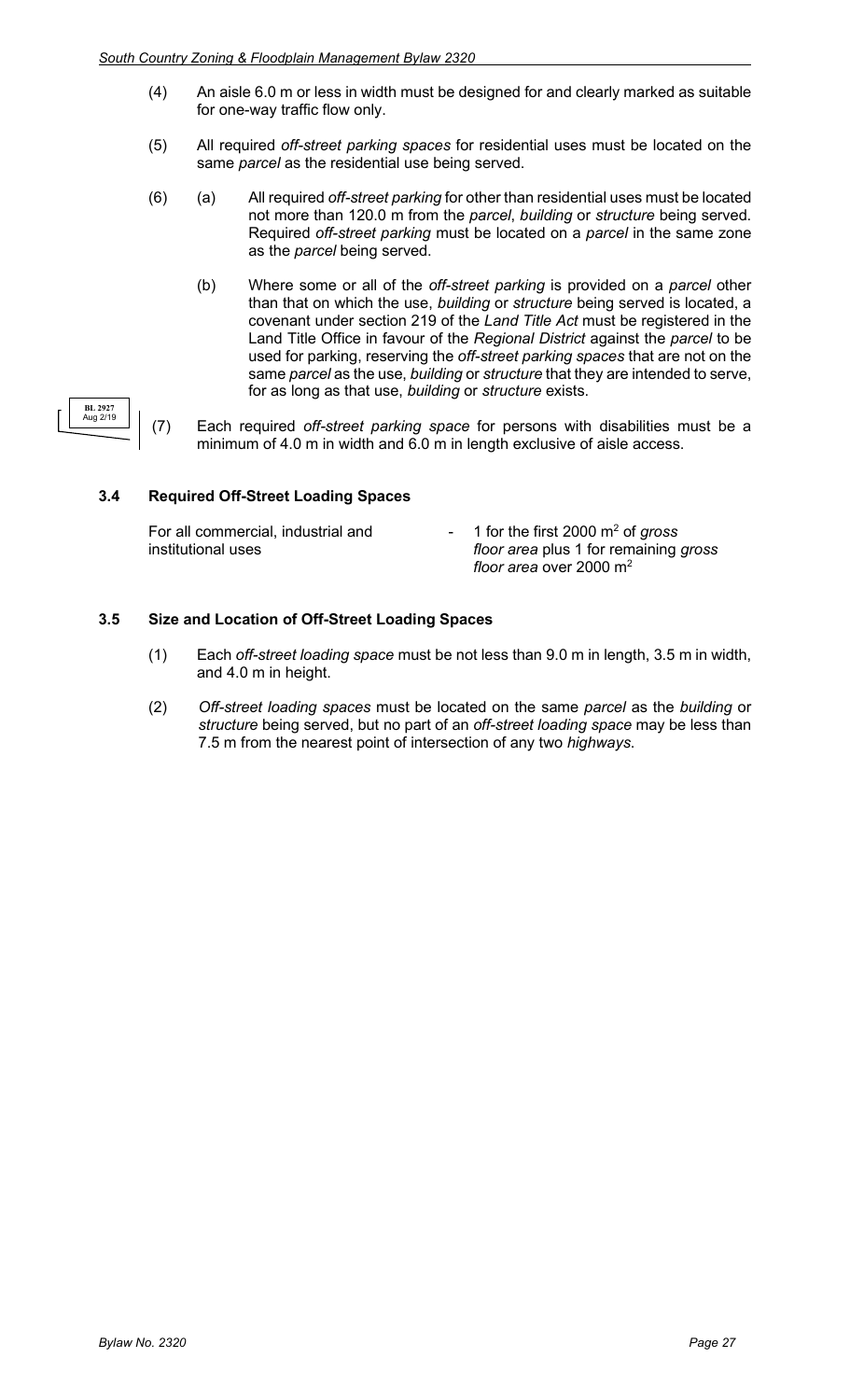#### **4. ZONES**

**BL 2433** Apr 5/13

**BL 2433** Apr 5/13

**BL 2433** Apr 5/13

#### **4.1 Establishment of Zones**

That portion of the Regional District of East Kootenay lying within the boundary of the area defined on Schedule A1 is divided into the following zones:

| <b>CATEGORY</b>       | <b>ZONE TITLE</b>                                                                                                                                                                                                                                                                     | <b>SHORT TITLE</b>                                                                          |
|-----------------------|---------------------------------------------------------------------------------------------------------------------------------------------------------------------------------------------------------------------------------------------------------------------------------------|---------------------------------------------------------------------------------------------|
| <b>Residential</b>    | Residential (Semi-Rural)<br>Residential (Semi-Rural Single Family)<br>Residential (Acreage)<br><b>Rural Residential (Estate)</b><br>Rural Residential (Small Holding)<br>Rural Residential (Hobby Farm)<br><b>Rural Residential (Country)</b><br><b>Rural Residential (Extensive)</b> | $RS-1$<br>$RS-1(A)$<br>$RS-4$<br><b>RR-1</b><br><b>RR-2</b><br>RR-4<br>RR-8<br><b>RR-16</b> |
| <b>Rural Resource</b> | <b>Rural Resource</b>                                                                                                                                                                                                                                                                 | RR-60                                                                                       |
| Industrial            | Light Industrial                                                                                                                                                                                                                                                                      | $I - 1$                                                                                     |
| Commercial            | <b>Local Commercial</b><br><b>Recreation Commercial</b><br><b>Resort Recreation</b><br>Marine General                                                                                                                                                                                 | $C-1$<br>RES-1<br>RES-2<br>M-2                                                              |
| Institutional         | <b>Public Institutional</b><br>Parks and Open Space<br><b>Public Works and Utility</b>                                                                                                                                                                                                | $P-1$<br>$P-2$<br>$P-3$                                                                     |

#### **4.2 Zone Boundaries and Schedules**

The location and spatial extent of zones established by this Bylaw area as shown on the following schedule, which is incorporated into and forms part of this Bylaw:

- A1 Zoning Overview
- A2 Zoning Baynes Lake
- A3 Zoning Grasmere
- A4 Zoning Newgate

Where a zone boundary is shown as following a *highway* or creek, the centre line of such *highway* or creek will be the zone boundary.

If a *highway* is closed, the land formerly comprising the *highway* will be included within the zone of the adjoining land on either side of the *highway*. If the *highway* was a zone boundary, the new zone boundary will be the centre line of the former *highway*.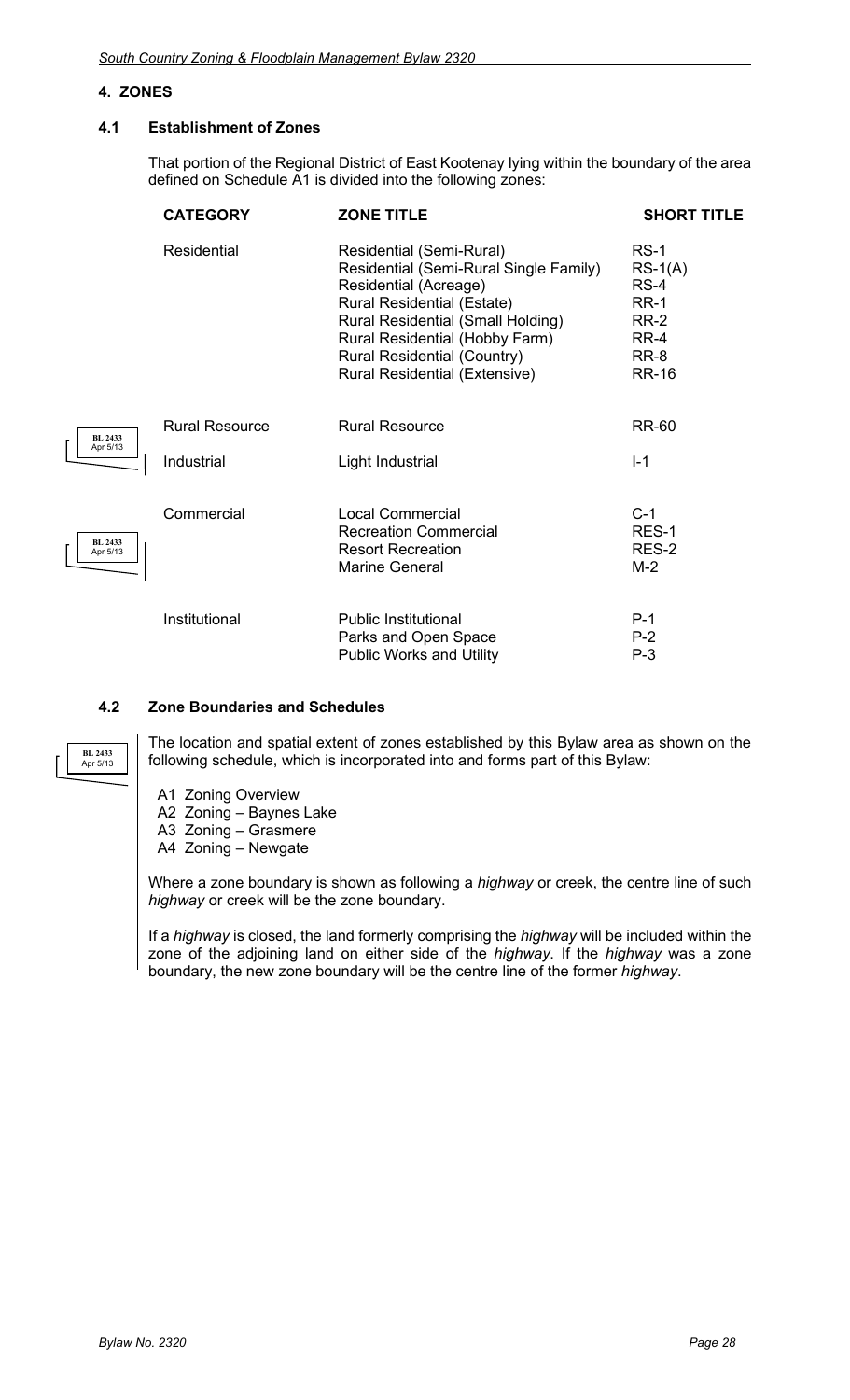#### **4.3 Residential (Semi-Rural): RS-1 Zone**

#### (1) Permitted Uses

Within the RS-1 zone, the following uses and no others are permitted:

- (a) *Single family dwelling;*
- (b) *Duplex*.

#### (2) Accessory Uses

- (a) *Home based business;*
- (b) *Horticulture;*
- (c) *Seasonal produce stand;*
- (d) *Secondary suite*;
- (e) Uses, *buildings* and *structures accessory* to a permitted use.

#### (3) Regulations

In the RS-1 zone, no *building* or *structure* may be constructed or placed and no plan of subdivision approved which contravenes the regulations contained in the table below. Column 1 identifies the matter to be regulated. Column 2 establishes the regulations.

| <b>COLUMN1</b>                                                                                                                                                                                                                                                                                                                          | <b>COLUMN 2</b>                                                                                  |
|-----------------------------------------------------------------------------------------------------------------------------------------------------------------------------------------------------------------------------------------------------------------------------------------------------------------------------------------|--------------------------------------------------------------------------------------------------|
| (a) Minimum parcel size                                                                                                                                                                                                                                                                                                                 | 1670 $m2$                                                                                        |
| (b) Minimum setbacks:                                                                                                                                                                                                                                                                                                                   |                                                                                                  |
| Principal buildings and structures from:<br>front parcel line<br>rear parcel line<br>rear parcel line when adjacent to a lane or alley<br>interior side parcel line<br>п<br>exterior side parcel line<br>п                                                                                                                              | 6.0 <sub>m</sub><br>1.5 <sub>m</sub><br>3.0 <sub>m</sub><br>1.5 <sub>m</sub><br>4.5 <sub>m</sub> |
| Accessory buildings and structures from:<br>front parcel line<br>front parcel line for detached garage or carport where<br>п<br>topographic constraints do not permit construction in<br>other than the front yard<br>rear parcel line<br>п<br>rear parcel line when adjacent to a lane or alley<br>п<br>interior side parcel line<br>٠ | 6.0 <sub>m</sub><br>4.5 <sub>m</sub><br>1.0 <sub>m</sub><br>3.0 <sub>m</sub><br>1.0 <sub>m</sub> |
| exterior side parcel line                                                                                                                                                                                                                                                                                                               | 4.5 <sub>m</sub>                                                                                 |
| (c) Maximum height for:                                                                                                                                                                                                                                                                                                                 |                                                                                                  |
| Principal buildings and structures<br>Accessory buildings and structures                                                                                                                                                                                                                                                                | 9.0 <sub>m</sub><br>5.0 <sub>m</sub>                                                             |
| (d) Maximum parcel coverage:                                                                                                                                                                                                                                                                                                            | 30%                                                                                              |
| (e) Maximum size for a seasonal produce stand                                                                                                                                                                                                                                                                                           | $30 \text{ m}^2$                                                                                 |

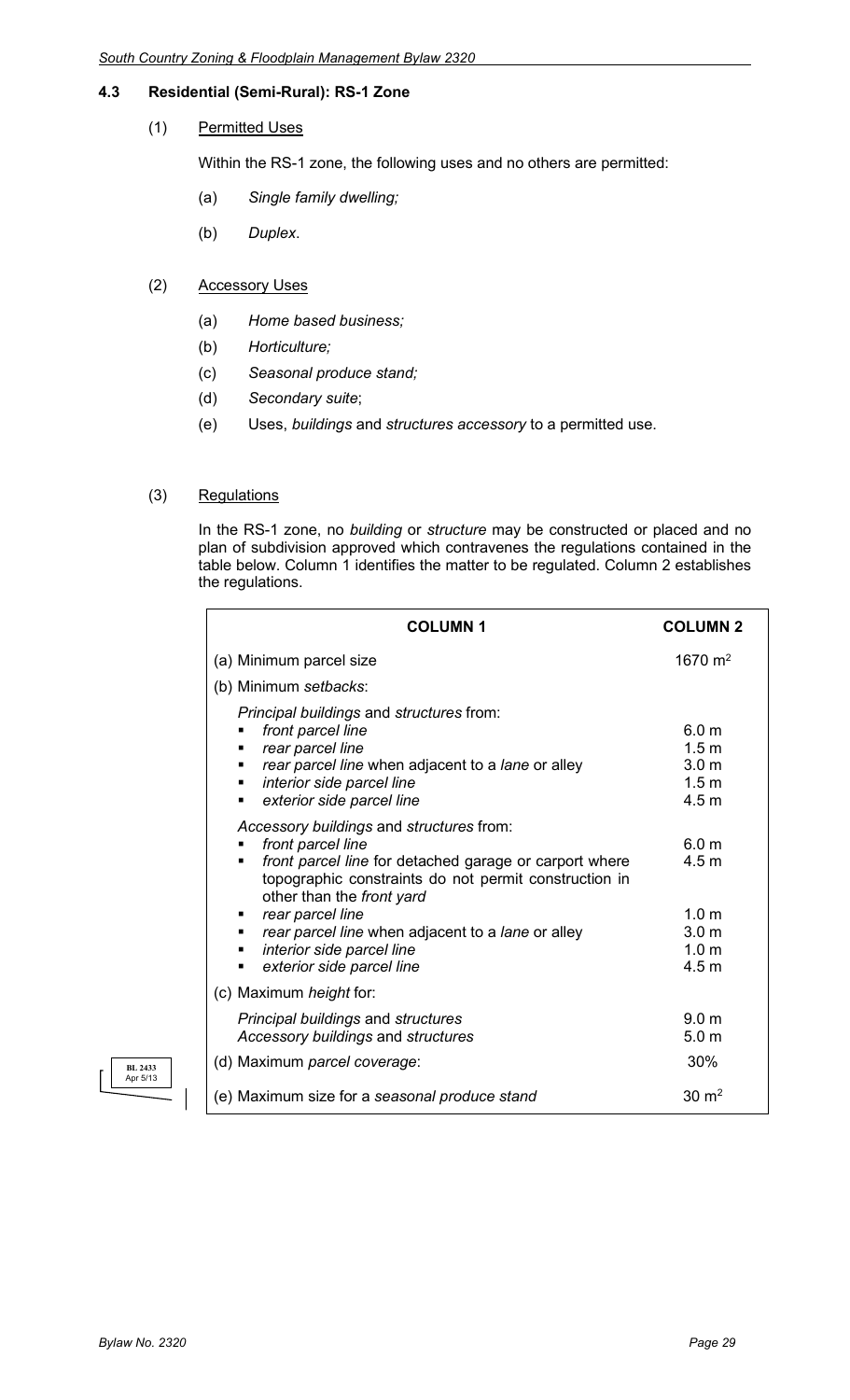#### **4.4 Residential (Semi-Rural Single Family): RS-1(A) Zone**

#### (1) Permitted uses

Within the RS-1(A) zone, the following uses and no others are permitted:

(a) *Single family dwelling*.

#### (2) Accessory uses

- (a) *Home based business*;
- (b) *Horticulture*;
- (c) Uses, *buildings* and *structures accessory* to a permitted use.

#### (3) Regulations

In the RS-1(A) zone, no *building* or *structure* may be constructed or placed and no plan of subdivision approved which contravenes the regulations contained in the table below. Column 1 identifies the matter to be regulated. Column 2 establishes the regulations.

| <b>COLUMN1</b>                                                                                                                                                                                                                                                                                                                                   | <b>COLUMN 2</b>                                                                                                      |
|--------------------------------------------------------------------------------------------------------------------------------------------------------------------------------------------------------------------------------------------------------------------------------------------------------------------------------------------------|----------------------------------------------------------------------------------------------------------------------|
| (a) Minimum parcel size                                                                                                                                                                                                                                                                                                                          | 1670 $m2$                                                                                                            |
| (b) Minimum setbacks:                                                                                                                                                                                                                                                                                                                            |                                                                                                                      |
| Principal buildings and structures from:<br>front parcel line<br>rear parcel line<br>rear parcel line when adjacent to a lane or alley<br>interior side parcel line<br>п<br>exterior side parcel line                                                                                                                                            | 6.0 m<br>1.5 <sub>m</sub><br>3.0 <sub>m</sub><br>1.5 <sub>m</sub><br>4.5 <sub>m</sub>                                |
| Accessory buildings and structures from:<br>front parcel line<br>front parcel line for detached garage or carport where<br>topographic constraints do not permit construction in<br>other than the front yard<br>rear parcel line<br>rear parcel line when adjacent to a lane or alley<br>interior side parcel line<br>exterior side parcel line | 6.0 <sub>m</sub><br>4.5 <sub>m</sub><br>1.0 <sub>m</sub><br>3.0 <sub>m</sub><br>1.0 <sub>m</sub><br>4.5 <sub>m</sub> |
| (c) Maximum height for:                                                                                                                                                                                                                                                                                                                          |                                                                                                                      |
| Principal buildings and structures<br>Accessory buildings and structures                                                                                                                                                                                                                                                                         | 9.0 <sub>m</sub><br>5.0 <sub>m</sub>                                                                                 |
| (d) Maximum parcel coverage:                                                                                                                                                                                                                                                                                                                     | 30%                                                                                                                  |
| (e) Minimum horizontal dimension of a <i>principal building</i> , not<br>including an addition or a non-rectangular building                                                                                                                                                                                                                     | 5.5 <sub>m</sub>                                                                                                     |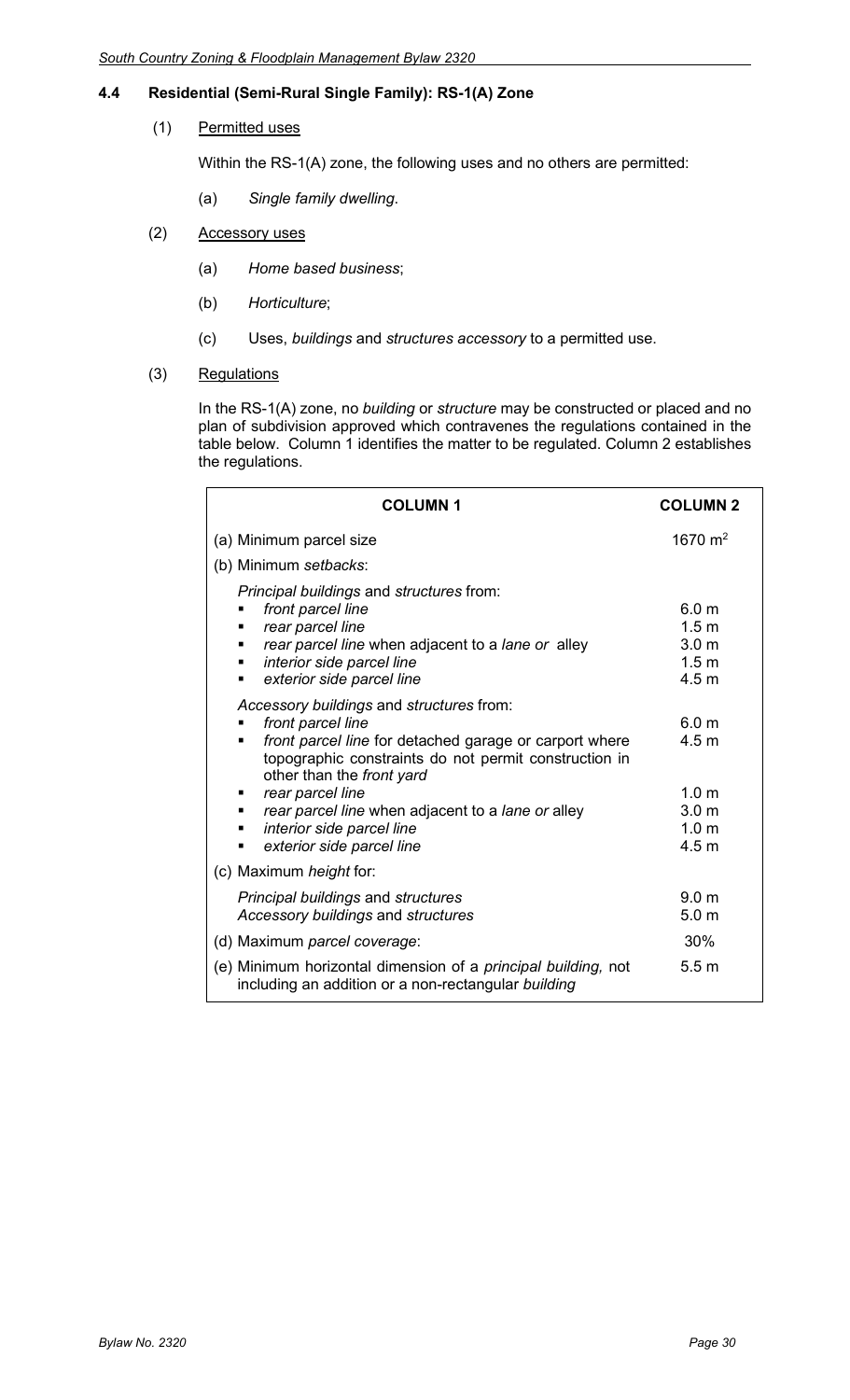#### **4.5 Residential (Acreage): RS-4 Zone**

#### (1) Permitted uses

Within the RS-4 zone, the following uses and no others are permitted:

- (a) *Single family dwelling*;
- (b) *Duplex*.

#### (2) Accessory uses

- (a) *Home based business*;
- (b) Apiculture, *horticulture*;
- (c) *Keeping of small farm animals*;
- (d) *Secondary suite;*
- (e) Uses, *buildings* and *structures accessory* to a permitted use.

#### (3) Regulations

In the RS-4 zone, no *building* or *structure* may be constructed or placed and no plan of subdivision approved which contravenes the regulations contained in the table below. Column 1 identifies the matter to be regulated. Column 2 establishes the regulations.

| <b>COLUMN1</b>                                                                                                                                                                                                                         | <b>COLUMN 2</b>                                                                                  |
|----------------------------------------------------------------------------------------------------------------------------------------------------------------------------------------------------------------------------------------|--------------------------------------------------------------------------------------------------|
| (a) Minimum parcel size                                                                                                                                                                                                                | $0.4$ ha                                                                                         |
| (b) Minimum setbacks:                                                                                                                                                                                                                  |                                                                                                  |
| Principal buildings and structures from:<br>front parcel line<br>rear parcel line<br>п<br>interior side parcel line<br>٠<br>exterior side parcel line<br>٠                                                                             | 7.5 <sub>m</sub><br>7.5 <sub>m</sub><br>2.0 <sub>m</sub><br>4.5 <sub>m</sub>                     |
| Accessory buildings and structures from:<br>front parcel line<br>٠<br>rear parcel line<br>٠<br>rear parcel line when adjacent to a lane or alley<br>٠<br>interior side parcel line<br>$\blacksquare$<br>exterior side parcel line<br>٠ | 7.5 <sub>m</sub><br>2.0 <sub>m</sub><br>3.0 <sub>m</sub><br>2.0 <sub>m</sub><br>4.5 <sub>m</sub> |
| (c) Maximum <i>height</i> for:                                                                                                                                                                                                         |                                                                                                  |
| <b>Principal buildings and structures</b><br>Accessory buildings and structures<br>(d) Maximum parcel coverage:                                                                                                                        | 9.0 <sub>m</sub><br>5.0 <sub>m</sub><br>30%                                                      |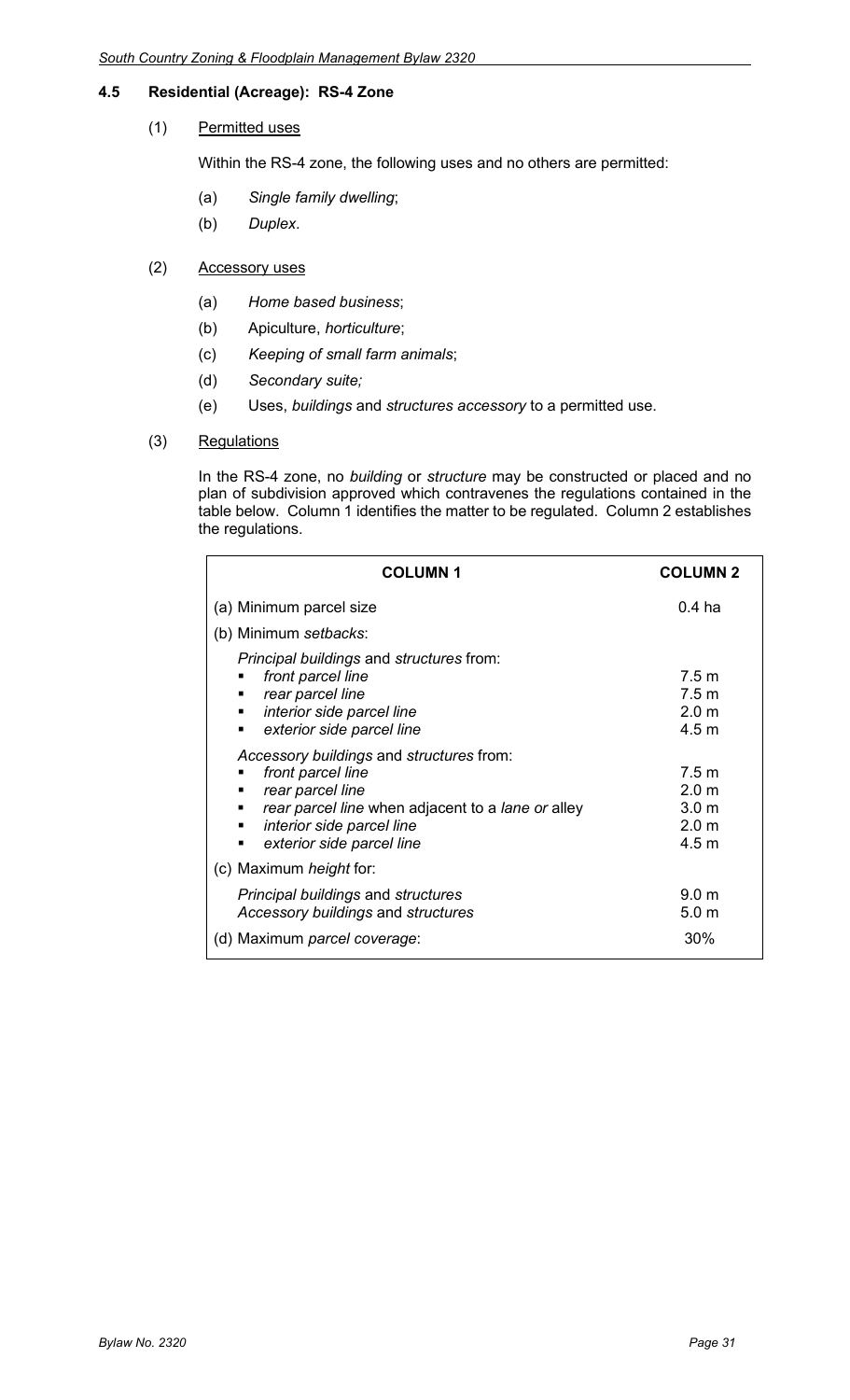#### **4.6 Rural Residential (Estate): RR-1 Zone**

#### (1) Permitted uses

Within the RR-1 zone, the following uses and no others are permitted:

- (a) *Single family dwelling*;
- (b) *Duplex*;
- (c) Apiculture, *horticulture*;
- (d) *Keeping of farm animals*.

#### (2) Accessory uses

- (a) *Home based business*;
- (b) *Secondary suite;*
- (c) Uses, *buildings* and *structures accessory* to a permitted use.

#### (3) Regulations

In the RR-1 zone, no *building* or *structure* may be constructed or placed and no plan of subdivision approved which contravenes the regulations contained in the table below. Column 1 identifies the matter to be regulated. Column 2 establishes the regulations.

|     | <b>COLUMN 1</b>                                                                                                                                            | <b>COLUMN 2</b>                                                              |
|-----|------------------------------------------------------------------------------------------------------------------------------------------------------------|------------------------------------------------------------------------------|
| (a) | Minimum parcel size                                                                                                                                        | 1.0 <sub>ha</sub>                                                            |
| (b) | Minimum setbacks:                                                                                                                                          |                                                                              |
|     | Principal buildings and structures from:<br>front parcel line<br>rear parcel line<br>٠<br>interior side parcel line<br>٠<br>exterior side parcel line<br>٠ | 7.5 <sub>m</sub><br>7.5 <sub>m</sub><br>2.0 <sub>m</sub><br>4.5 <sub>m</sub> |
|     | Accessory buildings and structures from:<br>front parcel line<br>rear parcel line<br>interior side parcel line<br>٠<br>exterior side parcel line           | 7.5 <sub>m</sub><br>2.0 <sub>m</sub><br>2.0 <sub>m</sub><br>4.5 <sub>m</sub> |
| (c) | Maximum height for:                                                                                                                                        |                                                                              |
|     | <b>Principal buildings and structures</b><br>Accessory buildings and structures                                                                            | 10.0 <sub>m</sub><br>10.0 <sub>m</sub>                                       |
| (d) | Maximum parcel coverage                                                                                                                                    | 20%                                                                          |
| (e) | Maximum parcel coverage for greenhouses with<br>closed waste and storm water systems                                                                       | 75%                                                                          |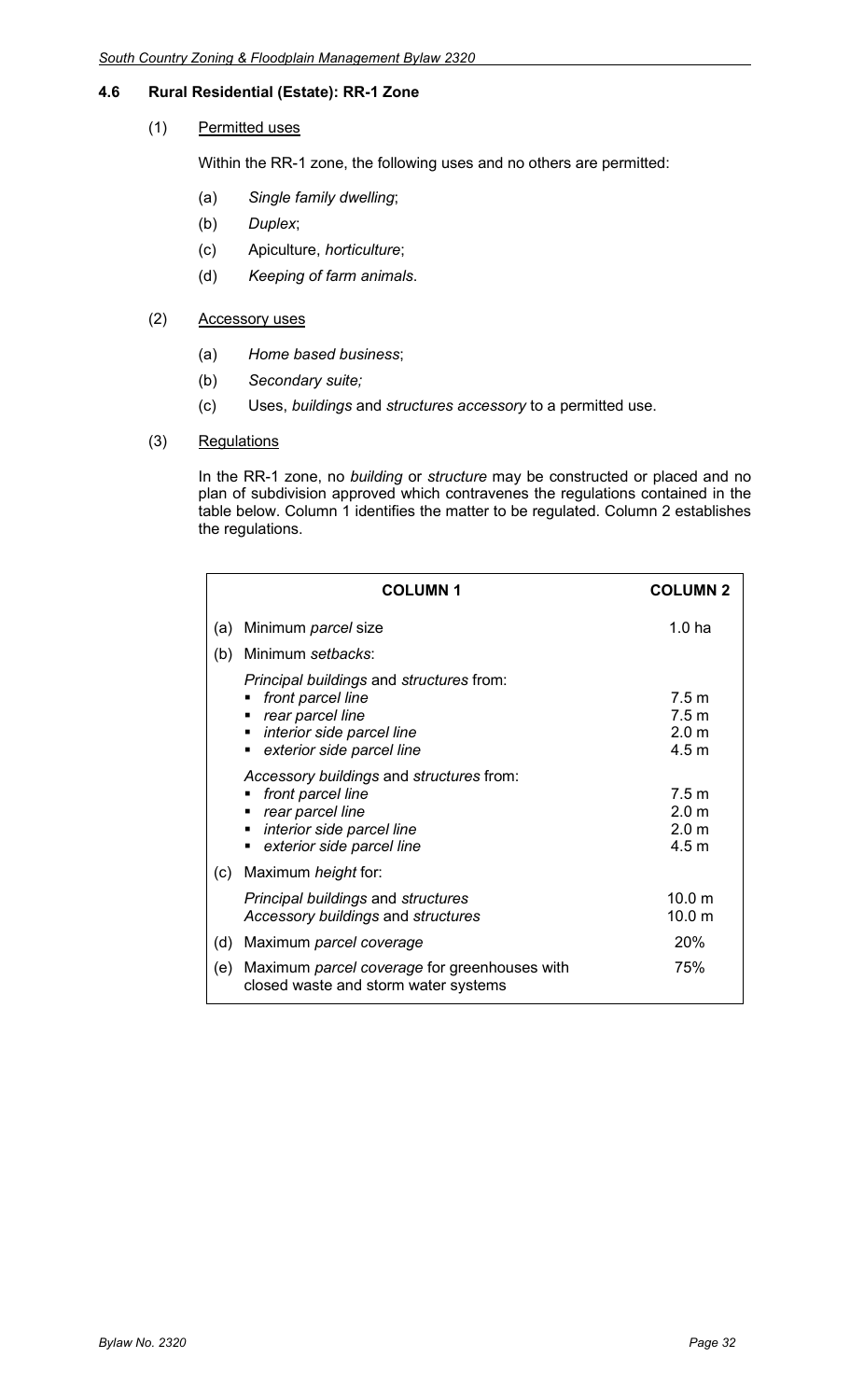### **4.7 Rural Residential (Small Holding): RR-2 Zone**

#### (1) Permitted uses

Within the RR-2 zone, the following uses and no others are permitted:

- (a) *Single family dwelling*;
- (b) *Duplex*;
- (c) *Farm operation*, excluding mink farm, subject to 4.7(4)(a).

#### . (2) Accessory uses

- (a) *Home based business*;
- (b) *Secondary suite*;
- (c) *Veterinary clinic*;
- (d) *Kennel*;
- (e) Uses, *buildings* and *structures accessory* to a permitted use.
- (3) Regulations

In the RR-2 zone, no *building* or *structure* may be constructed or placed and no plan of subdivision approved which contravenes the regulations contained in the table below. Column 1 identifies the matter to be regulated. Column 2 establishes the regulations.

|     | <b>COLUMN1</b>                                                                                                                                                    | <b>COLUMN 2</b>                                                              |
|-----|-------------------------------------------------------------------------------------------------------------------------------------------------------------------|------------------------------------------------------------------------------|
| (a) | Minimum parcel size                                                                                                                                               | 2.0 <sub>ha</sub>                                                            |
| (b) | Minimum setbacks:                                                                                                                                                 |                                                                              |
|     | <i>Principal buildings and structures from:</i><br>front parcel line<br>rear parcel line<br>٠<br>interior side parcel line<br>٠<br>exterior side parcel line<br>٠ | 7.5 m<br>7.5 <sub>m</sub><br>2.0 <sub>m</sub><br>4.5 <sub>m</sub>            |
|     | Accessory buildings and structures from:<br>front parcel line<br>п<br>rear parcel line<br>٠<br>interior side parcel line<br>٠<br>exterior side parcel line<br>٠   | 7.5 <sub>m</sub><br>2.0 <sub>m</sub><br>2.0 <sub>m</sub><br>4.5 <sub>m</sub> |
| (c) | Maximum height for:                                                                                                                                               |                                                                              |
|     | <b>Principal buildings and structures</b><br>Accessory buildings and structures                                                                                   | 10.0 m<br>12.0 <sub>m</sub>                                                  |
| (d) | Maximum parcel coverage:                                                                                                                                          | 10%                                                                          |
| (e) | Maximum parcel coverage for greenhouses with closed<br>waste and storm water systems                                                                              | 75%                                                                          |

#### (4) Other Regulations

(a) The maximum number of *animal units* of *livestock* permitted on a parcel under the use of *farm operations* or confined *livestock area* does not exceed two *animal units* per hectare in total and the maximum number of *animal units* of poultry does not exceed one-half *animal unit* per hectare in total. In all cases, the total number of *livestock* or poultry permitted will be rounded down to the nearest whole number.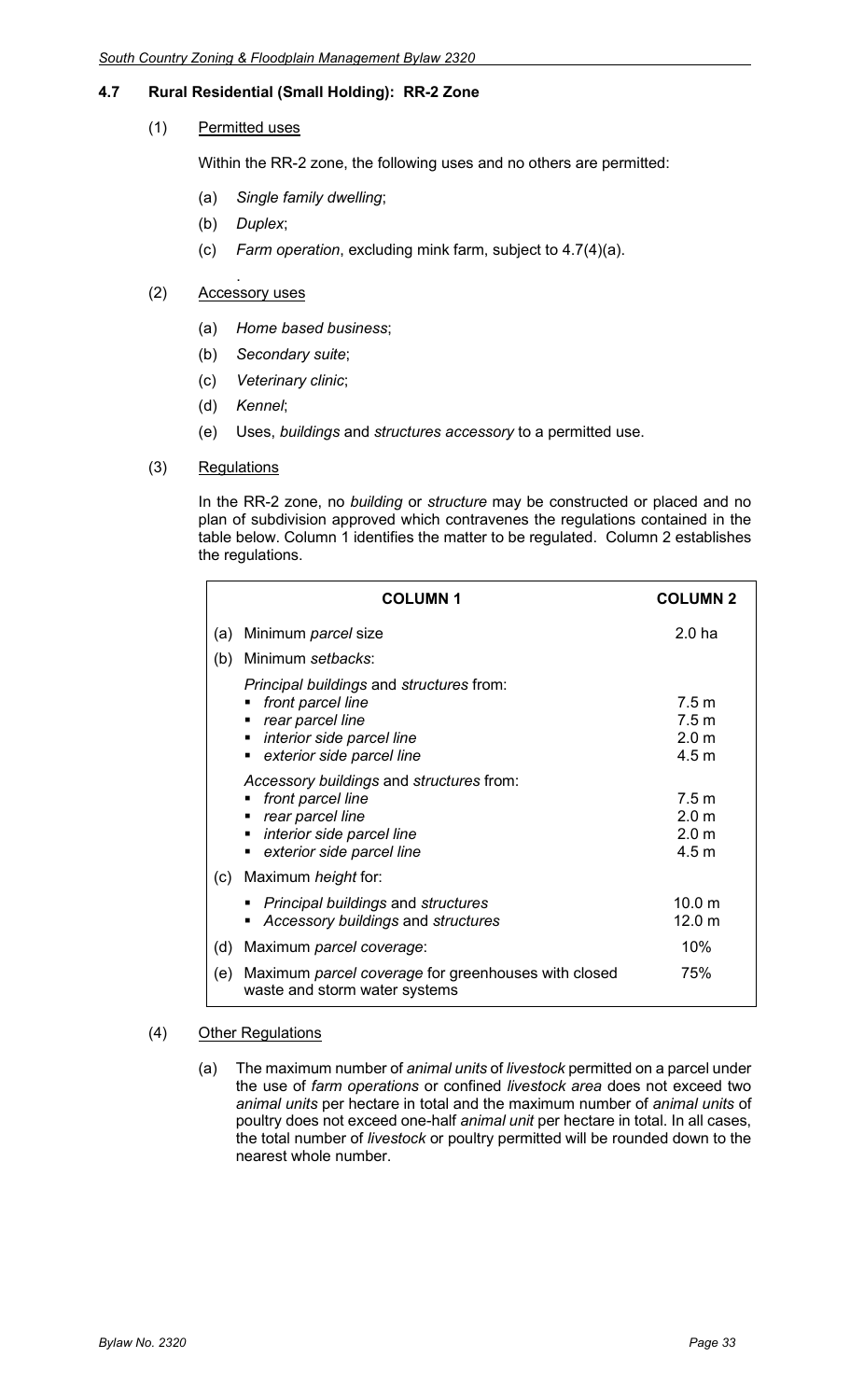### **4.8 Rural Residential (Hobby Farm): RR-4 ZONE**

#### (1) Permitted uses

Within the RR-4 zone, the following uses and no others are permitted:

- (a) *Single family dwelling*;
- (b) *Duplex*;
- (c) *Farm operation*, excluding mink farm, subject to 4.8(4)(b).

#### (2) Accessory uses

- (a) *Home based business*;
- (b) *Secondary suite*;
- (c) *Veterinary clinic*;
- (d) *Kennel*;
- *(*e) Uses, *buildings* and *structures accessory* to a permitted use.

#### (3) Regulations

In the RR-4 zone, no *building* or *structure* may be constructed or placed and no plan of subdivision approved which contravenes the regulations contained in the table below. Column 1 identifies the matter to be regulated. Column 2 establishes the regulations.

|     | <b>COLUMN1</b>                                                                                                                              | <b>COLUMN 2</b>                                                              |
|-----|---------------------------------------------------------------------------------------------------------------------------------------------|------------------------------------------------------------------------------|
| (a) | Minimum <i>parcel</i> size                                                                                                                  | 4.0 ha                                                                       |
| (b) | Minimum setbacks:                                                                                                                           |                                                                              |
|     | Principal buildings and structures from:<br>front parcel line<br>rear parcel line<br>interior side parcel line<br>exterior side parcel line | 7.5 m<br>7.5 <sub>m</sub><br>7.5 <sub>m</sub><br>7.5 <sub>m</sub>            |
|     | Accessory buildings and structures from:<br>front parcel line<br>rear parcel line<br>interior side parcel line<br>exterior side parcel line | 7.5 <sub>m</sub><br>5.0 <sub>m</sub><br>5.0 <sub>m</sub><br>5.0 <sub>m</sub> |
| (c) | Maximum <i>height</i> for:                                                                                                                  |                                                                              |
|     | <b>Principal buildings and structures</b><br>Accessory buildings and structures                                                             | 10.0 m<br>12.0 m                                                             |
| (d) | Maximum parcel coverage                                                                                                                     | 10%                                                                          |
| (e) | Maximum parcel coverage for greenhouses with closed<br>waste and storm water systems                                                        | 75%                                                                          |

#### (4) Other Regulations

- (a) All *dwelling units* must be located on a contiguous area of the *parcel* not larger than 2.0 ha in size.
- (b) The maximum number of *animal units* of *livestock* permitted on a parcel under the use of *farm operations* or confined *livestock area* does not exceed two *animal units* per hectare in total and the maximum number of *animal units* of poultry does not exceed one-half *animal unit* per hectare in total. In all cases, the total number of *livestock* or poultry permitted will be rounded down to the nearest whole number.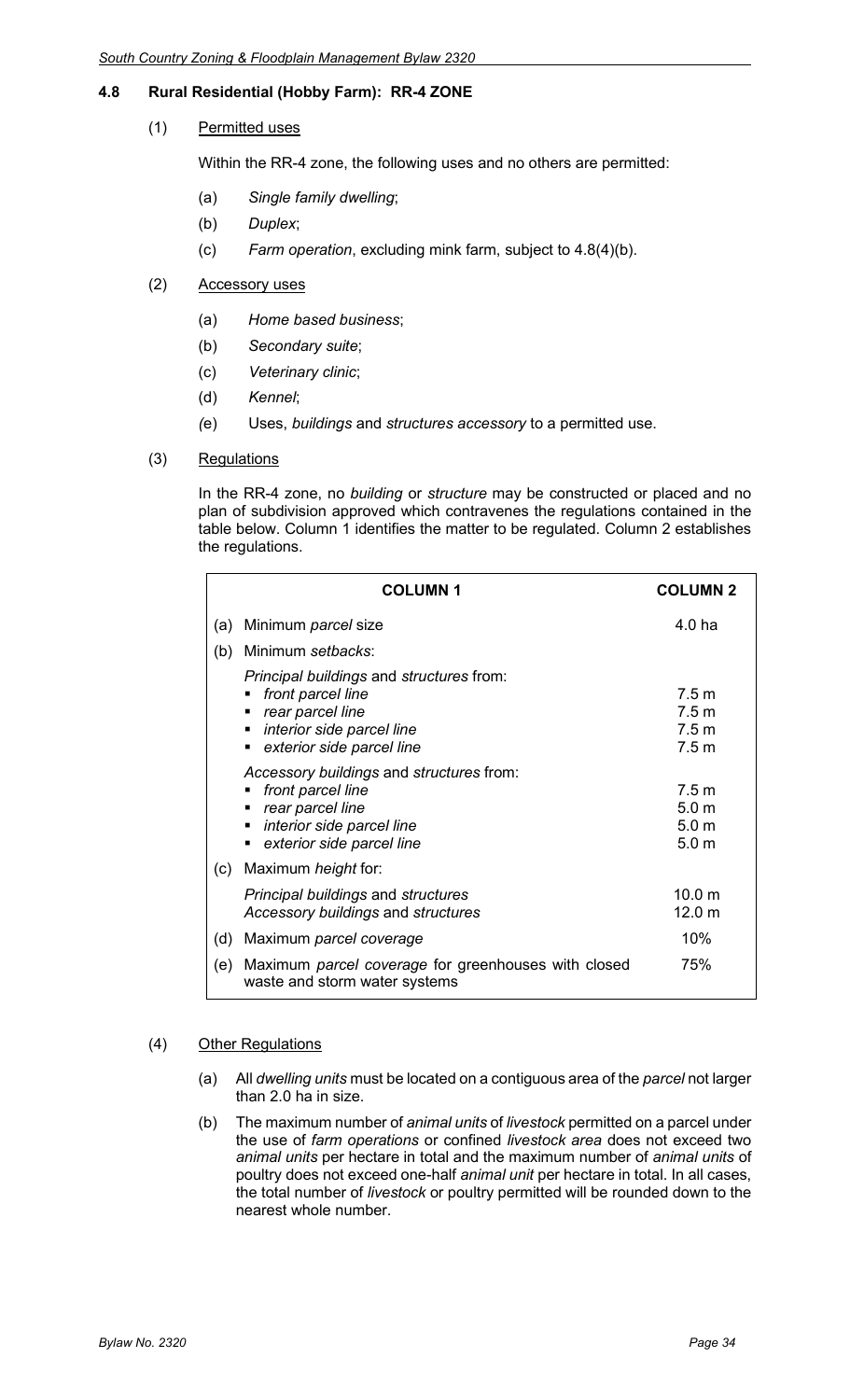#### **4.9 Rural Residential (Country): RR-8 Zone**

(1) Permitted uses

Within the RR-8 zone, the following uses and no others are permitted:

- (a) *Single family dwelling*;
- (b) *Duplex*;
- (c) *Farm operation*;
- (d) Grading, washing, screening, crushing and transporting of sand and gravel resources extracted from the *parcel*;
- (e) *Forest management;*
- (f) *Portable sawmill*;
- (g) *Equestrian centre.*
- (2) Accessory uses
	- (a) *Home based business*;
	- (b) *Secondary suite*;
	- (c) *Veterinary clinic*;
	- (d) *Kennel*;
	- (e) Uses, *buildings* and *structures accessory* to a permitted use.
	- (f) *Secondary dwelling unit for farm hand,* subject to Section 1.25.

#### (3) Regulations

**BL 2433** Apr 5/13

> In the RR-8 zone, no *building* or *structure* may be constructed or placed and no plan of subdivision approved which contravenes the regulations contained in the table below. Column 1 identifies the matter to be regulated. Column 2 establishes the regulations.

|     | <b>COLUMN1</b>                                                                                                                                                                                                                                                                                                                                                                                                                                                                                                                   | <b>COLUMN 2</b>                                                                                                                                                                    |
|-----|----------------------------------------------------------------------------------------------------------------------------------------------------------------------------------------------------------------------------------------------------------------------------------------------------------------------------------------------------------------------------------------------------------------------------------------------------------------------------------------------------------------------------------|------------------------------------------------------------------------------------------------------------------------------------------------------------------------------------|
| (a) | Minimum parcel size                                                                                                                                                                                                                                                                                                                                                                                                                                                                                                              | 8.0 ha                                                                                                                                                                             |
| (b) | Minimum parcel size for portable sawmill                                                                                                                                                                                                                                                                                                                                                                                                                                                                                         | 8.0 ha                                                                                                                                                                             |
| (c) | Minimum setbacks:                                                                                                                                                                                                                                                                                                                                                                                                                                                                                                                |                                                                                                                                                                                    |
|     | Principal buildings and structures from:<br>front parcel line<br>п<br>rear parcel line<br>٠<br>interior side parcel line<br>$\blacksquare$<br>exterior side parcel line<br>п<br>Accessory buildings and structures from:<br>front parcel line<br>$\blacksquare$<br>rear parcel line<br>٠<br>interior side parcel line<br>п<br>exterior side parcel line<br>٠<br>Additional setback requirements from<br>all parcel lines for portable sawmills<br>an existing dwelling unit not on the same parcel for<br>п<br>portable sawmills | 7.5 <sub>m</sub><br>7.5 <sub>m</sub><br>7.5 <sub>m</sub><br>7.5 <sub>m</sub><br>7.5 <sub>m</sub><br>5.0 <sub>m</sub><br>5.0 <sub>m</sub><br>5.0 <sub>m</sub><br>100.0 m<br>100.0 m |
| (d) | Maximum height for:<br>Principal buildings and structures<br>Accessory buildings and structures                                                                                                                                                                                                                                                                                                                                                                                                                                  | 10.0 <sub>m</sub><br>12.0 <sub>m</sub>                                                                                                                                             |
| (e) | Maximum parcel coverage                                                                                                                                                                                                                                                                                                                                                                                                                                                                                                          | 10%                                                                                                                                                                                |
| (f) | Maximum parcel coverage for greenhouses with closed<br>waste and storm water systems                                                                                                                                                                                                                                                                                                                                                                                                                                             | 75%                                                                                                                                                                                |

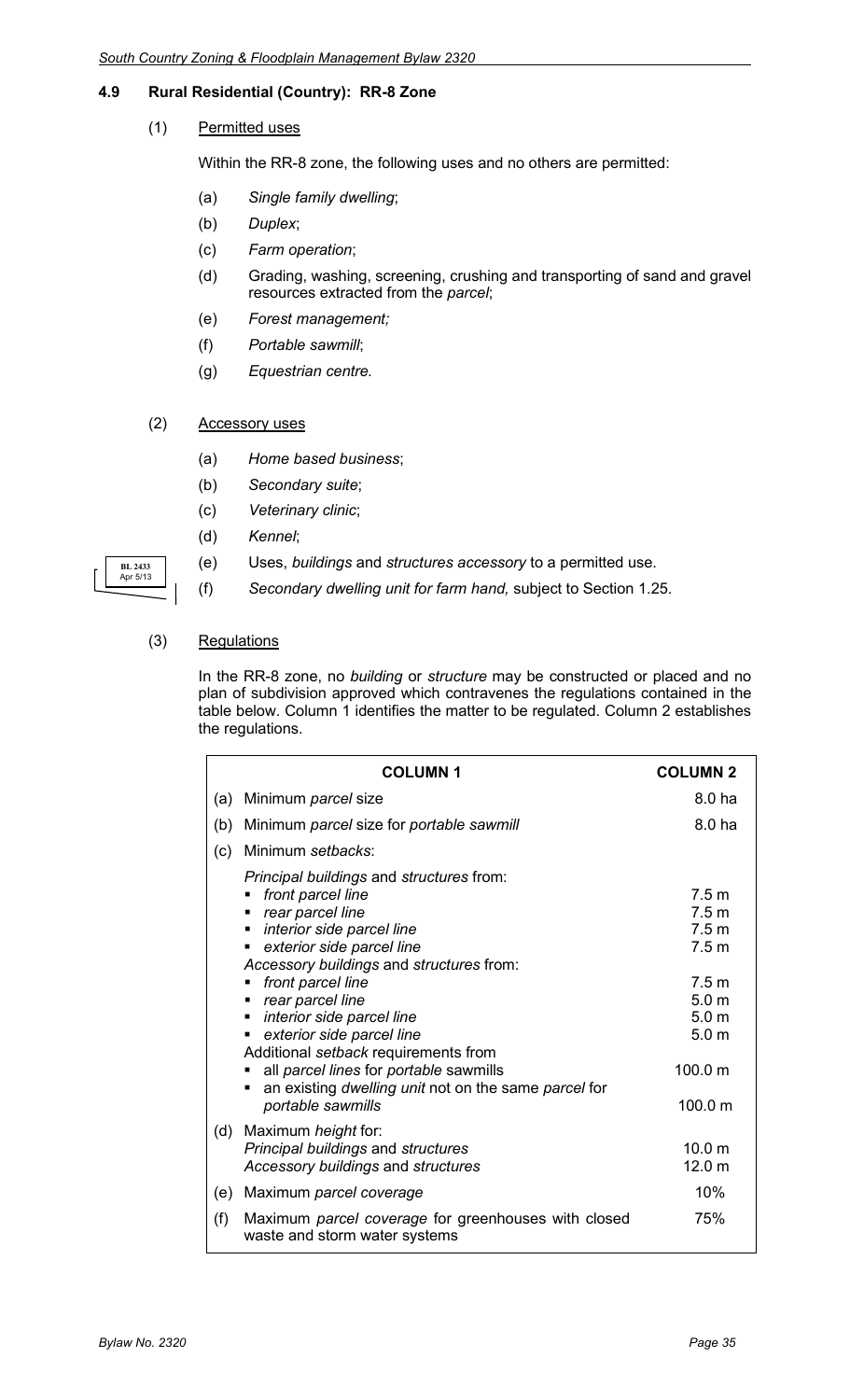#### (4) Other Regulations

- (a) All *dwelling units* must be located on a contiguous area of the *parcel* not larger than 2.0 ha in size.
- (b) All *portable sawmills* must meet the following requirements:
	- (i) maximum capacity of 50  $\text{m}^3$  (21,180 board feet) per day;
	- (ii) accumulation of sawdust, wood chips or other wood products not exceeding 10.0 m high;
	- (iii) a clear fire guard a minimum of 15.0 m wide must be established around the mill, logs or debris;
	- (iv) all slash must be removed from the *parcel* and disposed of in advance of operation of the *portable sawmill*;
	- (v) all debris, slash, mill waste, timbers and skids must be removed upon cessation of the *portable sawmill* operation.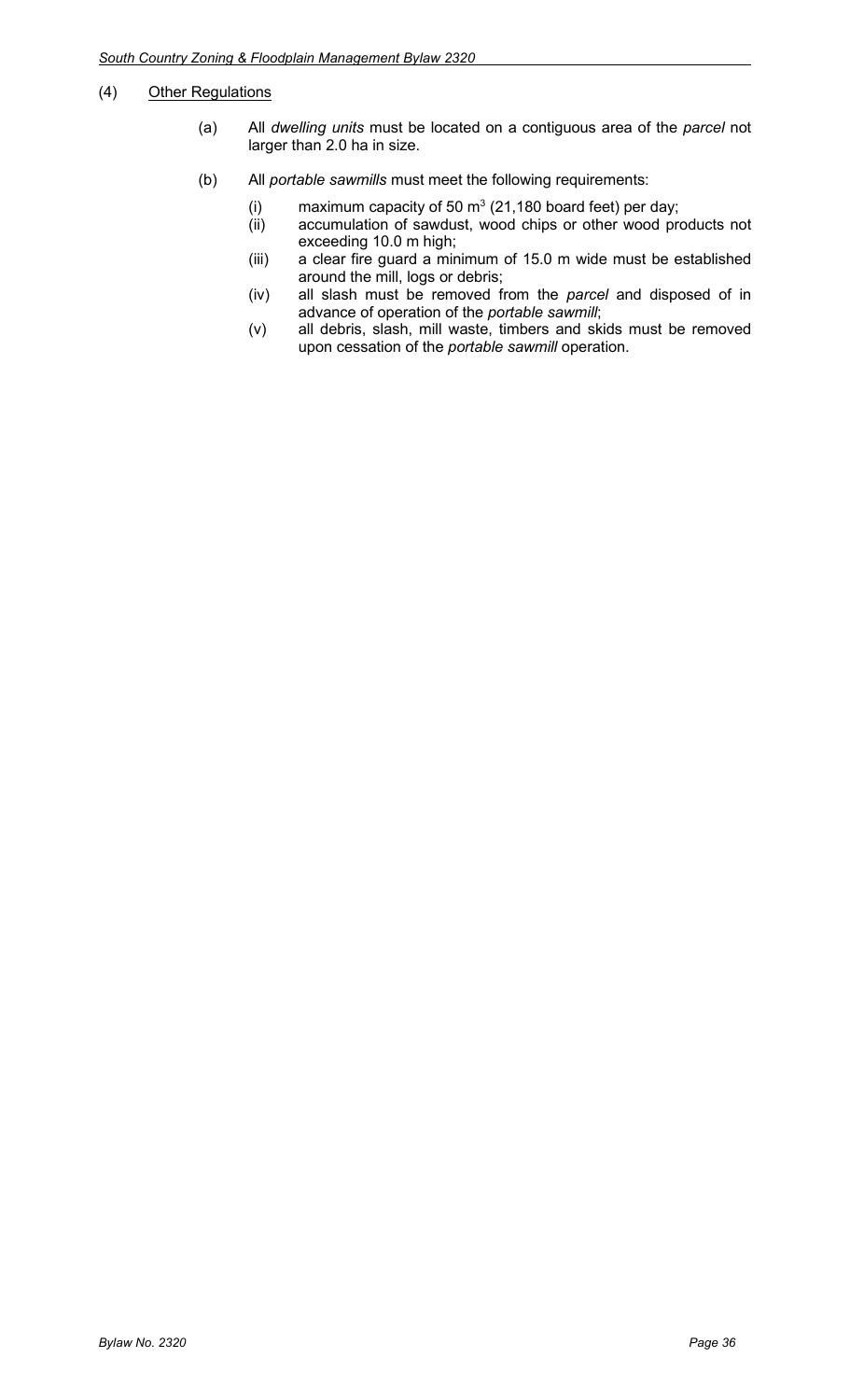### **4.10 Rural Residential (Extensive): RR-16 Zone**

(1) Permitted uses

Within the RR-16 zone, the following uses and no others are permitted:

- (a) *Single family dwelling*;
- (b) *Duplex*;
- (c) *Farm operation;*
- (d) Grading, washing, screening, crushing and transporting of sand and gravel resources extracted from the *parcel*;
- (e) *Forest management;*
- (f) *Portable sawmill*;
- (g) *Equestrian centre*;
- (h) Archery, trap and skeet range;
- (i) Private airstrip;
- (j) G*uest ranch*, subject to Section 1.23 (1).
- (k) *Repealed by Bylaw 2927 adopted Aug. 2/19.*

#### (2) Accessory uses

BL 2433 Apr 5/13

**BL 2433** Apr 5/13

**BL 2433** Apr 5/13

- (a) *Home based business*;
- (b) *Secondary suite;*
- (c) *Veterinary clinic*;
	- (d) *Kennel*;
	- (e) *Cabin accessory* to *guest ranch*;
	- (f) *Lodge accessory* to *guest ranch*, subject to Section 1.23 (4);
	- (g) Uses, *buildings* and *structures accessory* to a permitted use;
	- (h) *Secondary dwelling unit for farm hand,* subject to Section 1.25.

#### (3) Regulations

In the RR-16 zone, no *building* or *structure* may be constructed or placed and no plan of subdivision approved which contravenes the regulations contained in the table below. Column 1 identifies the matter to be regulated. Column 2 establishes the regulations.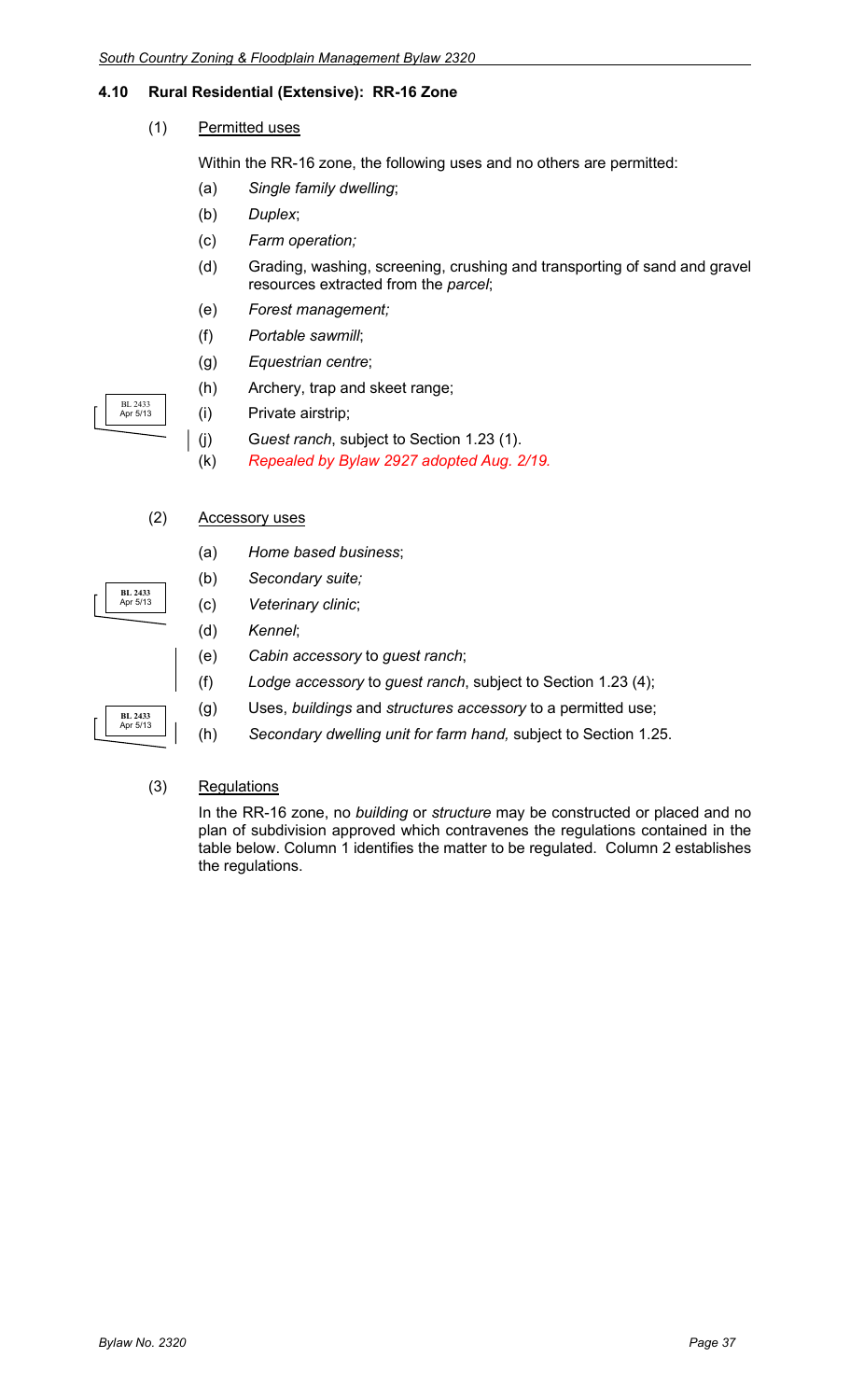|                            |     | <b>COLUMN1</b>                                                                                                                                                                       | <b>COLUMN 2</b>                                                              |
|----------------------------|-----|--------------------------------------------------------------------------------------------------------------------------------------------------------------------------------------|------------------------------------------------------------------------------|
|                            | (a) | Minimum parcel size                                                                                                                                                                  | 16.0 ha                                                                      |
|                            | (b) | Minimum parcel size for portable sawmill                                                                                                                                             | 8.0 ha                                                                       |
|                            | (c) | Minimum setbacks:<br>Principal buildings and structures from:                                                                                                                        |                                                                              |
|                            |     | front parcel line<br>٠<br>rear parcel line                                                                                                                                           | 7.5 <sub>m</sub><br>7.5 <sub>m</sub>                                         |
|                            |     | interior side parcel line<br>exterior side parcel line                                                                                                                               | 7.5 <sub>m</sub><br>7.5 <sub>m</sub>                                         |
|                            |     | Accessory buildings and structures from:<br>front parcel line<br>rear parcel line<br>interior side parcel line<br>exterior side parcel line<br>Additional setback requirements from: | 7.5 <sub>m</sub><br>5.0 <sub>m</sub><br>5.0 <sub>m</sub><br>5.0 <sub>m</sub> |
|                            |     | all parcel lines for portable sawmills<br>an existing dwelling unit not on the same parcel for<br>portable sawmills<br>all parcel lines for archery, trap and skeet ranges           | 100.0 m<br>100.0 m<br>200.0 m                                                |
| <b>BL 2433</b><br>Apr 5/13 | (d) | Maximum height for:<br>Principal buildings and structures<br>Accessory buildings and structures<br>Cabin                                                                             | 10.0 <sub>m</sub><br>12.0 <sub>m</sub><br>5.0 <sub>m</sub>                   |
|                            | (e) | Maximum parcel coverage                                                                                                                                                              | 10%                                                                          |
| <b>BL 2433</b>             | (f) | Maximum parcel coverage for greenhouses with closed<br>waste and storm water systems                                                                                                 | 75%                                                                          |
| Apr 5/13                   | (g) | Maximum gross floor area of a cabin                                                                                                                                                  | $74 \text{ m}^2$                                                             |
|                            |     |                                                                                                                                                                                      |                                                                              |

#### (4) Other Regulations

BL<br>Apr

- (a) All *dwelling units* must be located on a contiguous area of the *parcel* not larger than 2.0 ha in size.
- (b) All *portable sawmills* must meet the following requirements:
	- (i) maximum capacity of 50  $m<sup>3</sup>$  (21,180 board feet) per day;
	- (ii) accumulation of sawdust, wood chips or other wood products not exceeding 10.0 m high;
	- (iii) a clear fire guard a minimum of 15.0 m wide must be established around the mill, logs or debris;
	- (iv) all slash must be removed from the *parcel* and disposed of in advance of operation of the *portable sawmill*;
	- (v) all debris, slash, mill waste, timbers and skids must be removed upon cessation of the *portable sawmill* operation.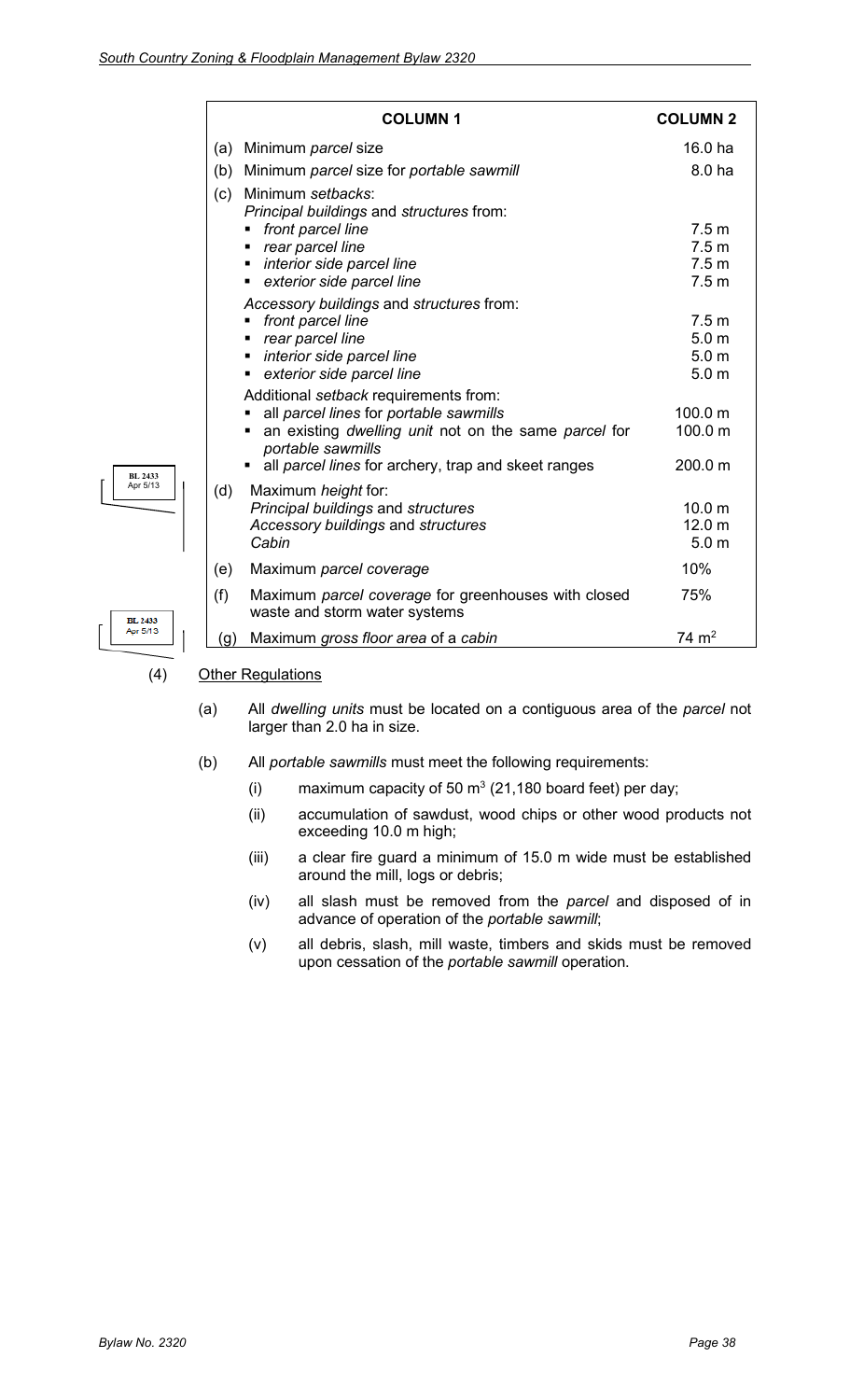#### **4.11 Rural Resource: RR-60 Zone**

(1) Permitted uses

Within the RR-60 zone, the following uses and no others are permitted:

- (a) *Single family dwelling*;
- (b) *Duplex*;
- (c) *Kennel*;
- (d) Mineral exploration and extraction including grading, washing, screening, crushing and transporting of sand and gravel and mineral resources extracted from the *parcel*;
- (e) *Forest management;*
- (f) *Farm operation;*
- (g) *Equestrian centre;*
- (h) *Portable sawmill*;
- (i) Rifle, archery, trap and skeet range;
- (j) Airport, heliport;
- (k) *Wildland use*, subject to Section 1.23 (3);
- (l) G*uest ranch*, subject to Section 1.23 (1);
- (m) *Rural retreat*, subject to Section 1.23 (2);
- (n) *Wireless communication facility*;
- (o) Private airstrip.
- (2) Accessory uses
	- (a) *Home based business*;
	- (b) *Secondary suite;*
	- (c) *Cabin accessory* to *guest ranch*, *rural retreat*, *wildland use*, registered guide outfitting operations, trapping associated with a registered trapline license, or mining activity associated with a *Mines Act* permit;
	- (d) *Lodge accessory* to *guest ranch*, *rural retreat*, or *wildland use*, subject to Section 1.23 (4);
	- (e) *Veterinary clinic*;
	- (f) Uses, *buildings* and *structures accessory* to a permitted use;
	- (g) *Secondary dwelling unit for farm hand,* subject to Section 1.25.
- (3) Regulations

In the RR-60 zone, no *building* or *structure* may be constructed or placed and no plan of subdivision approved which contravenes the regulations contained in the table below. Column 1 identifies the matter to be regulated. Column 2 establishes the regulations.



**BL 2433** Apr 5/13

**BL 2433** Apr 5/13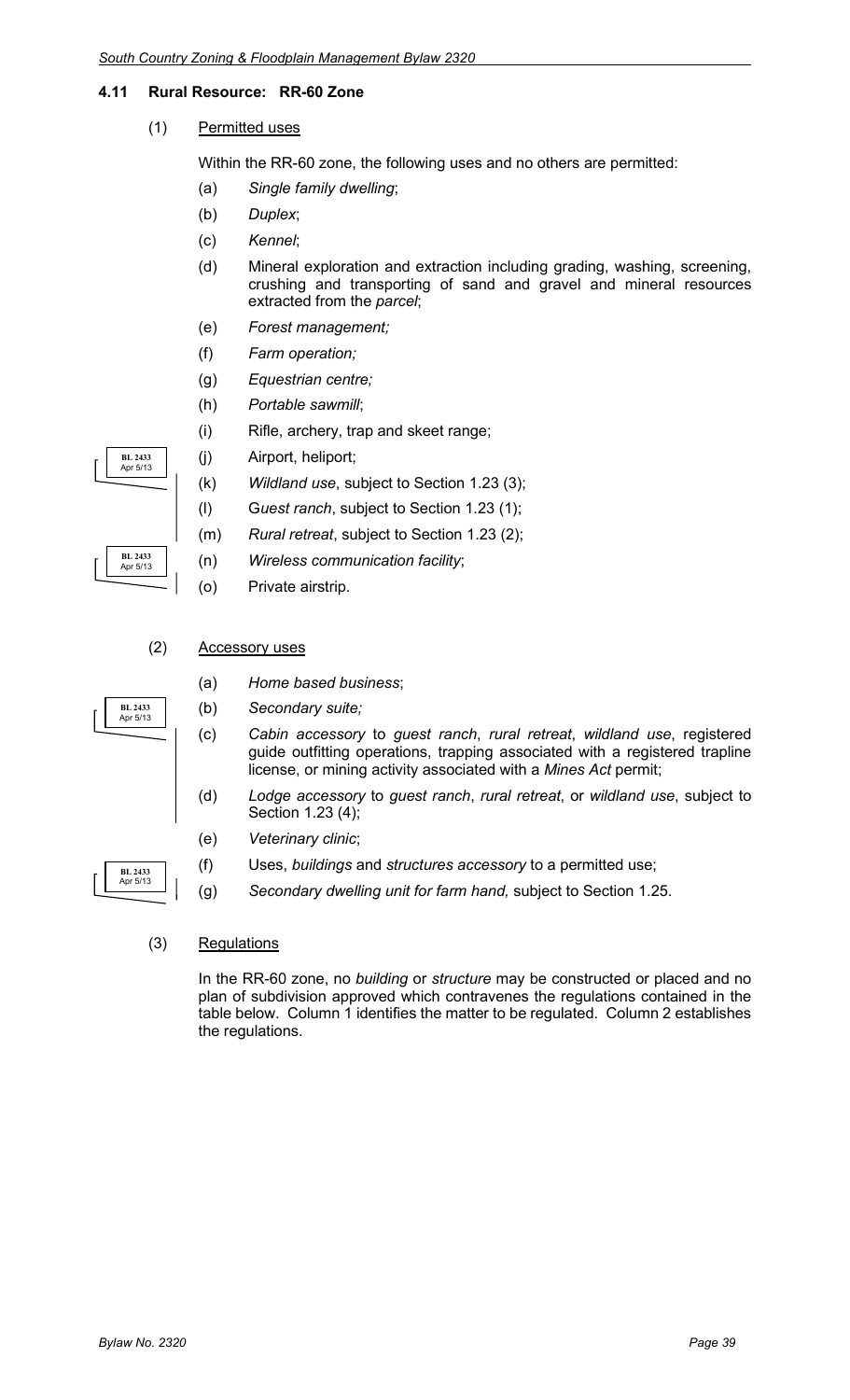|     | <b>COLUMN1</b>                                                                                                                                                                                                                                                                                                                                                                                                                                                                                                                                                                                                 | <b>COLUMN 2</b>                                                                                                                                                                               |
|-----|----------------------------------------------------------------------------------------------------------------------------------------------------------------------------------------------------------------------------------------------------------------------------------------------------------------------------------------------------------------------------------------------------------------------------------------------------------------------------------------------------------------------------------------------------------------------------------------------------------------|-----------------------------------------------------------------------------------------------------------------------------------------------------------------------------------------------|
| (a) | Minimum parcel size                                                                                                                                                                                                                                                                                                                                                                                                                                                                                                                                                                                            | 60.0 ha                                                                                                                                                                                       |
| (b) | Minimum parcel size for portable sawmill                                                                                                                                                                                                                                                                                                                                                                                                                                                                                                                                                                       | 8.0 ha                                                                                                                                                                                        |
| (c) | Minimum setbacks:<br>Principal buildings and structures from:<br>front parcel line<br>٠<br>rear parcel line<br>$\blacksquare$<br>interior side parcel line<br>٠<br>exterior side parcel line<br>$\blacksquare$<br>Accessory buildings and structures from:<br>front parcel line<br>rear parcel line<br>٠<br>interior side parcel line<br>٠<br>exterior side parcel line<br>٠<br>Additional setback requirements from:<br>all parcel lines for portable sawmills<br>an existing dwelling unit not on the same parcel for<br>portable sawmills<br>all parcels lines for rifle, archery, trap and skeet<br>ranges | 7.5 <sub>m</sub><br>7.5 <sub>m</sub><br>7.5 <sub>m</sub><br>7.5 <sub>m</sub><br>7.5 <sub>m</sub><br>5.0 <sub>m</sub><br>5.0 <sub>m</sub><br>5.0 <sub>m</sub><br>100.0 m<br>100.0 m<br>200.0 m |
| (d) | Maximum height for:<br>Principal buildings and structures<br>Accessory buildings and structures<br>Cabins                                                                                                                                                                                                                                                                                                                                                                                                                                                                                                      | 10.0 <sub>m</sub><br>12.0 <sub>m</sub><br>5.0 <sub>m</sub>                                                                                                                                    |
| (e) | Maximum gross floor area of a cabin                                                                                                                                                                                                                                                                                                                                                                                                                                                                                                                                                                            | $74 \; \mathrm{m}^2$                                                                                                                                                                          |
|     |                                                                                                                                                                                                                                                                                                                                                                                                                                                                                                                                                                                                                |                                                                                                                                                                                               |

#### (4) Other Regulations

**BL 2433** Apr 5/13

- (a) All *dwelling units* must be located on a contiguous area of the *parcel* not larger than 2.0 ha in size.
- (b) All *portable sawmills* must meet the following requirements:
	- (i) maximum capacity of 50  $\text{m}^3$  (21,180 board feet) per day;
	- (ii) accumulation of sawdust, wood chips or other wood products not exceeding 10.0 m high;
	- (iii) a clear fire guard a minimum of 15.0 m wide must be established around the mill, logs or debris;
	- (iv) all slash must be removed from the *parcel* and disposed of in advance of operation of the *portable sawmill*;
	- (v) all debris, slash, mill waste, timbers and skids must be removed upon cessation of the *portable sawmill* operation.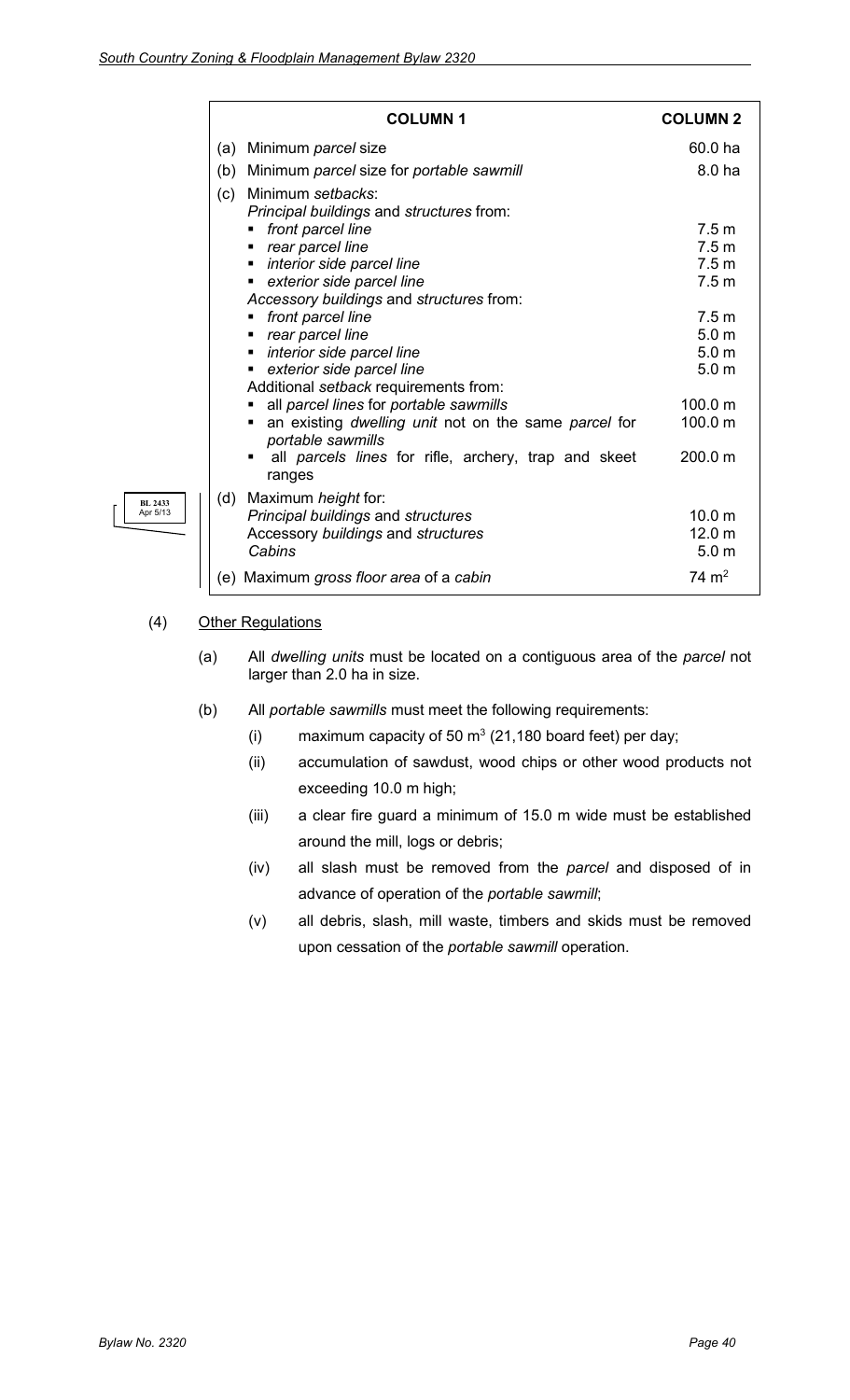#### **4.11(A) Light Industrial: I-1**

| RL 2433 |
|---------|
| nr 5/13 |

#### (1) Permitted uses

Within the I-1 zone, the following uses and no others are permitted:

- (a) *veterinary clinic*;
- (b) *kennel*;
- (c) grading, washing, screening, crushing and transporting of sand and gravel resources;
- (d) The following manufacturing industries:
	- (i) wood products, including wood preservation, re-manufacturing plants, sawmills, shakemills, and planermills;
	- (ii) log homes;
	- (iii) furniture;
	- (iv) machine shop, metal fabricating, welding shop;
	- (v) solar energy systems;
	- (vi) non-metallic mineral products, excluding cement, concrete, asphalt plants;
- (e) The following service industries:
	- (i) machinery and equipment rental
	- (ii) lawn mower, electric motor, small engine repair, sharpening service;
	- (iii) farm supply, feed sales;
- (f) public works yard;
- (g) salvage yard;
- (h) *recycling depot*;
- (i) *wireless community facility;*
- (j) *farm operation;* and
- (k) *Cannabis production facility.*

#### (2) Accessory Uses

**BL 2541** Nov. 7/14

**BL 2927** Aug. 2/19

- (a) retail sales *accessory* to a permitted use;
- (b) d*welling unit accessory* to a permitted use; and
- (c) uses, *buildings* and *structures accessory* to a permitted use.
- (3) Regulations

In the I-1 zone, no *building* or *structure* may be constructed or placed and no plan of subdivision approved which contravenes the regulations contained in the table below. Column 1 identifies the matter to be regulated. Column 2 establishes the regulations.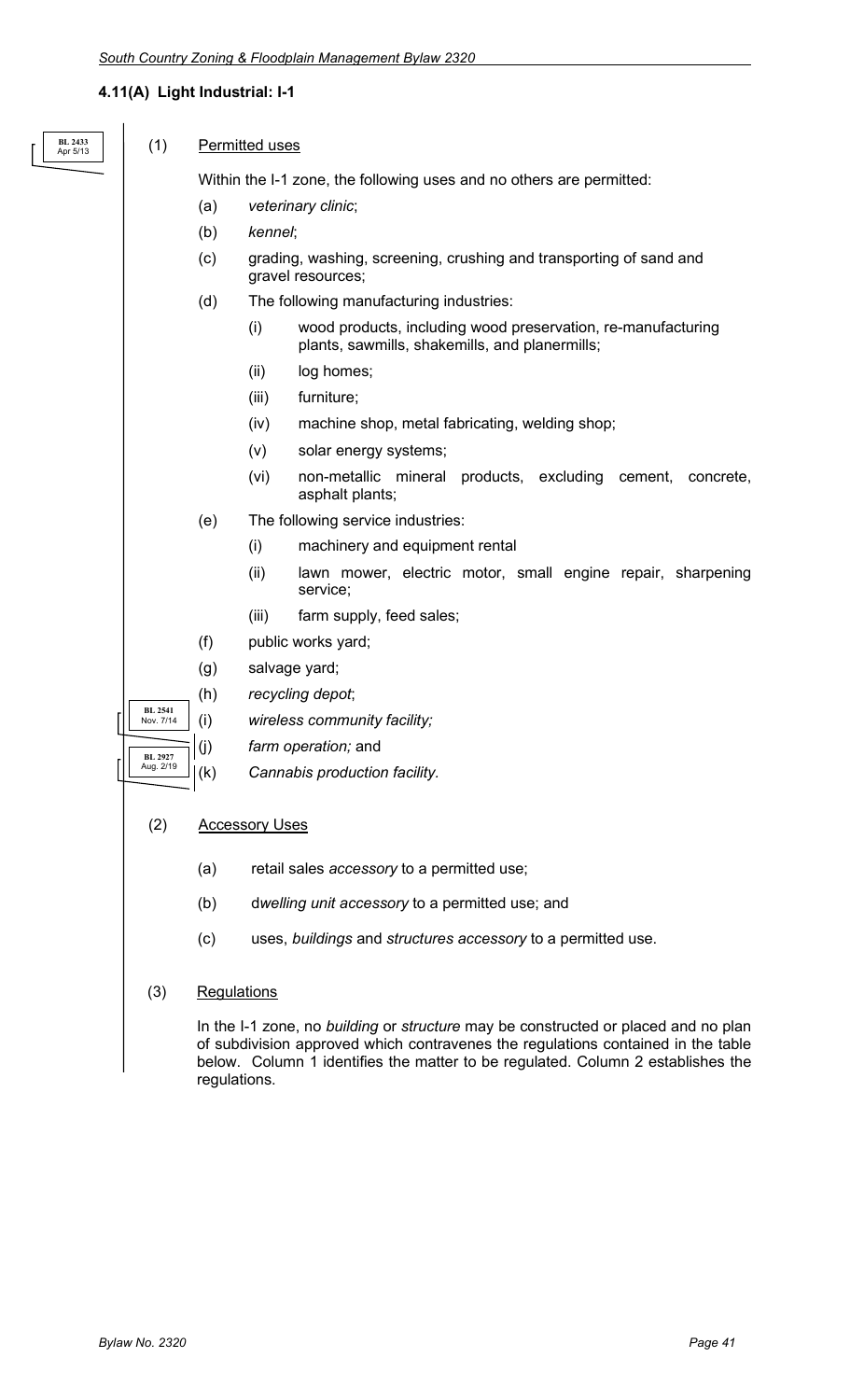**BL 2433** Apr 5/13

|     | <b>COLUMN1</b>                                                                                                                                                                                                                                                                                                                                                              | <b>COLUMN 2</b>                            |
|-----|-----------------------------------------------------------------------------------------------------------------------------------------------------------------------------------------------------------------------------------------------------------------------------------------------------------------------------------------------------------------------------|--------------------------------------------|
| (a) | Number of accessory dwelling units                                                                                                                                                                                                                                                                                                                                          | one                                        |
| (b) | Minimum parcel size                                                                                                                                                                                                                                                                                                                                                         | 1.0 <sub>ha</sub>                          |
| (c) | Minimum setbacks:                                                                                                                                                                                                                                                                                                                                                           |                                            |
|     | All buildings and structures from:<br>front parcel line<br>rear parcel line where rear parcel line abuts a<br>$\blacksquare$<br>residential or institutional zone or a parcel on which a<br>dwelling unit is located<br>rear parcel line where not abutting a residential or<br>٠<br>institutional zone<br>interior side parcel line<br>٠<br>exterior side parcel line<br>٠ | 7.5 m<br>15.0 m<br>4.5 m<br>7.5 m<br>7.5 m |
| (d) | Maximum height for all buildings and structures                                                                                                                                                                                                                                                                                                                             | 12.0 <sub>m</sub>                          |
| (e) | Maximum parcel coverage                                                                                                                                                                                                                                                                                                                                                     | 50%                                        |

#### (4) Other Regulations

- (a) All display, rental and sales areas must be finished with a durable dust free surface.
- (b) Where an *accessory dwelling unit* is a *manufactured home*, it must be located on a non-permanent foundation.
- (c) Where an *accessory dwelling unit* is not a *manufactured home*, the *accessory dwelling unit* must:
	- (i) be designed and constructed as an integral part of the *principal building*;
	- (ii) be self-contained;
	- (iii) have an entrance provided from outside the building, separate from that of the *principal use; and*
	- (iv) be located above the *first storey* of the *building* or behind the *principal use* in the *building*.
- (d) All persons carrying out a use in an I-1 zone shall comply with the relevant provisions of Section 1.15 of this Bylaw with respect to *fences and screening*.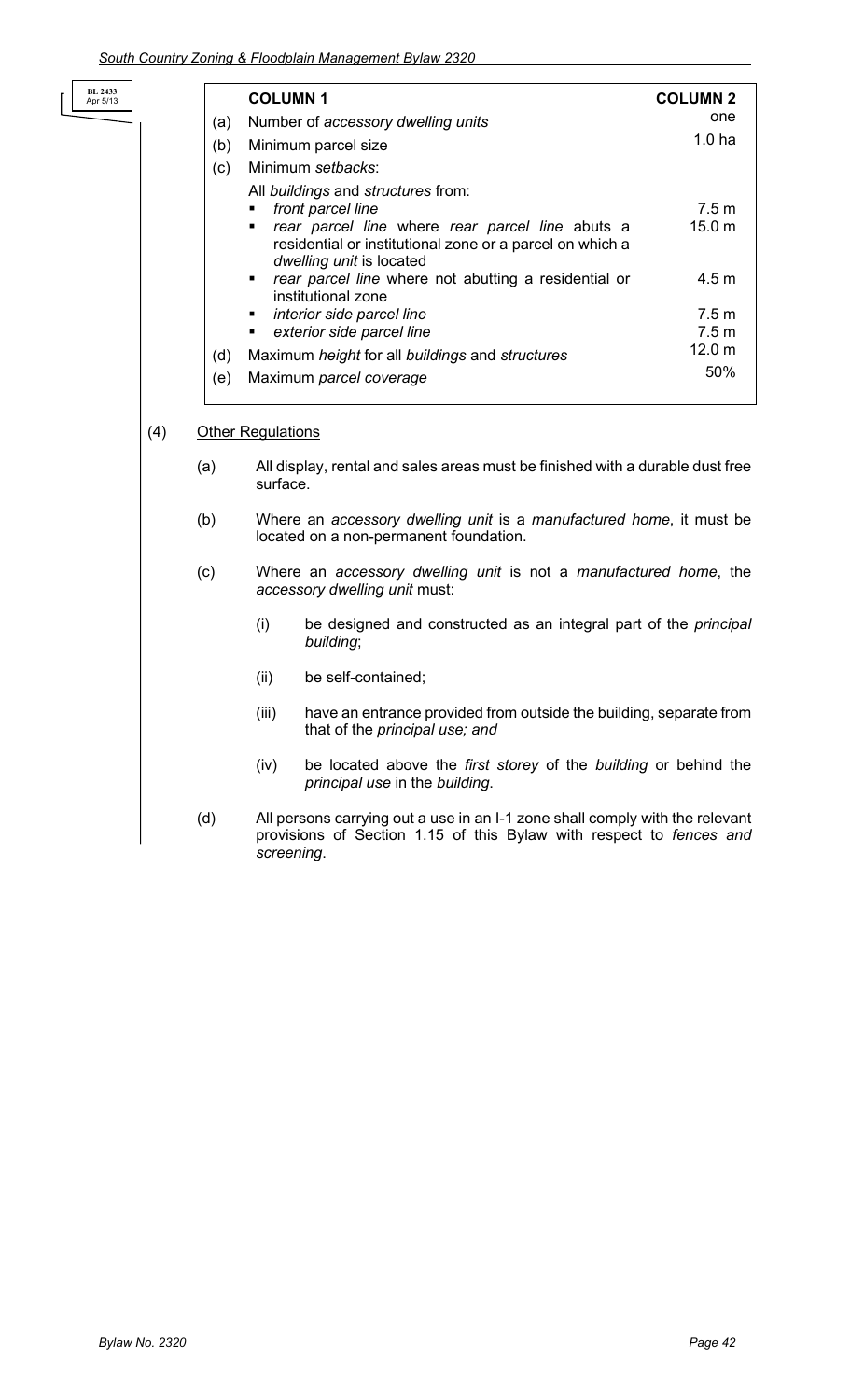#### **4.12 Local Commercial: C-1 Zone**

(1) Permitted uses

Within the C-1 zone, the following uses and no others are permitted:

- (a) General store;
- (b) Convenience store;
- (c) Liquor store or agency;
- (d) *Personal service* establishment;
- (e) *Professional office*;
- (f) Gasoline service station, automobile repair and autobody shop;
- (g) Food and beverage services, including neighbourhood pub;
- (h) Gift, novelty and souvenir shop;
- (i) Bus depot;
- (j) Postal outlet;
- (k) Tourist and business information centre;
- (l) The following light industrial industries:
	- (i) s*ign* and display manufacturing;
	- (ii) secondary processing of wood products;
	- (iii) contracting industry;
	- (iv) machinery and equipment repair and rental;
	- (v) machine / welding shop;
	- (vi) lawn mower, electric motor and small engine repair, sharpening service;
	- (vii) printing, publishing, and allied industries;
	- (viii) lawn, gardening, and landscaping.
- (m) Sporting goods store;

#### (2) Accessory uses

- (a) *Dwelling unit* accessory to a permitted use;
- (b) Uses, *buildings* and *structures accessory* to a permitted use.
- (3) Regulations

In the C-1 zone, no *building* or *structure* may be constructed or placed and no plan of subdivision approved which contravenes the regulations contained in the table below. Column 1 identifies the matter to be regulated. Column 2 establishes the regulations.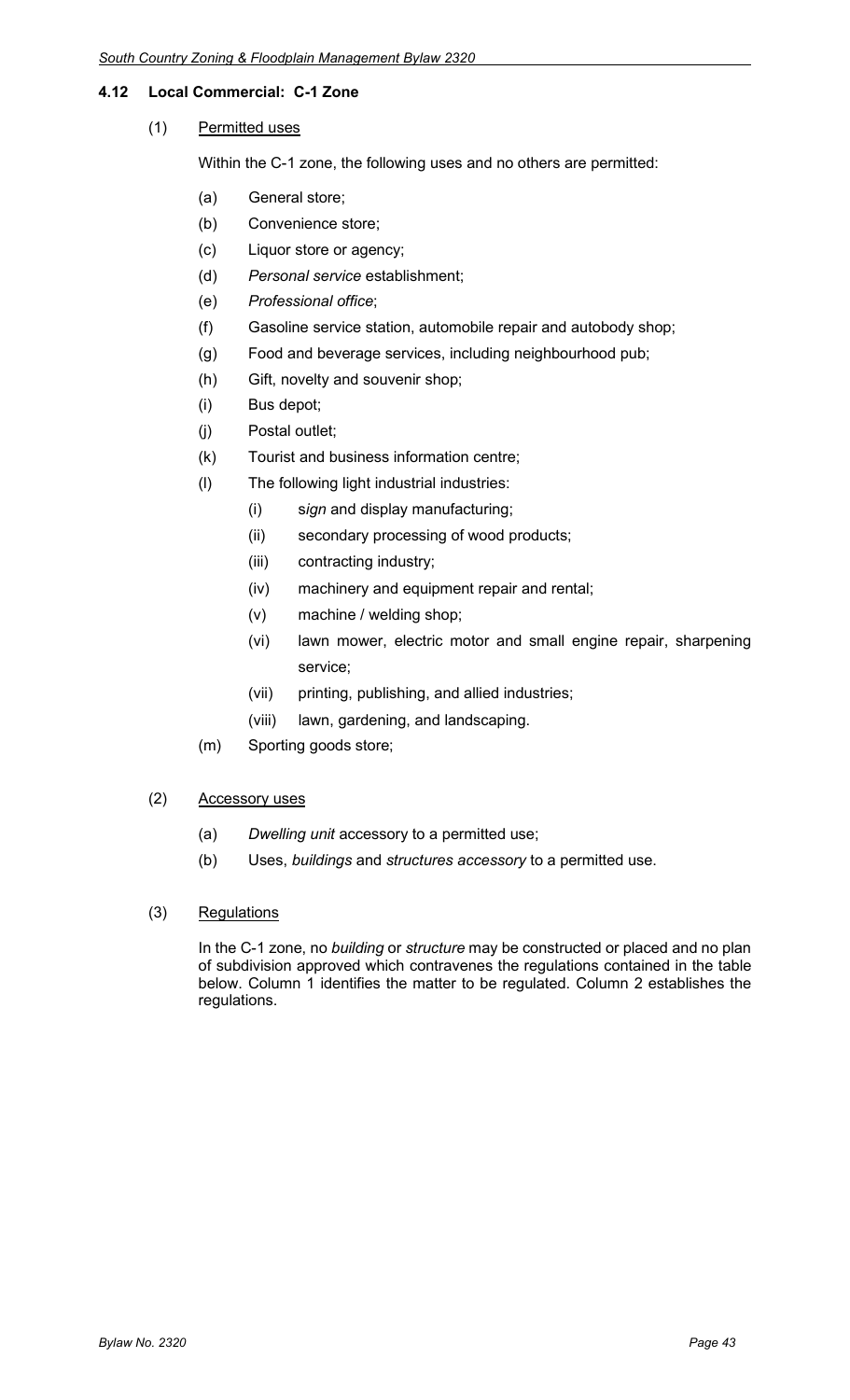| <b>COLUMN 1</b>                                                                                                                                                                                                                                                                                                | <b>COLUMN 2</b>                                                           |
|----------------------------------------------------------------------------------------------------------------------------------------------------------------------------------------------------------------------------------------------------------------------------------------------------------------|---------------------------------------------------------------------------|
| Number of accessory dwelling units<br>(a)                                                                                                                                                                                                                                                                      | one                                                                       |
| Minimum <i>parcel</i> size<br>(b)                                                                                                                                                                                                                                                                              | $0.3$ ha                                                                  |
| Deleted by Bylaw No. 2410 adopted 01 Feb 13<br>$\mathsf{(c)}$                                                                                                                                                                                                                                                  |                                                                           |
| Minimum setbacks:<br>(d)                                                                                                                                                                                                                                                                                       |                                                                           |
| All <i>buildings</i> and <i>structures</i> from:<br>front parcel line<br>rear parcel line where rear parcel line abuts a<br>٠<br>residential or institutional zone<br>• rear parcel line where not abutting a residential or<br>institutional zone<br>• interior side parcel line<br>exterior side parcel line | 7.5 <sub>m</sub><br>6.0 <sub>m</sub><br>$4.5 \text{ m}$<br>4.5 m<br>4.5 m |
| (e) Maximum <i>height</i> for all <i>buildings</i> and<br>structures                                                                                                                                                                                                                                           | 10.0 m                                                                    |
| (f)<br>Maximum parcel coverage                                                                                                                                                                                                                                                                                 | 60%                                                                       |
| Maximum exterior area used for display, rental and sales<br>(g)                                                                                                                                                                                                                                                | 300 $m2$                                                                  |

#### (4) Other Regulations

- (a) All businesses and undertakings must be conducted within a completely enclosed *building* except for:
	- (i) *Off-street parking* and *loading spaces* and driveways;
	- (ii) Storage yards;
	- (iii) Display, rental and sales areas.
- (b) All display, rental and sales areas must be finished with a durable dust free surface.
- (c) Where an *accessory dwelling unit* is a *manufactured home*, it must be located on a non-permanent foundation.
- (d) Where an *accessory dwelling unit* is not a *manufactured home*, the *accessory dwelling unit* must:
	- (i) be designed and constructed as an integral part of the *principal building*;
	- (ii) be self-contained;
	- (iii) have an entrance provided from outside the *building*, separate from that of the *principal use*; and
	- (iv) be located above the *first storey* of the *building* or behind the *principal use* in the *building*.
- (e) All persons carrying out a use in the C-1 zone shall comply with the relevant provisions of section 1.15 of Schedule A of this Bylaw with respect to *fences*  and *screening.*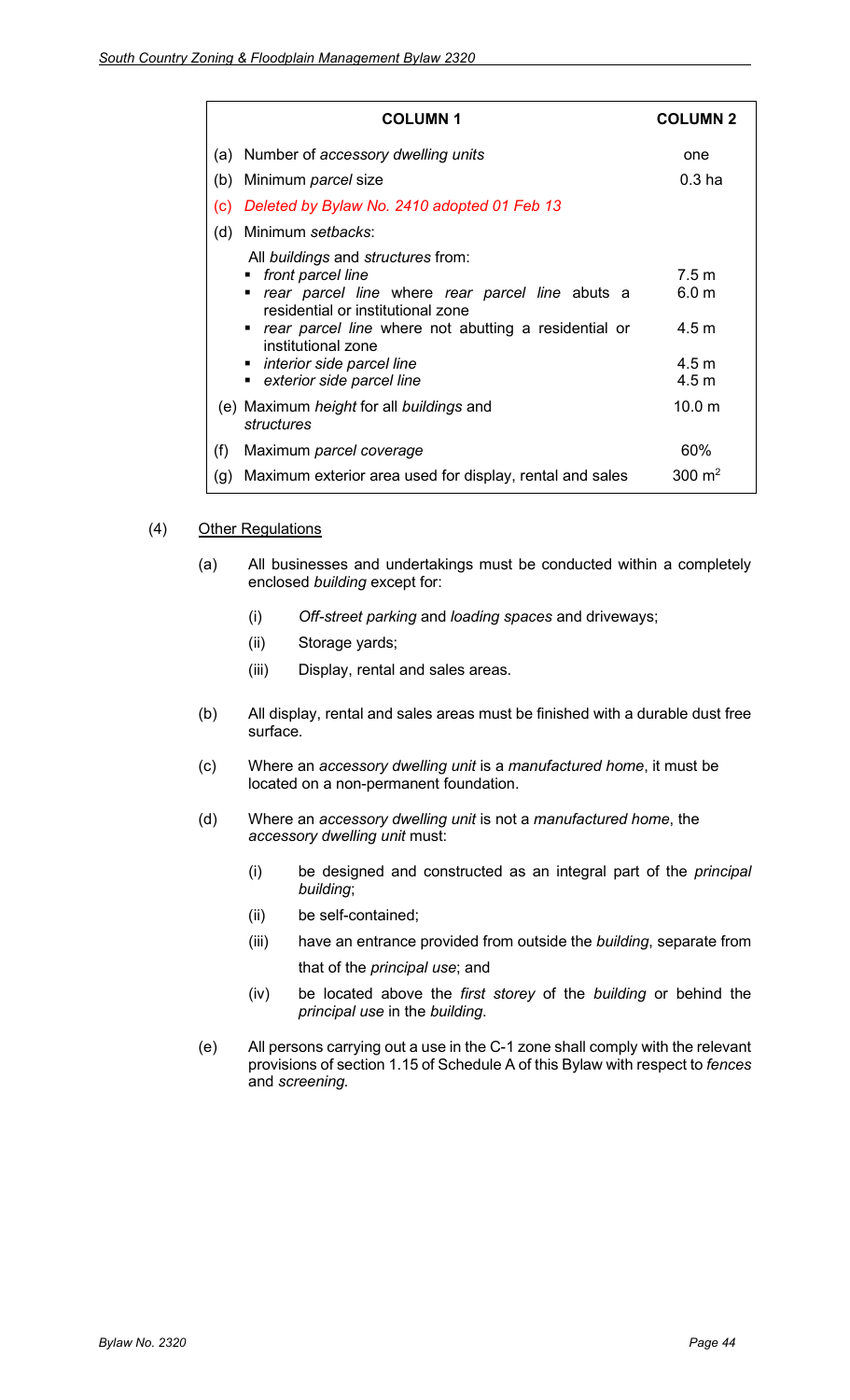#### **4.13 Recreation Commercial: RES-1 Zone**

(1) Permitted Uses

Within the RES-1 zone, the following uses and no others are permitted:

**BL 2410** Feb 1/13

**BL 2410** Feb 1/13

**BL 2927** Aug 2/19

(a) *Campground*, subject to section 1.16*;*

#### (2) Accessory uses

(a) Uses, *buildings* and *structures accessory* to a permitted use, subject to subsection 4.13(4)(a).

#### (3) Regulations

In the RES-1 zone, no *building* or *structure* may be constructed or placed and no plan of subdivision approved which contravenes the regulations contained in the table below. Column 1 identifies the matter to be regulated. Column 2 establishes the regulations.

|            | <b>COLUMN1</b>                                                                                                                           | <b>COLUMN 2</b>                    |
|------------|------------------------------------------------------------------------------------------------------------------------------------------|------------------------------------|
| (a)        | Number of accessory dwelling units                                                                                                       | one                                |
| (b)<br>(c) | Minimum parcel size<br>Minimum setbacks:<br>All buildings and structures from:                                                           | 4.0 ha                             |
|            | front parcel line<br>٠<br>rear parcel line<br>٠                                                                                          | 7.5 m<br>4.5 m                     |
|            | interior side parcel line<br>٠<br>exterior side parcel line<br>٠<br>Maximum <i>height</i> for all <i>buildings</i> and <i>structures</i> | 4.5 m<br>4.5 m<br>9.0 <sub>m</sub> |
| (d)<br>(e) | Maximum parcel coverage                                                                                                                  | 70%                                |
| (f)        | Maximum size for a Concession Stand                                                                                                      | $35 \text{ m}^2$                   |

#### (4) Other Regulations

(a) On *parcels* with a *campground* as a permitted use, uses *accessory* to a *campground* are identified in the "Regional District of East Kootenay - Campground Bylaw No. 2403, 2012", as amended from time to time.

- (b) *Deleted by Bylaw No. 2927 adopted 02 Aug.19*
- (c) *Deleted by Bylaw No. 2927 adopted 02 Aug.19*
- (d) *Deleted by Bylaw No. 2927 adopted 02 Aug.19*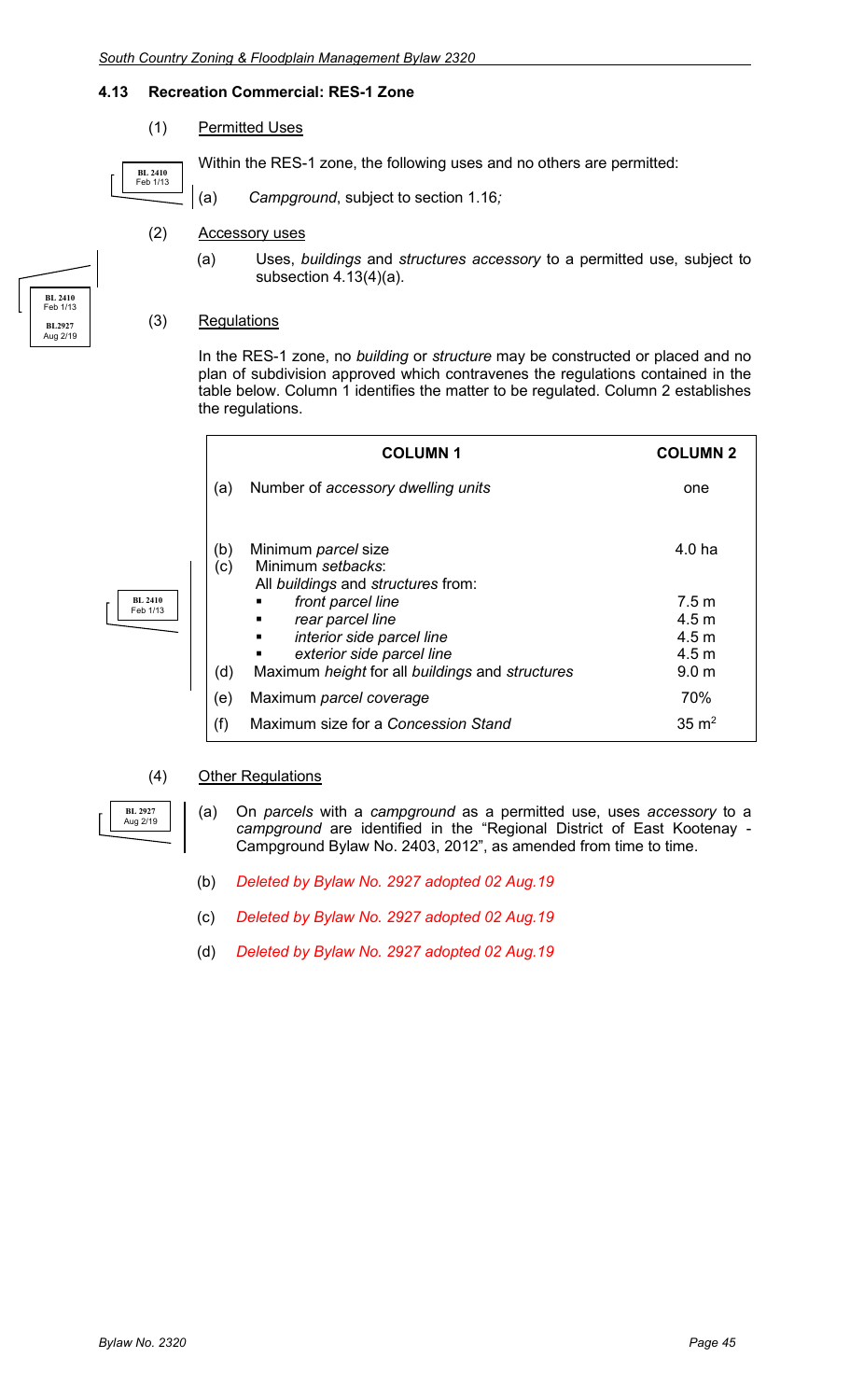#### **4.13(A) Resort Recreation: RES-2**

| BL 2433  |
|----------|
| Apr 5/13 |

(1) Permitted Uses

Within the RES-2 zone, the following uses and no others are permitted:

(a) *Campground*, subject to section 1.16*.*

#### (2) Accessory Uses

- (a) *Dwelling unit accessory* to a permitted use;
- (b) General store;
- (c) Food and beverage service;
- (d) Sani-dump facility;
- (e) Gas service station;
- (f) Boat rental, sales and repairs;
- (g) *Launching ramp*.
- (h) Uses, *buildings* and *structures accessory* to a permitted use, subject to subsection 4.13(A) (4)(a).

#### (3) Regulations

In the RES-2 zone, no *building* or *structure* may be constructed or placed and no plan of subdivision approved which contravenes the regulations contained in the table below. Column 1 identifies the matter to be regulated. Column 2 establishes the regulations.

| <b>COLUMN1</b> |                                                         | <b>COLUMN 2</b>                      |
|----------------|---------------------------------------------------------|--------------------------------------|
| (a)            | Number of accessory dwelling units                      | one                                  |
| (b)            | Minimum parcel size                                     | 4.0 ha                               |
| (c)            | Minimum setbacks:                                       |                                      |
|                | All buildings and structures from:                      |                                      |
|                | front parcel line<br>rear parcel line<br>$\blacksquare$ | 7.5 <sub>m</sub><br>4.5 <sub>m</sub> |
|                | interior side parcel line<br>٠                          | 4.5 <sub>m</sub>                     |
|                | exterior side parcel line<br>٠                          | 4.5 <sub>m</sub>                     |
| (d)            | Maximum height for all buildings and structures         | 9.0 <sub>m</sub>                     |
| (e)            | Maximum size for a general store                        | 120 $m2$                             |
| (f)            | Maximum size for food and beverage service              | 120 $m2$                             |
| (g)            | Maximum parcel coverage                                 | 70%                                  |

#### (4) Other Regulations

(a) In addition to the *accessory* uses identified in Section 4.13(A) (2), on *parcels* with a *campground* as a permitted use, uses *accessory* to a *campground* are identified in the "Regional District of East Kootenay – Campground Bylaw No. 2403, 2012", as amended from time to time.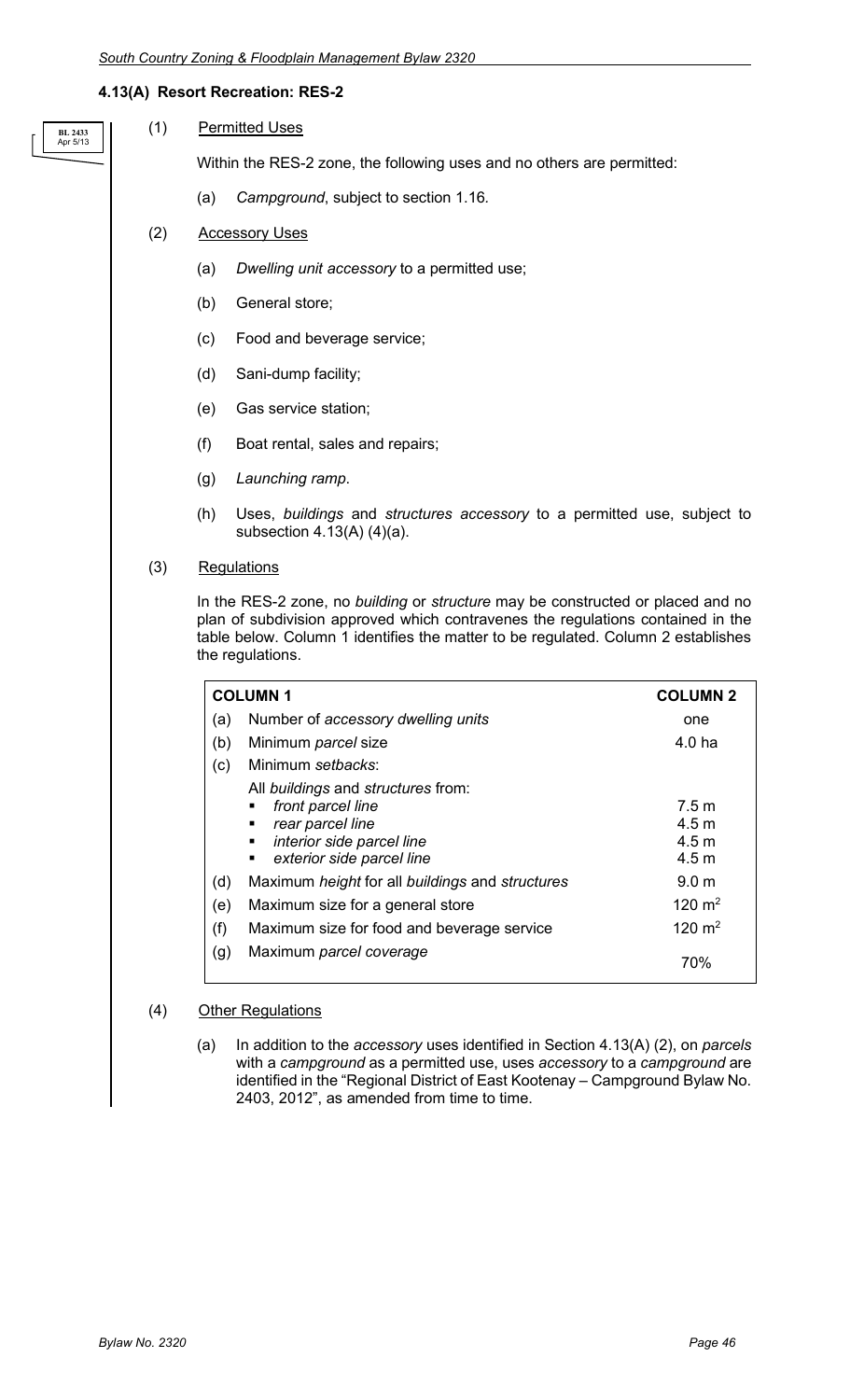#### **4.14 Public Institutional: P-1 Zone**

(1) Permitted Uses

Within the P-1 zone, the following uses and no others are permitted:

- (a) *School*, college, university;
- (b) Church;



- (c) *Rural retreat*, including counseling services and facilities, subject to Section 1.23 (2);
- (d) *Group home*, subject to Section 1.26;
- (e) *Group day care*;
- (f) *Assembly;*
- (g) *Rest home*;
- (h) Library;
- (i) *Government services*;
- (j) Cemetery;
- (k) *Multiple family dwelling*.
- (2) Accessory uses
	- (a) *Dwelling unit accessory* to 4.14 (1)(a) to (j);
	- (b) Uses, *buildings* and *structures accessory* to a permitted use.
- (3) Regulations

In the P-1 zone, no *building* or *structure* may be constructed or placed and no plan of subdivision approved which contravenes the regulations contained in the table below. Column 1 identifies the matter to be regulated. Column 2 establishes the regulations.

|     | <b>COLUMN1</b>                                                                                                                                                     | <b>COLUMN 2</b>                                                              |
|-----|--------------------------------------------------------------------------------------------------------------------------------------------------------------------|------------------------------------------------------------------------------|
| (a) | Maximum density for Multiple family dwelling:                                                                                                                      | 24                                                                           |
| (b) | Minimum setbacks:                                                                                                                                                  |                                                                              |
|     | All <i>buildings</i> and <i>structures</i> from:<br>front parcel line<br>٠<br>rear parcel line<br>п<br>interior side parcel line<br>٠<br>exterior side parcel line | 7.5 <sub>m</sub><br>6.0 <sub>m</sub><br>6.0 <sub>m</sub><br>6.0 <sub>m</sub> |
| (c) | Maximum height for all buildings and structures                                                                                                                    | 10.0 m                                                                       |
| (d) | Maximum parcel coverage                                                                                                                                            | 25%                                                                          |

#### (4) Other Regulations

- (a) Where an *accessory* dwelling unit is a *manufactured* home, it must be located on a non-permanent foundation.
- (b) Where an *accessory dwelling unit* is not a *manufactured home*, the *accessory dwelling unit* must:
	- (i) be designed and constructed as an integral part of the *principal building*;
	- (ii) be self-contained;
	- (iii) have an entrance provided from outside the *building*, separate from that of the *principal use*; and
	- (iv) be located above the *first storey* of the *building* or behind the *principal use* in the *building*.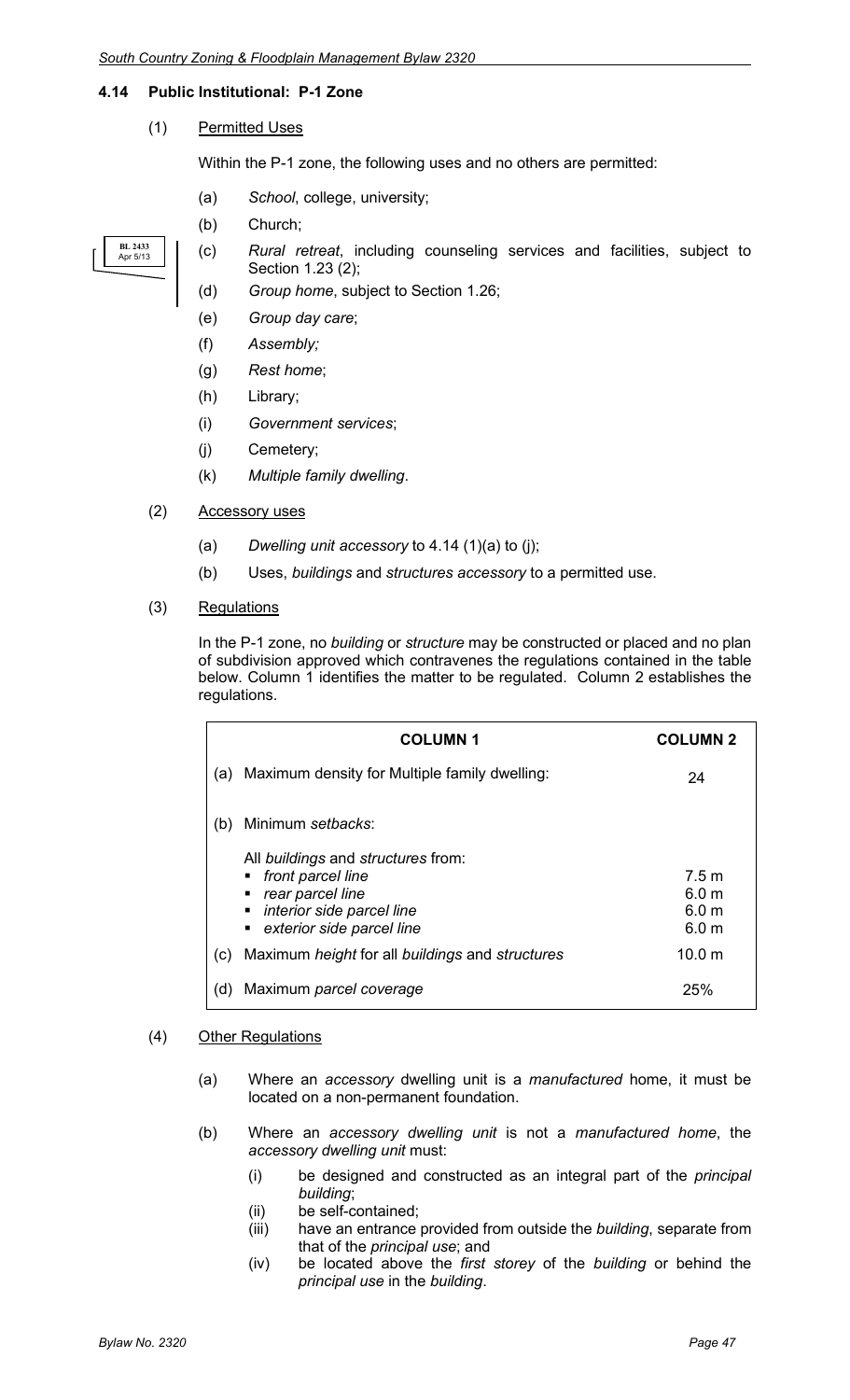#### **4.15 Parks and Open Space: P-2 Zone**

**BL 2433** Apr 5/13

### (1) Permitted uses

Within the P-2 zone, the following uses and no others are permitted:

- (a) *park* and *park* reserve;
- (b) *campground*, subject to section 1.16*;*
- (c) sports field and athletic facility;
- (d) conservation area, recreation reserve, ecological reserve, wildlife sanctuary;
- (e) *park* office, maintenance facility and works yard;
- (f) heritage and archaeological display site;
- (g) museum;
- (h) fairground and exhibition ground;
- (i) agriculture, silviculture, horticulture, wildlife research centre, including fish hatchery;
- (j) *farm operation*;
- (k) *government services*;
- (l) community hall;
- (m) *rural retreat*, subject to section 1.23 (2)*.*

#### (2) Accessory uses

- (a) *Dwelling unit accessory* to a permitted use;
- (b) Food and beverage services *accessory* to a permitted use;
- (c) Uses, *buildings* and *structures accessory* to a permitted use, subject to subsection 4.15(4)(c)*;*

#### (3) Regulations

**BL 2410** Feb 1/13

In the P-2 zone, no *building* or *structure* may be constructed or placed and no plan of subdivision approved which contravenes the regulations contained in the table below. Column 1 identifies the matter to be regulated. Column 2 establishes the regulations.

|     | <b>COLUMN1</b>                                                                                                                                | <b>COLUMN 2</b>                                                   |
|-----|-----------------------------------------------------------------------------------------------------------------------------------------------|-------------------------------------------------------------------|
| (a) | Minimum setbacks:                                                                                                                             |                                                                   |
|     | All buildings and structures from:<br>• front parcel line<br>• rear parcel line<br>• interior side parcel line<br>• exterior side parcel line | 7.5 m<br>6.0 <sub>m</sub><br>6.0 <sub>m</sub><br>6.0 <sub>m</sub> |
|     | Maximum height for all buildings and structures                                                                                               | 10.0 <sub>m</sub>                                                 |

#### (4) Other Regulations

- (a) Where an *accessory dwelling unit* is a *manufactured home*, it must be located on a non-permanent foundation.
- (b) Where an *accessory dwelling unit* is not a *manufactured home*, the *accessory dwelling unit* must:
	- (i) be designed and constructed as an integral part of the *principal building*;
	- (ii) be self-contained;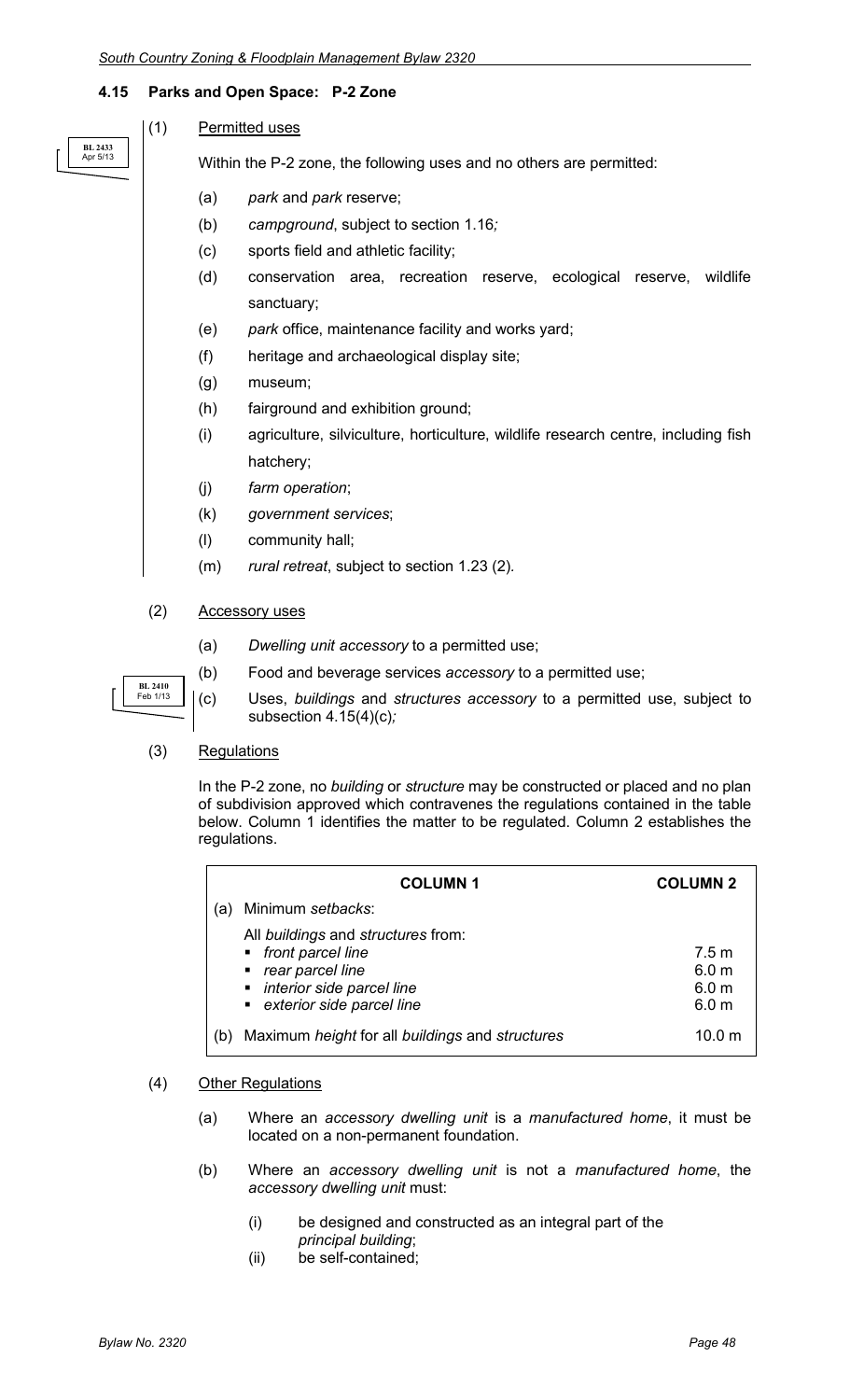- (iii) have an entrance provided from outside the *building*, separate from that of the *principal use*; and
- (iv) be located above the *first storey* of the *building* or behind the *principal use* in the *building*.

| <b>BL 2410</b><br>Feb 1/13 |  |
|----------------------------|--|
|                            |  |

(c) On *parcels* with a *campground* as a permitted use, uses *accessory* to a *campground* are identified in the "Regional District of East Kootenay – Campground Bylaw No. 2403, 2012", as amended from time to time.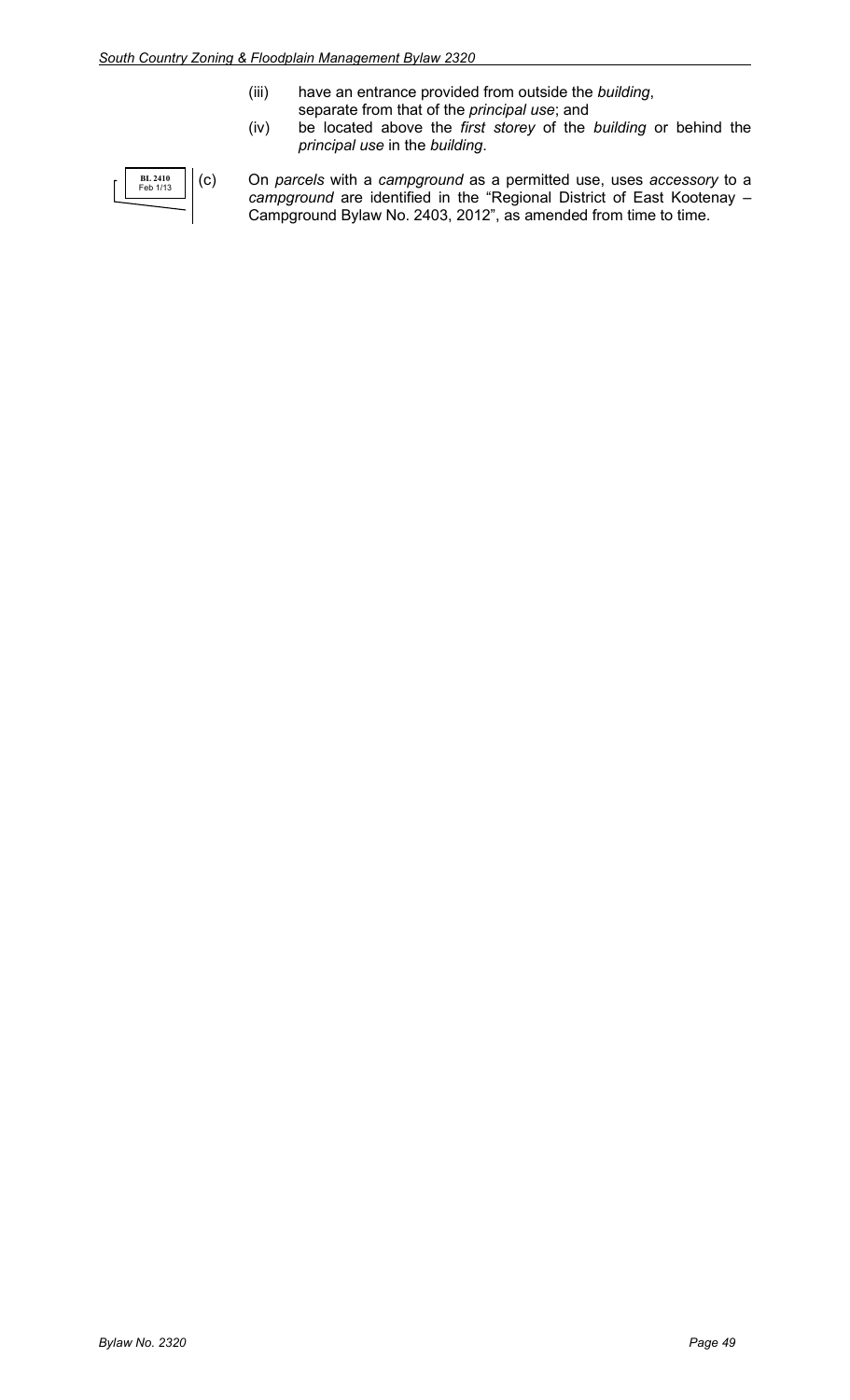## **4.16 Public Works and Utility: P-3 Zone**

(1) Permitted Uses

Within the P-3 zone, the following uses and no others are permitted:

- (a) Cemetery, crematorium;
- (b) Public works, *vehicle* storage and equipment storage yard;
- (c) *Solid waste transfer facility* including *recycling depot*;
- (d) Airport, heliport;
- (e) *Government services*;
- (f) *Farm operation*;
- (g) *Wireless communication facility.*
- (2) Accessory Uses
	- (a) Uses, *buildings* and *structures accessory* to a permitted use.
- (3) Regulations

In the P-3 zone, no *building* or *structure* may be constructed or placed and no plan of subdivision approved which contravenes the regulations contained in the table below. Column 1 identifies the matter to be regulated. Column 2 establishes the regulations.

| <b>COLUMN1</b>                                                                                                                            | <b>COLUMN 2</b>                                                              |
|-------------------------------------------------------------------------------------------------------------------------------------------|------------------------------------------------------------------------------|
| Minimum setbacks:<br>(a)                                                                                                                  |                                                                              |
| All buildings and structures from:<br>• front parcel line<br>rear parcel line<br>• interior side parcel line<br>exterior side parcel line | 7.5 <sub>m</sub><br>6.0 <sub>m</sub><br>6.0 <sub>m</sub><br>6.0 <sub>m</sub> |
| Additional setback requirements from                                                                                                      |                                                                              |
| Solid waste transfer facility to any dwelling unit not<br>н.<br>on the same parcel                                                        | 1000 m                                                                       |
| Maximum height for all buildings and structures<br>(b)                                                                                    | 10.0 <sub>m</sub>                                                            |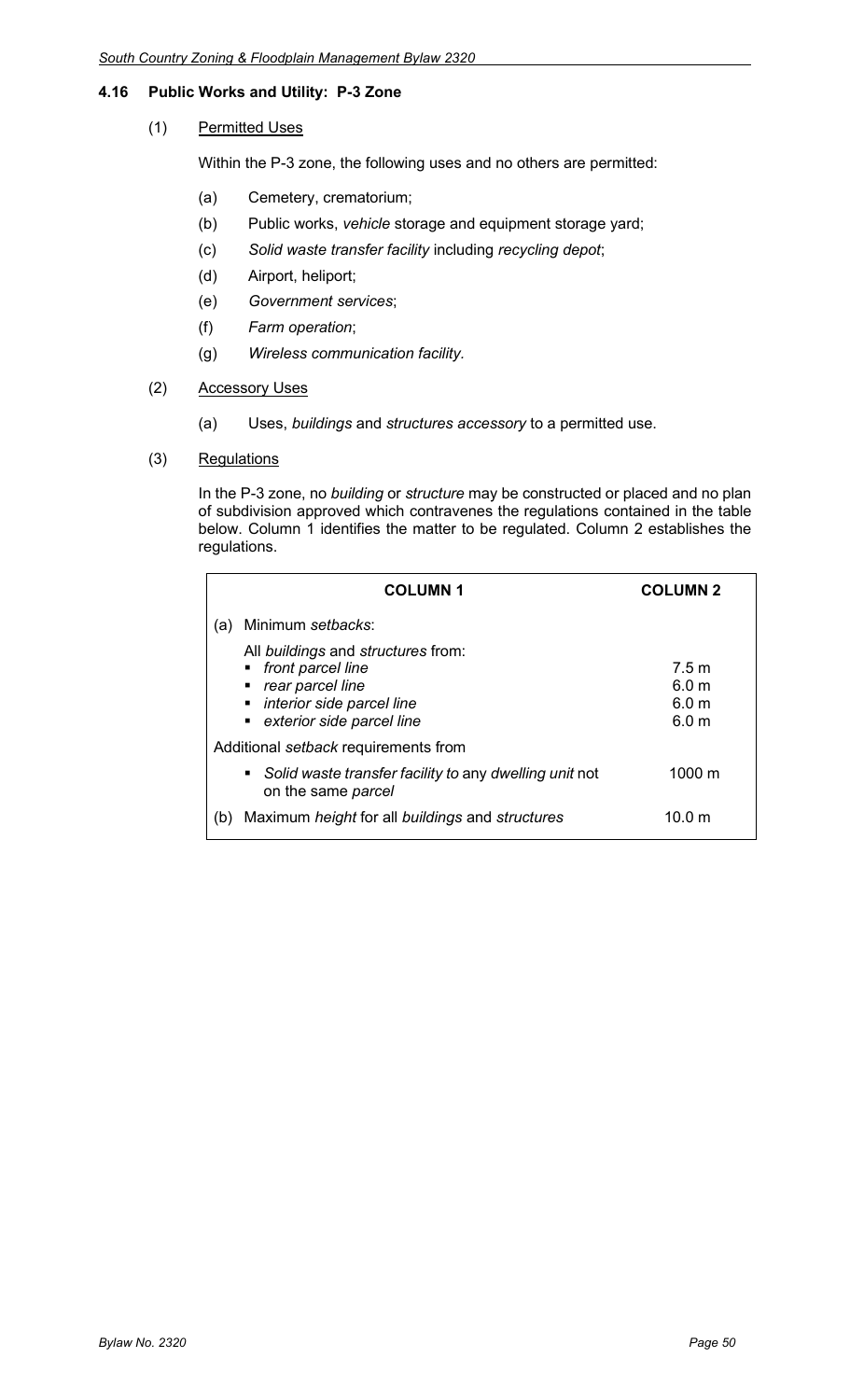#### **4.17 Marine General: M-2**

| <b>BL 2433</b><br>Apr 5/13 |
|----------------------------|
|                            |

(1) Permitted uses

Within the M-2 zone, the following uses and no others are permitted:

- (a) *Commercial marina.*
- (2) Accessory uses
	- (a) Uses, *buildings* and *structures accessory* to a permitted use;
	- (b) Retail sales *accessory* to a permitted use;
	- (c) *Concession stand*;
	- (d) General store;
	- (e) Food and beverage service;
	- (f) Lighthouse;
	- (g) Sani-dump facility;
	- (h) *Deleted by Bylaw No. 2927 adopted Aug 2/19.*
- (3) Regulations

In the M-2 zone, no *building* or *structure* may be constructed or placed and no plan of subdivision approved which contravenes the regulations contained in the table below. Column 1 identifies the matter to be regulated. Column 2 establishes the regulations.

| (a<br>(b)       | <b>COLUMN1</b><br>Minimum parcel size<br>Minimum setbacks:<br>All buildings and structures from:   | <b>COLUMN 2</b><br>1.0 <sub>ha</sub>                              |
|-----------------|----------------------------------------------------------------------------------------------------|-------------------------------------------------------------------|
|                 | front parcel line<br>rear parcel line<br>interior side parcel line<br>exterior side parcel line    | 7.5 m<br>3.0 <sub>m</sub><br>3.0 <sub>m</sub><br>3.0 <sub>m</sub> |
| (a)             | Maximum height for all buildings and structures                                                    | 10.0 <sub>m</sub>                                                 |
| (a)<br>(a<br>(a | Maximum size for a concession stand<br>Maximum size for a general store<br>Maximum parcel coverage | $35 \text{ m}^2$<br>120 $m2$<br>70%                               |

(4) *Deleted by Bylaw No. 2927 adopted Aug. 2/19*.

This is Schedule A referred to in Bylaw No. 2320 cited as "Regional District of East Kootenay – South Country Zoning & Floodplain Management Bylaw No. 2320, 2011."

*"Scott Manjak"* **Chair** 

*"L.V. Crane"* Corporate Officer

August 5, 2011 **Date**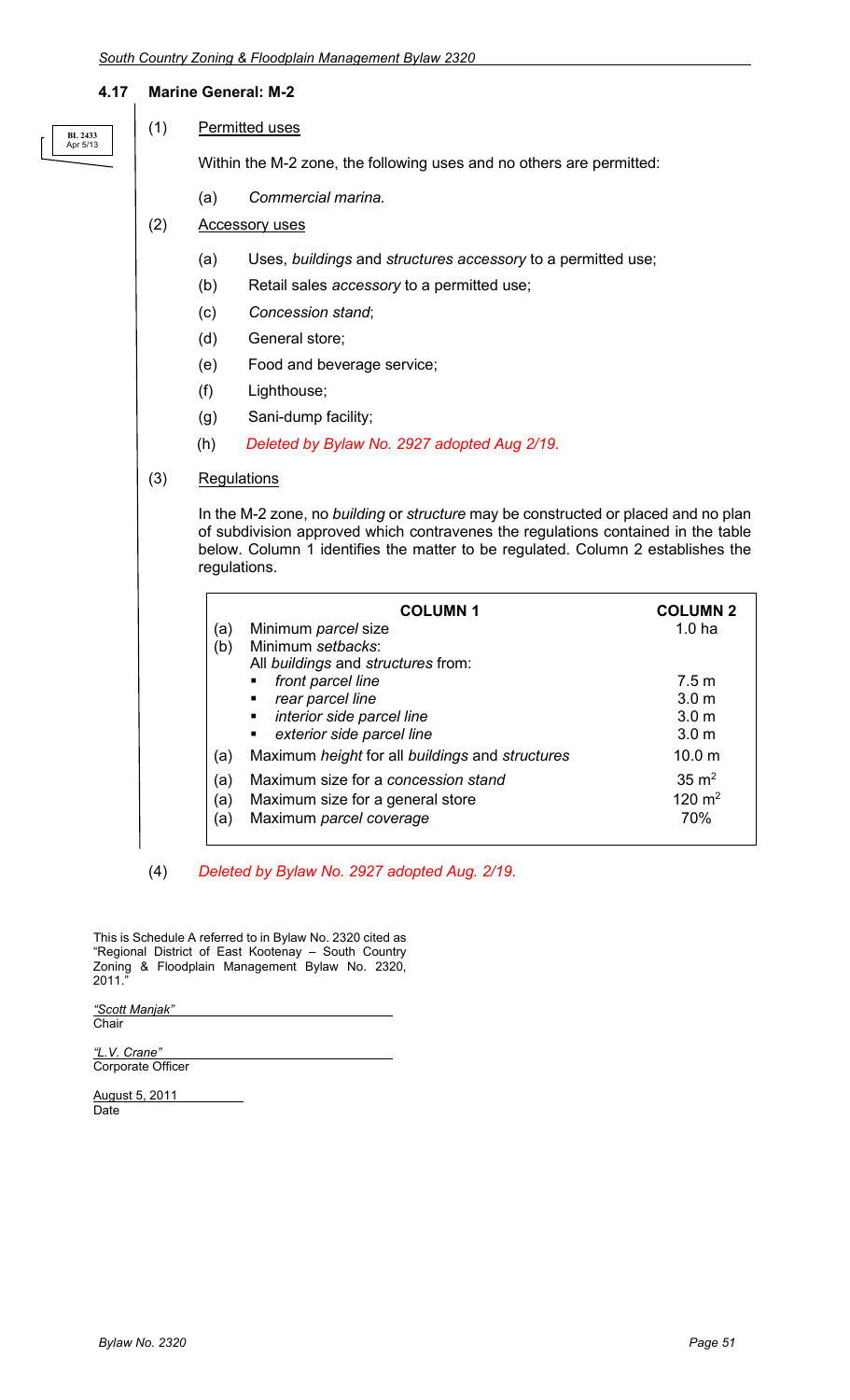# **SCHEDULE B FLOODPLAIN MANAGEMENT PROVISIONS**

#### **1. GENERAL REGULATIONS**

#### **1.1 Floodplain Designation**

The following land is designated as *floodplain*:

- (1) Land lower than the *flood construction level* specified in section 1.2 (1).
- (2) Land within the *floodplain setbacks* specified in section 1.2 (2).

#### **1.2 Floodplain Specifications**

(1) Flood Construction Levels

The following elevations are specified as *flood construction levels*, except that where more than one *flood construction level* is applicable, the higher elevation shall be the *flood construction level*:

- (a) 751.0 m for land adjacent to Lake Koocanusa;
- (b) 1.5 metres above the *ordinary high water mark* of any other *watercourse*;
- (c) 1.5 metres above the *ordinary high water mark* of any other lake, marsh or pond; or
- (d) 1.0 metre above the natural ground elevation or 0.6 metre above any obstruction that could cause ponding; or the *flood construction level* specified in an engineer's report prepared under section 56(2) of the *Community Charter*, whichever is the highest, for those areas specified within the Special Policy Area.

#### (2) Floodplain Setbacks

The following distances are specified as *floodplain setbacks*, except that where more than one *floodplain setback* is applicable, the greater distance shall be the *floodplain setback*.

- (a) 15.0 metres from the *ordinary high water mark* of any other *watercourse*;
- (b) 7.5 metres from the *ordinary high water mark* of any other lake, marsh, or pond.
- (c) The siting of *buildings* or *structures* containing habitable floor space or used for the storage of goods damageable by flood waters must be setback from the reservoir such that they are located on the upland side of the 750.11 m contour line.



**BL 2433** Apr 5/13

#### (3) Other Regulations

(a) The underside of a basement floor shall not be lower than an elevation of 751.0 m.

#### **2. APPLICATION OF FLOODPLAIN SPECIFICATIONS**

- **2.1** (1) Pursuant to the specified *flood construction levels* and *floodplain setbacks*:
	- (a) The underside of any floor system, or the top of any pad supporting any space or room, including a *manufactured home*, that is used for dwelling purposes, business, or the storage of goods, which are susceptible to damage by floodwater shall be above the specified level, and
	- (b) Any landfill required to support a floor system or pad shall not extend within any setback from a *watercourse* or body of water specified by the Bylaw or the Ministry of Environment.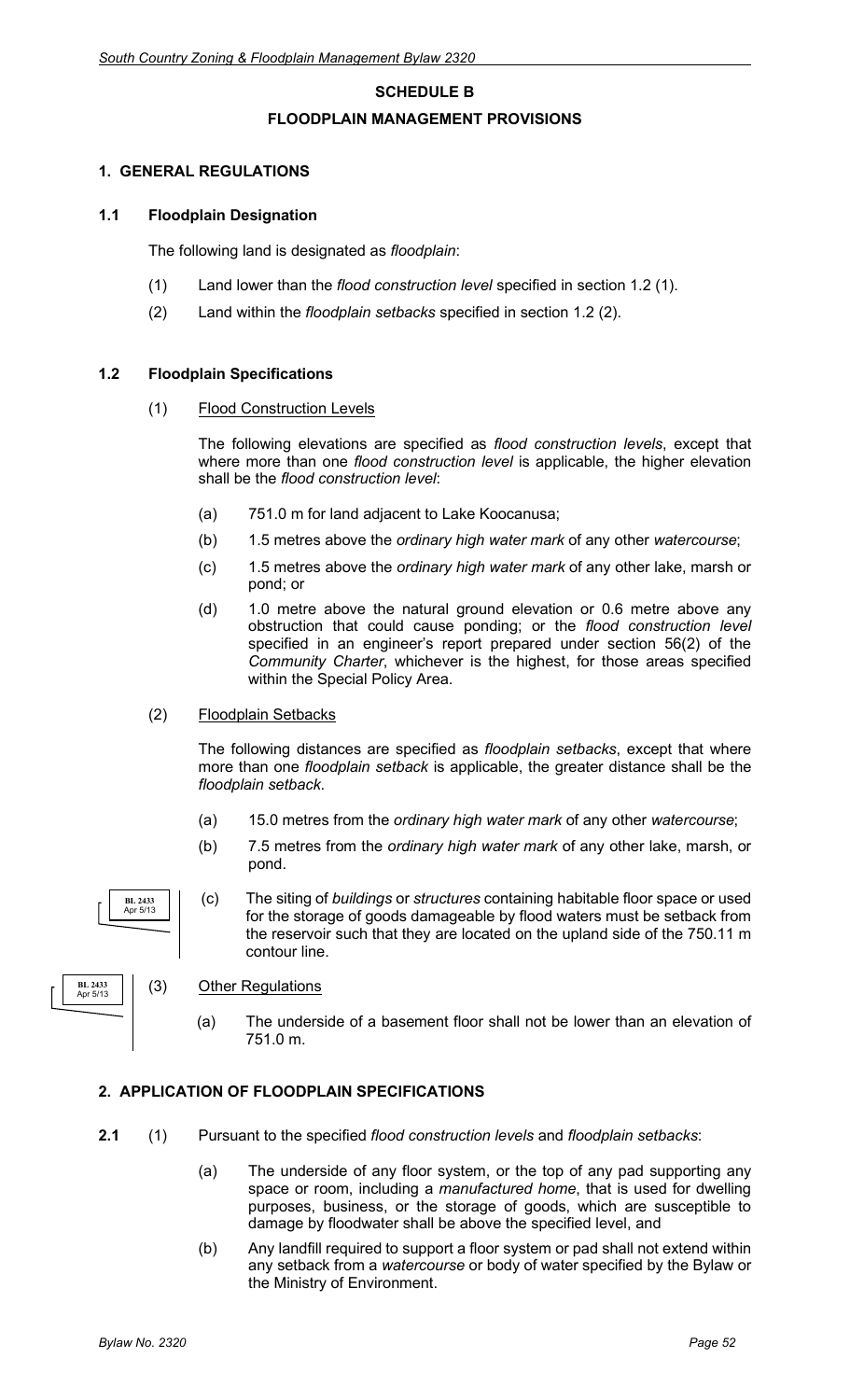- (2) Structural support or compacted landfill or a combination of both may be used to elevate the underside of the floor system or the top of the pad above the *flood construction levels* specified in section 1.2 (1). The structural support and/or landfill shall be protected against scour and erosion from flood flows, wave action, ice and other debris.
- (3) The building inspector, or such person appointed by the Board of the *Regional District* may require that a British Columbia Land Surveyors certificate be required to verify compliance with the *flood construction levels* and *floodplain setbacks* specified in section 1.2 (1) and 1.2 (2). The cost of verification shall be assumed by the landowner.

#### **3. SPECIAL POLICY AREA**

- **3.1** (1) Development on land in the Special Policy Area is governed by section 56 of the *Community Charter* and is subject to the minimum floodplain setback requirements identified in section 1.2.
	- (2) Special Policy Areas include alluvial fans and debris torrent fans and areas adjacent to watercourses that are subject to high velocity flows and require the assessment of a suitably qualified professional engineer.
	- (3) General exemptions outlined in Part 4 apply to Special Policy Areas.

#### **4. EXEMPTIONS**

#### **4.1 General Exemptions**

The general exemptions from *flood construction levels* are outlined in Schedule B1 of this Bylaw.

#### **4.2 Site Specific Exemptions**

An application by a property owner to the *Regional District* for a site-specific exemption or relaxation shall be completed upon a form provided by the *Regional District* and submitted in accordance with instructions on the application. Application may be made to vary either the required setback from or elevation above a *watercourse* or body of water.

#### **5. NO REPRESENTATION**

By the enactment, administration or enforcement of this Bylaw the *Regional District* does not represent to any person that any *building* or *structure*, including a *manufactured home*, located, constructed or used in accordance with the provisions of this Bylaw or in accordance with any advice, information, direction or guidance provided by the *Regional District* in the course of the administration of this Bylaw will not be damaged by flooding.

This is Schedule B referred to in Bylaw No. 2320 cited as "Regional District of East Kootenay – South Country Zoning & Floodplain Management Bylaw No. 2320, 2011.

*"Scott Manjak"* Chair

*"L.V. Crane"* Corporate Officer

August 5, 2011 Date